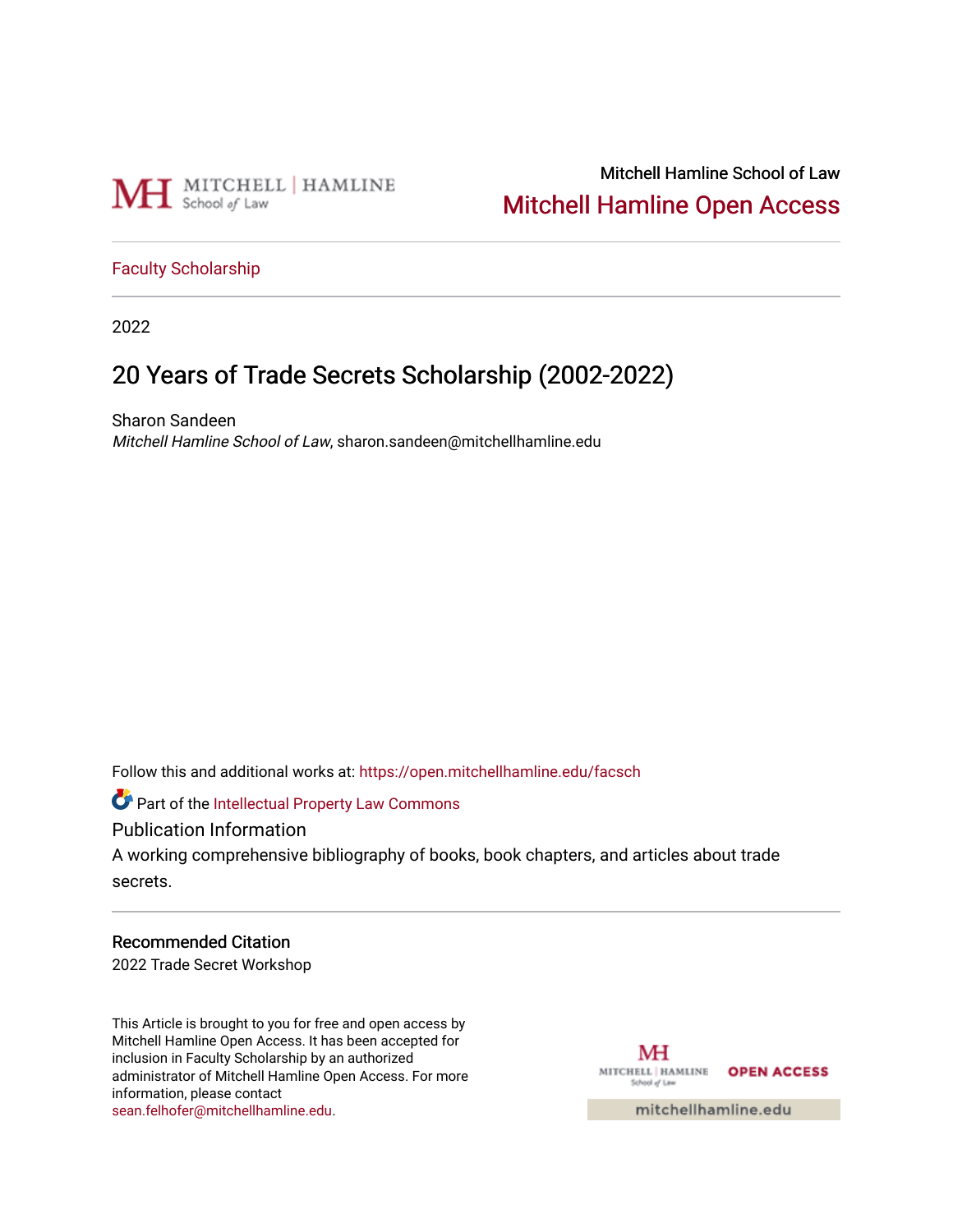## 20 Years of Trade Secrets Scholarship (2002-2022)

#### Keywords

Trade secrets, Bibliography, Intellectual property

#### Disciplines

Intellectual Property Law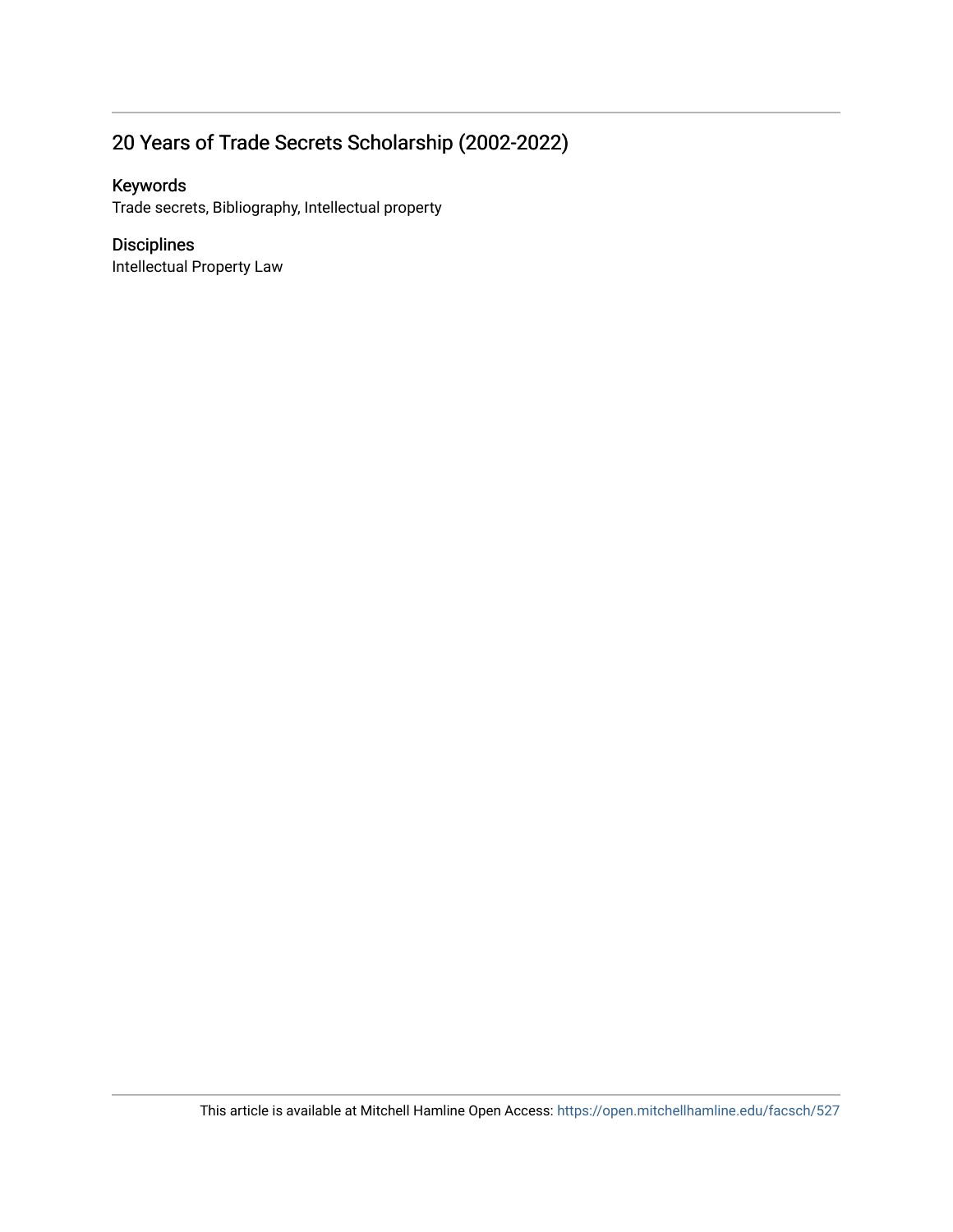# 20 Years of Trade Secrets Scholarship (2002-2022)

Compiled by Sharon K. Sandeen, Professor of Law, Mitchell Hamline School of Law, Alisha Hennen, Research & Instructional Librarian, Mitchell Hamline School of Law, Arneda Perkins, Research Assistant, Mitchell Hamline School of Law, and Amy Gustafson, Research Assistant, Mitchell Hamline School of Law (As June 10, 2022)

Available at: <https://open.mitchellhamline.edu/facsch/527/>

### **Books**

- Howard C. Anawalt, **Idea Rights: A Guide to Intellectual Property** (Carolina Acad. Press 2011).
- Howard C. Anawalt & West Group, **IP Strategy: Complete Intellectual Property Planning, Access and Protection** (Thomson West updated annually, 2008-2021).
- Tanya Aplin, **Breach of Confidence** (Oxford Univ. Press 2011).
- Tanya Aplin, **Intellectual Property Law** (Oxford Univ. Press 3rd ed. 2016).
- **Research Handbook on Intellectual Property and Digital Technologies** (Tanya Frances Aplin ed., Edward Elgar Publ'g 2020).
- Tanya Aplin & Jennifer Davis, **Intellectual Property Law: Text, Cases and Materials** (Oxford Univ. Press 4th ed. 2021).
- Tanya Aplin, Lionel Bently, Phillip Johnson & Simon Malynicz, **Gurry on Breach of Confidence: The Protection of Confidential Information** (Oxford Univ. Press 2nd ed. 2012).
- Shyamkrishna Balganesh, **Intellectual Property and the Common Law** (Cambridge Univ. Press 2013).
- Doron S. Ben-Atar, **Trade Secrets: Intellectual Piracy and the Origins of American Industrial Power** (Aspen Publishers 2004).
- **Intellectual Property Protection of Fact-Based Works: Copyright and its Alternative** (Robert F. Brauneis ed., Edward Elgar Publ'g 2009).
- Nuno Pires de Carvalho, **The TRIPS Regime of Antitrust and Undisclosed Information** (Kluwer L. Int'l 2008).
- Victora A. Cundiff, **Advanced Trade Secrets 2021: New Risks, New Challenges, New Ideas**  (Practising L. Inst. 2021) (course handbook).
- Robert L. Dean, Gordon Hughes & Jean Hou, **The Law of Trade Secrets & Privacy** (Thomson Reuters 3rd ed. 2018).
- Eric M. Dobrusin & Ronald A. Krasnow, **Intellectual Property Culture: Strategies to Foster Successful Patent and Trade Secret Practices in Everyday Business** (Oxford Univ. Press 2nd ed. 2008).
- **The Law and Theory of Trade Secrecy: A Handbook of Contemporary Research** (Rochelle Cooper Dreyfuss & Katherine J. Strandburg eds., Edward Elgar Publ'g 2011).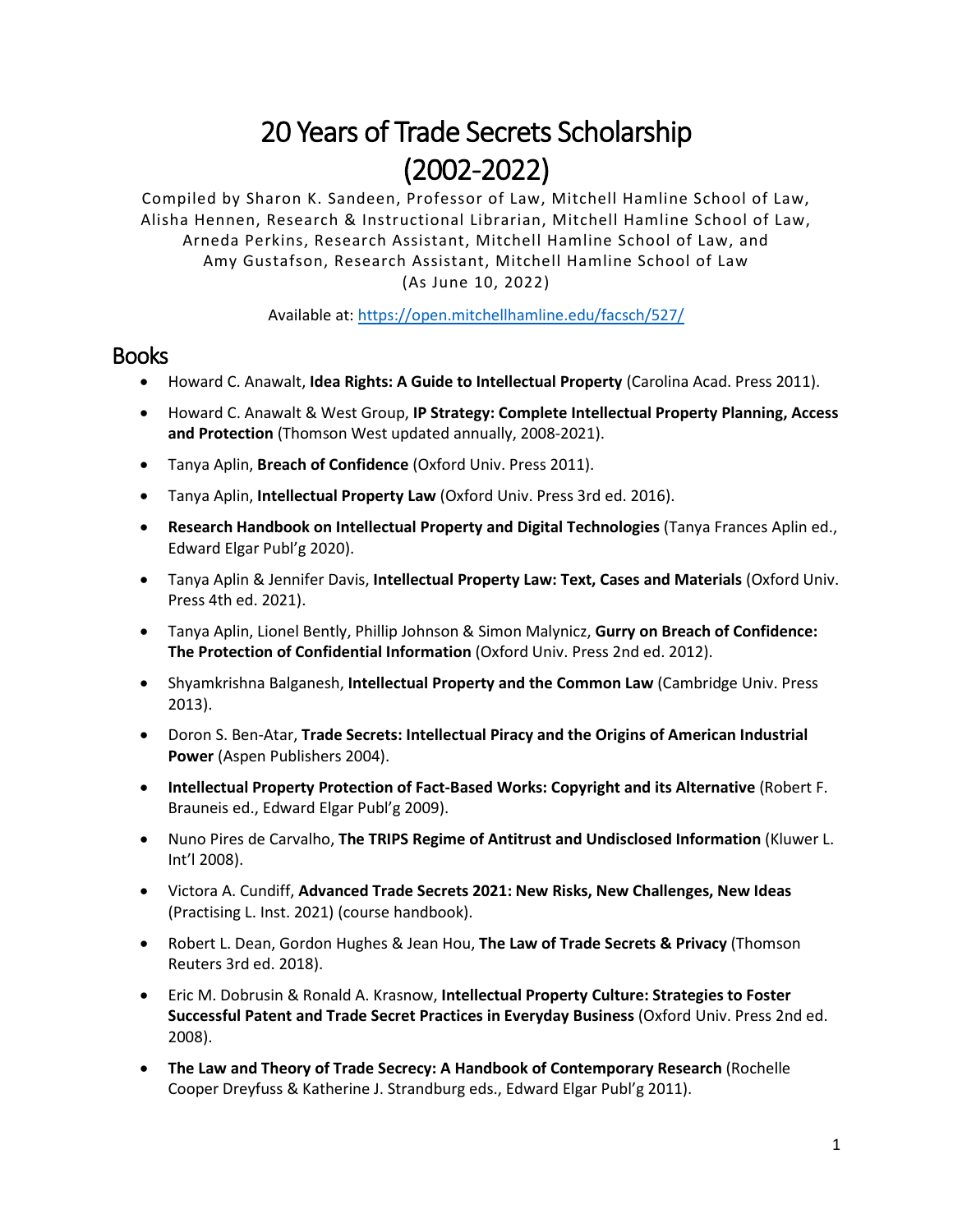- Catherine L. Fisk, **Working Knowledge: Employee Innovation and the Rise of Corporate Intellectual Property, 1800-1930** (Univ. N.C. 2009).
- R. Mark Halligan & Richard F. Weyand, **Trade Secret Asset Management A Guide to Information Asset Management, Including the Defend Trade Secrets Act of 2016** (Weyand Assocs. 2016).
- R. Mark Halligan & Richard F. Weyand, **Trade Secret Asset Management 2018: A Guide to Information Asset Management Including RICO and Blockchain** (Weyand Assocs. 2018).
- **Access to Knowledge in the Age of Intellectual Property** (Gaëlle Krikorian and Amy Kapczynski, eds., Zone Press 2010).
- William M. Landes & Richard A. Posner, **The Economic Structure of Intellectual Property Law** (Harv. Univ. Press 2003).
- Mark A. Lemley, **Software and Internet Law** (Aspen Publishers 4th ed. 2011).
- Mark A. Lemley, Robert P. Merges & Peter Seth Menell, **Intellectual Property in the New Technological Age** (Aspen Publishers, 3rd ed. 2003–2019 ed.).
- Mark A. Lemley, Peter Seth Menell, Robert P. Merges & Shyamkrishna Balganesh, **Intellectual Property in the New Technological Age** (Aspen Publishers, 2020 ed.–2021 ed.).
- Mark A. Lemley, Robert P. Merges & Peter Seth Menell, **Intellectual Property in the New Technological Age: Case and Statutory Supplement** (Aspen Publishers updated annually, 2002– 2019).
- Mark A. Lemley, Peter Seth Menell, Robert P. Merges & Shyamkrishna Balganesh, **Intellectual Property Statutes: 2020** (Clause 8 Publ'g, 2020 ed.–2021 ed.).
- Mark A. Lemley, Peter Seth Menell, Robert P. Merges & Pamela Samuelson, **Software and Internet Law** (Aspen Publ'g 4th ed. 2014).
- Brian M. Malsberger, Robert A. Blackstone & Arnold H. Pedowitz, **Trade Secrets: A State-By-State Survey** (Burau of Nat'l Affs., 2nd ed. 2003–7th ed. 2020).
- Peter Seth Menell, David Almeling, Victoria A. Cundiff, James Pooley & Rebecca Wexler, **Trade Secret Case Management Judicial Guide** (forthcoming 2022).
- Roger Milgram & Eric E. Bensen, **Milgram on Trade Secrets** (Matthew Bender & Co., Inc. updated annually, 1967–2021).
- James Pooley, **Secrets: Managing Information Assets in the Age of Cyberespionage** (Verus Press 2015).
- James Pooley, **Trade Secrets** (L.J. Press 2021).
- David W. Quinto & Stuart H. Singer, **Trade Secrets: Law and Practice** (Oxford Univ. Press, 1st ed. 2009–2nd ed. 2012).
- David W. Quinto, Stuart H. Singer, Thomas E. Wallerstein & William Lynch Schaller, **Trade Secrets: Law and Practice** (Matthew Bender 2022 ed.).
- Elizabeth A. Rowe & Sharon K. Sandeen, **Trade Secret Law: Cases and Materials** (West Acad. Publ'g, 1st ed. 2012–3rd ed. 2021).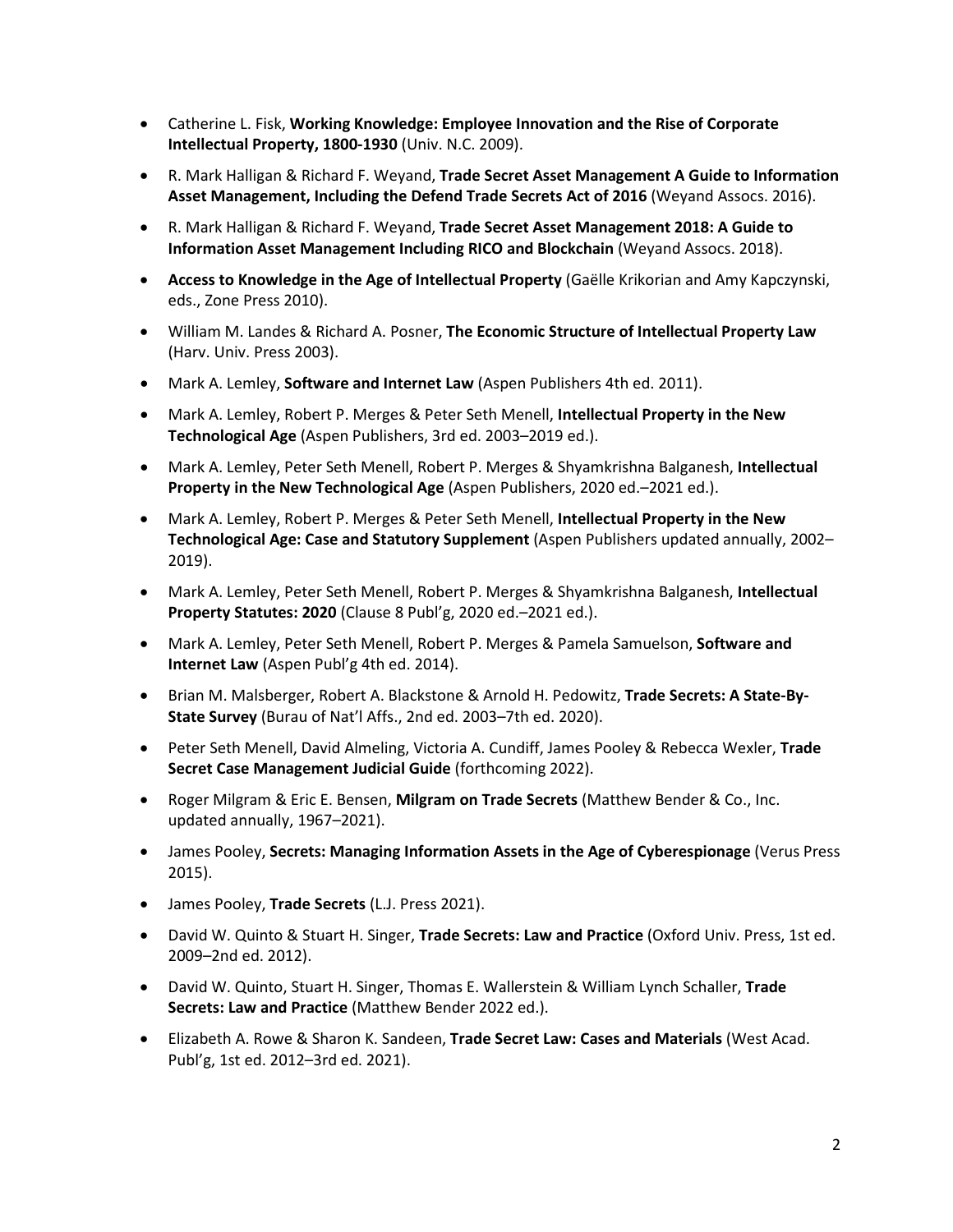- Sharon K. Sandeen, **Intellectual Property Deskbook for the Business Lawyer: A Transactions-Based Guide to Intellectual Property Law** (A.B.A. Publ'g, 1st ed. 2007–2nd ed. 2009).
- Sharon K. Sandeen & Marilyn C. Maloney, **Intellectual Property Deskbook for the Business Lawyer: A Transactions-Based Guide to Intellectual Property Law** (A.B.A. Publ'g, 3rd ed. 2013– 4th ed. 2019).
- Sharon K. Sandeen & David Levine, **Information Law, Governance, and Cybersecurity** (West Acad. Publ'g 2019).
- Sharon K. Sandeen, Christoph Rademacher & Ansgar Ohly, **Research Handbook on Information Law and Governance** (Edward Elgar Publ'g 2021).
- Sharon K. Sandeen & Elizabeth A. Rowe, **Trade Secret Law in a Nutshell** (West Acad. Publ'g 2013).
- Sharon K. Sandeen & Elizabeth A. Rowe, **Trade Secrets and Undisclosed Information** (Edward Elgar Publ'g 2014).
- Sharon K. Sandeen & Elizabeth A. Rowe, **Trade Secrecy and International Transactions: Law and Practice** (Edward Elgar Publ'g 2015).
- Sharon K. Sandeen & Elizabeth A. Rowe, **Trade Secret Law: Including the Defend Trade Secrets Act of 2016 in a Nutshell** (West Acad. Publ'g 2nd ed. 2018).
- Sharon K. Sandeen & Elizabeth A. Rowe, **Selected Intellectual Property, Internet, and Information Law Statutes, Regulations, and Treaties** (West Acad. Publ'g 2021 ed.) (forthcoming 2022 ed.).
- **[The Harmonization and Protection of Trade Secrets in the EU: An Appraisal of the EU Directive](https://www.elgaronline.com/view/edcoll/9781788973335/9781788973335.xml)** (Jens Schovsbo, Timo Minssen and Thomas Riis eds., Edward Elgar Publ'g 2020).
- Nicola Searle & Martin Brassell, **Economic Approaches to Intellectual Property** (Oxford Univ. Press 2016).
- Nicola Searle, Barbara Townley & Philip Roscoe, **Creating Economy: Enterprise, Intellectual Property, and the Valuation of Goods** (Oxford Univ. Press 2019).
- **A Handbook on the WTO TRIPS Agreement** (Antony Taubman, Hannu Wager, Jayashree Watal eds., Cambridge Univ. Press, 1st ed. 2012–2nd ed. 2021).
- Antony Taubman & Jayashree Watal, **Trade in Knowledge: Intellectual Property, Trade and Development in a Transformed Global Economy** (Cambridge Univ. Press 2022).
- Peter K. Yu, **Intellectual Property and Information Wealth: Issues and Practices in the Digital Age** (Praeger Publishers 2007).

## Book Chapters

- Tanya Aplin, *[A Right of Privacy for Corporations?](https://papers.ssrn.com/sol3/papers.cfm?abstract_id=2437008)*, in **Intellectual Property and Human Rights** 475-505 (Paul L.C. Torremans ed., 2nd ed. 2008).
- Tanya Aplin, *[Commercialising Privacy and Privatising the Commercial: The Difficulties Arising](https://papers.ssrn.com/sol3/papers.cfm?abstract_id=2621015)  [From the Protection of Privacy Via Breach of Confidence](https://papers.ssrn.com/sol3/papers.cfm?abstract_id=2621015)*, in **Intellectual Property, Unfair**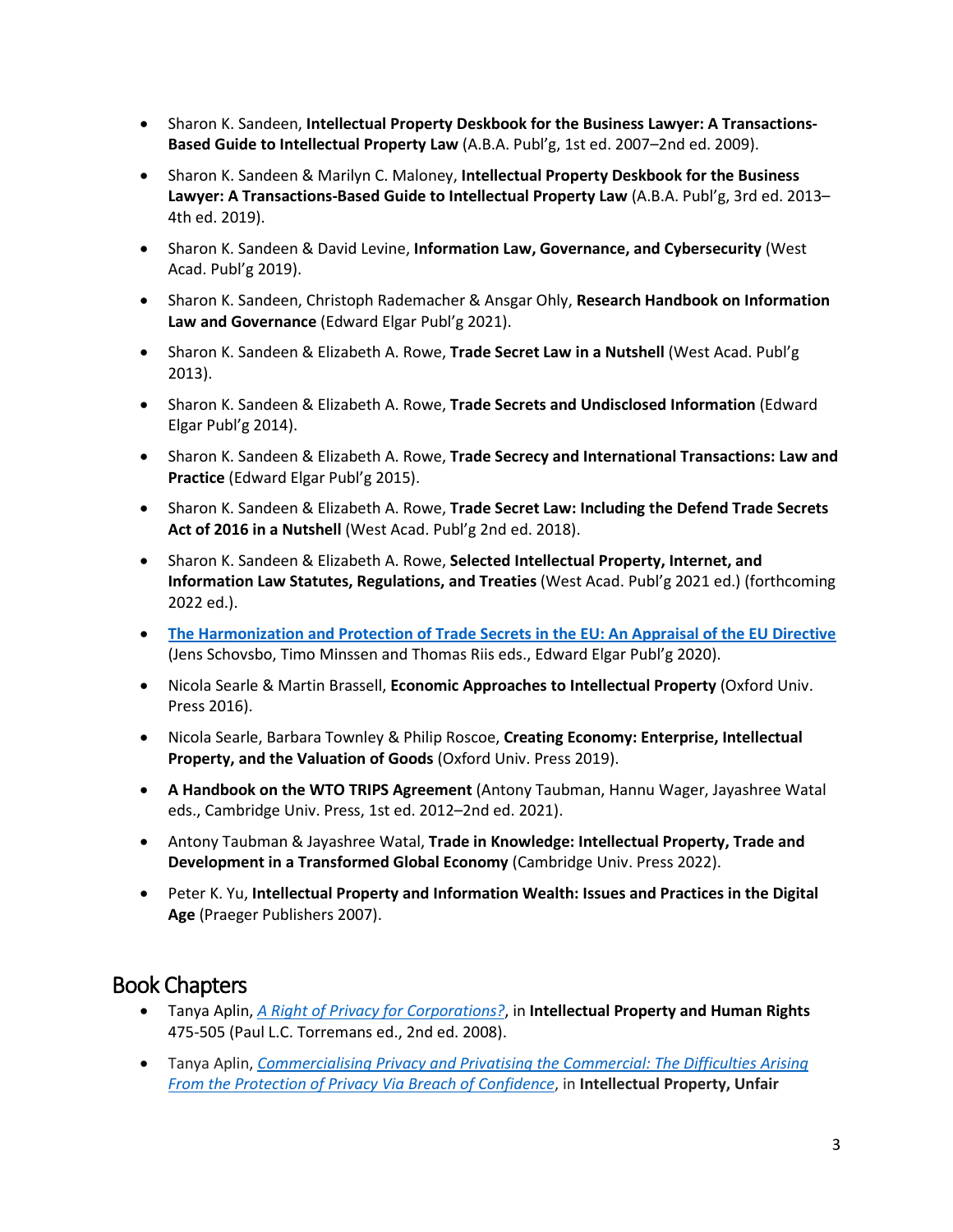**Competition and Publicity: Convergences and Development** (Nari Lee, Guido Westkamp, Annette Kur & Ansgar Ohly eds., 2014).

- Tanya Aplin, *[Right to Property and Trade Secrets](https://papers.ssrn.com/sol3/papers.cfm?abstract_id=2620999)*, in **Research Handbook on Human Rights and Intellectual Property** 421-437 (Christophe Geiger ed., 2015).
- Tanya Aplin, *Privacy in European, Civil and Common Law,* in **Tugendhat and Christie: The Law of Privacy and the Media** (3rd ed. 2016).
- Tanya Aplin, *[Filling the IP Gap: Privacy and Tabloidism](https://papers.ssrn.com/sol3/papers.cfm?abstract_id=2839866)*, in **Research Handbook on Intellectual Property in Media and Entertainment** 400-424 (Megan Richardson & Sam Ricketson eds., 2017).
- Tanya Aplin, *Trading Data in the Digital Economy: Trade Secrets Perspective*, in **Trading Data in the Digital Economy: Legal Concepts and Tools** 59-72 (Sebastian Lohsse, Reiner Schulze & Dirk Staudenmayer eds., 2017).
- Tanya Aplin, *[The Impact of the Information Society Directive on UK Copyright Law,](https://papers.ssrn.com/sol3/papers.cfm?abstract_id=3250388)* in **Copyright in the Information Society: A Guide to National Implementation of the EU Directive** (Brigitte Lindner & Ted Shapiro eds., 2nd ed. 2018).
- Tanya Aplin, *[The Limits of EU Trade Secret Protection](https://papers.ssrn.com/sol3/papers.cfm?abstract_id=3671358)*, in **Research Handbook on Information Law and Governance** 174-194 (Sharon K. Sandeen, Christoph Rademacher & Ansgar Ohly eds., 2021).
- Tanya Aplin & Richard Arnold, *[UK Implementation of the Trade Secrets Directive](https://papers.ssrn.com/sol3/papers.cfm?abstract_id=3393593)*, in **The Harmonisation and Protection of Trade Secrets in the EU: An Appraisal of the EU Directive** 65- 85 (Jens Schovosbo, Timo Minssen, & Thomas Riis eds., 2020).
- David L. Baumer & J. Carl Poindexter, *Intellectual Property I: Basic Patent and Trade Secret Law*, in **Cyberlaw and E-Commerce** (2002).
- Robert G. Bone, *[Trade Secrecy, Innovation and the Requirement of Reasonable Secrecy](https://papers.ssrn.com/sol3/papers.cfm?abstract_id=1467723)  [Precautions](https://papers.ssrn.com/sol3/papers.cfm?abstract_id=1467723)*, in **The Law and Theory of Trade Secrecy: A Handbook of Contemporary Research** (Rochelle Cooper Dreyfuss & Katherine J. Strandburg eds., 2011)*.*
- Carlos M. Correa, *Test Data Protection: Rights Conferred Under the TRIPS Agreement and Some Effects of TRIPS-Plus Standards*, in **The Law and Theory of Trade Secrecy: A Handbook of Contemporary Research** (Rochelle Cooper Dreyfuss & Katherine J. Strandburg eds., 2011).
- Robert Denicola, *[The Restatements, The Uniform Act and the Status of American Trade Secret](https://papers.ssrn.com/sol3/papers.cfm?abstract_id=2579846)  [Law](https://papers.ssrn.com/sol3/papers.cfm?abstract_id=2579846)*, in **The Law and Theory of Trade Secrecy: A Handbook of Contemporary Research** (Rochelle Cooper Dreyfuss & Katherine J. Strandburg eds.*,* 2011).
- Rochelle Cooper Dreyfuss & Mireille van Eechoud, *[Choice of Law in EU Trade Secrecy Cases](https://papers.ssrn.com/sol3/papers.cfm?abstract_id=3708249)*, in **The Harmonization and Protection of Trade Secrets in the EU: An Appraisal of the EU Directive**  (Jens Schovosbo, Timo Minssen, & Thomas Riis eds., 2020).
- Rebecca S. Einsenberg, *Data Secrecy in the Age of Regulatory Exclusivity*, in **The Law and Theory of Trade Secrecy: A Handbook of Contemporary Research** (Rochelle Cooper Dreyfuss & Katherine J. Strandburg eds., 2011).
- Harry First, *[Trade Secrets and Antitrust Law](https://papers.ssrn.com/sol3/papers.cfm?abstract_id=1765244)*, in **The Law and Theory of Trade Secrecy: A Handbook of Contemporary Research** (Rochelle Cooper Dreyfuss & Katherine J. Strandburg eds., 2011).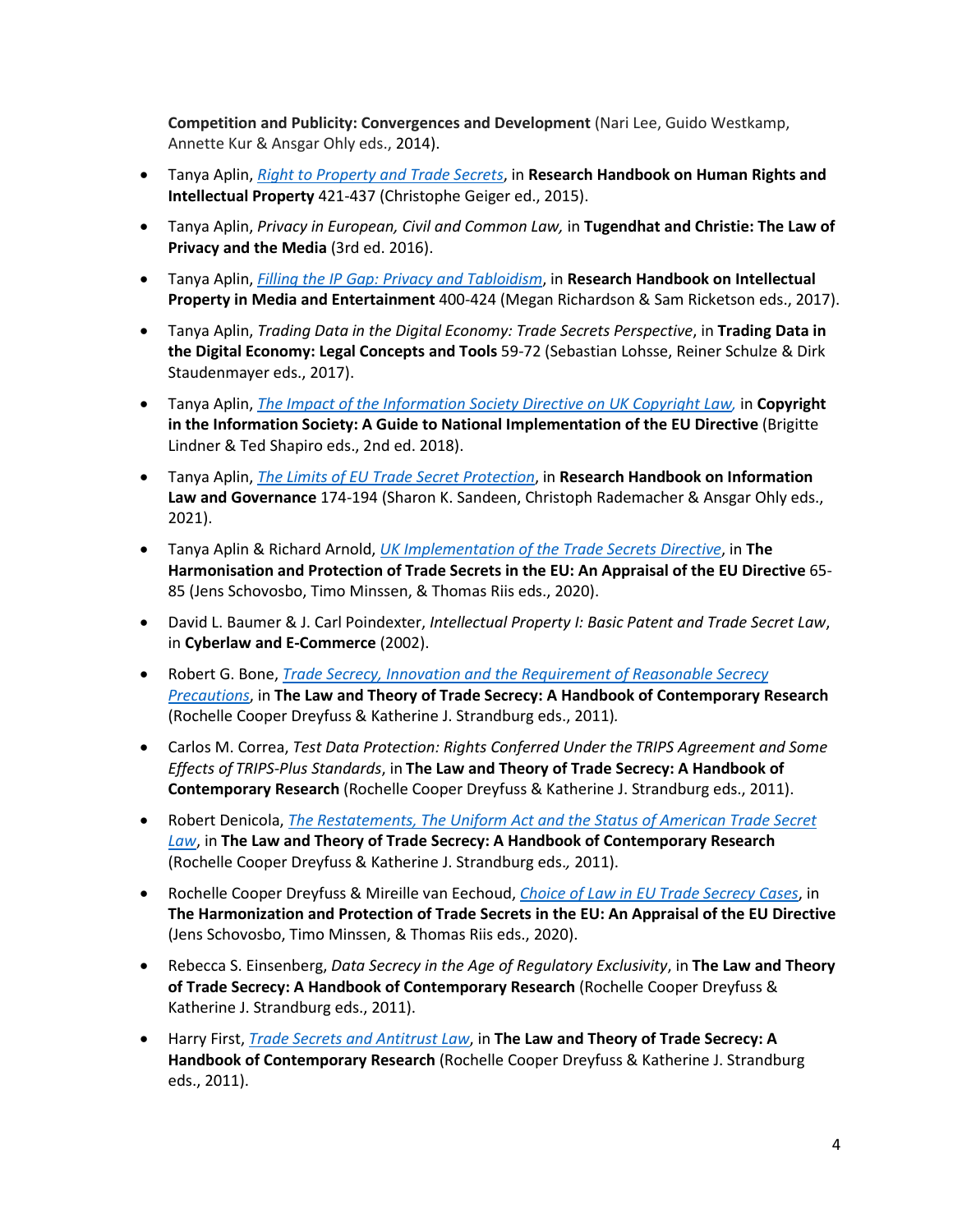- Jeanne C. Fromer, *[Trade Secrecy in Willy Wonka's Chocolate Factory](https://papers.ssrn.com/sol3/papers.cfm?abstract_id=1430463)*, in **The Law and Theory of Trade Secrecy: A Handbook of Contemporary Research** (Rochelle Cooper Dreyfuss & Katherine J. Strandburg eds., 2011).
- Jeanne Fromer*, [A Legal Tangle of Secrets and Disclosures in Trade](https://ssrn.com/abstract=2291726)*, in **Intellectual Property at the Edge: The Contested Contours of IP** (Rochelle C. Dreyfuss & Jane C. Ginsburg eds., 2014).
- Gustavo Ghidini & Valeria Falce, *Trade Secrets as Intellectual Property Rights: A Disgraceful Upgrading - Notes on an Italian 'Reform'*, in **The Law and Theory of Trade Secrecy: A Handbook of Contemporary Research** (Rochelle Cooper Dreyfuss & Katherine J. Strandburg eds., 2011).
- Charles Tait Graves, *Trade Secrecy and Common Law Confidentiality: The Problem of Multiple Regimes*, in **The Law and Theory of Trade Secrecy a Handbook of Contemporary Research** (Rochelle Cooper Dreyfuss & Katherine J. Strandburg eds., 2011).
- Eric von Hippel & Georg von Krogh, *[Open Innovation and the Private-Collective Model for](https://dspace.mit.edu/handle/1721.1/77941)  [Innovation Incentives,](https://dspace.mit.edu/handle/1721.1/77941)* in **The Law and Theory of Trade Secrecy: A Handbook of Contemporary Research** (Rochelle C. Dreyfuss & Katherine J. Strandburg eds.*,* 2011).
- William M. Landes & Richard A. Posner, *The Economics of Trade Secrecy Law*, in **The Economic Structure of Intellectual Property Law** (2003).
- Nari Lee, *[Protection for Artificial Intelligence in Personalised Medicine: The Patent/Trade Secret](https://papers.ssrn.com/sol3/papers.cfm?abstract_id=3553846)  [Tradeoff](https://papers.ssrn.com/sol3/papers.cfm?abstract_id=3553846)*, in **The Harmonization and Protection of Trade Secrets in the EU: An appraisal of the EU Directive** 267-294 (Jens Schovsbo, Timo Minssen & Thomas Riis eds., 2020).
- Nari Lee, *Open Yet Secret - Trading of Tangible Goods and Trade Secrets*, in **Transition and Coherence in Intellectual Property Law: Essays in Honour of Annette Kur** 242-253 (Niklas Bruun, Graeme B. Dinwoodie, Marianne Levin & Ansgar Ohly eds., 2021).
- Nari Lee, *[Hedging \(into\) Property?: Invisible Trade Secrets and International Trade in Goods](https://papers.ssrn.com/sol3/papers.cfm?abstract_id=3797646)*, in **Global Intellectual Property Protection and New Constitutionalism** 106-128 (Jonathan Griffiths & Tuomas Mylly eds., 2022).
- Mark A. Lemley, *[The Surprising Virtues of Treating Trade Secrets as IP Rights](https://papers.ssrn.com/sol3/papers.cfm?abstract_id=1155167)*, in **The Law and Theory of Trade Secrecy: A Handbook of Contemporary Research** (Rochelle Cooper Dreyfuss & Katherine J. Strandburg eds., 2011).
- Mark A. Lemley, Herbert Hovenkamp, and Mark D. Janis, *[Unilateral Refusals to License in the US,](https://papers.ssrn.com/sol3/papers.cfm?abstract_id=703161)*  in **Antitrust, Patents and Copyright: EU and US Perspectives** (François Lévêque & Howard Shelanski eds., 2005).
- David S. Levine, *[The Impact of Trade Secrecy on Public Transparency](https://papers.ssrn.com/sol3/papers.cfm?abstract_id=1373536)*, in **The Law and Theory of Trade Secrecy: A Handbook of Contemporary Research** (Rochelle C. Dreyfuss & Katherine J. Strandburg eds., 2011).
- Doris Estelle Long, *[Trade Secrets and Traditional Knowledge: Strengthening International](https://papers.ssrn.com/sol3/papers.cfm?abstract_id=2214785)  [Protection of Indigenous Innovation](https://papers.ssrn.com/sol3/papers.cfm?abstract_id=2214785)*, in **The Law and Theory of Trade Secrecy: A Handbook of Contemporary Research** (Rochelle C. Dreyfuss & Katherine J. Strandburg eds., 2011)*.*
- Mary L. Lyndon, *[Trade Secrets and Information Access in Environmental Law](https://papers.ssrn.com/sol3/papers.cfm?abstract_id=1947514)*, in **The Law and Theory of Trade Secrecy: A Handbook of Contemporary Research** (Rochelle C. Dreyfuss & Katherine J. Strandburg eds., 2011)*.*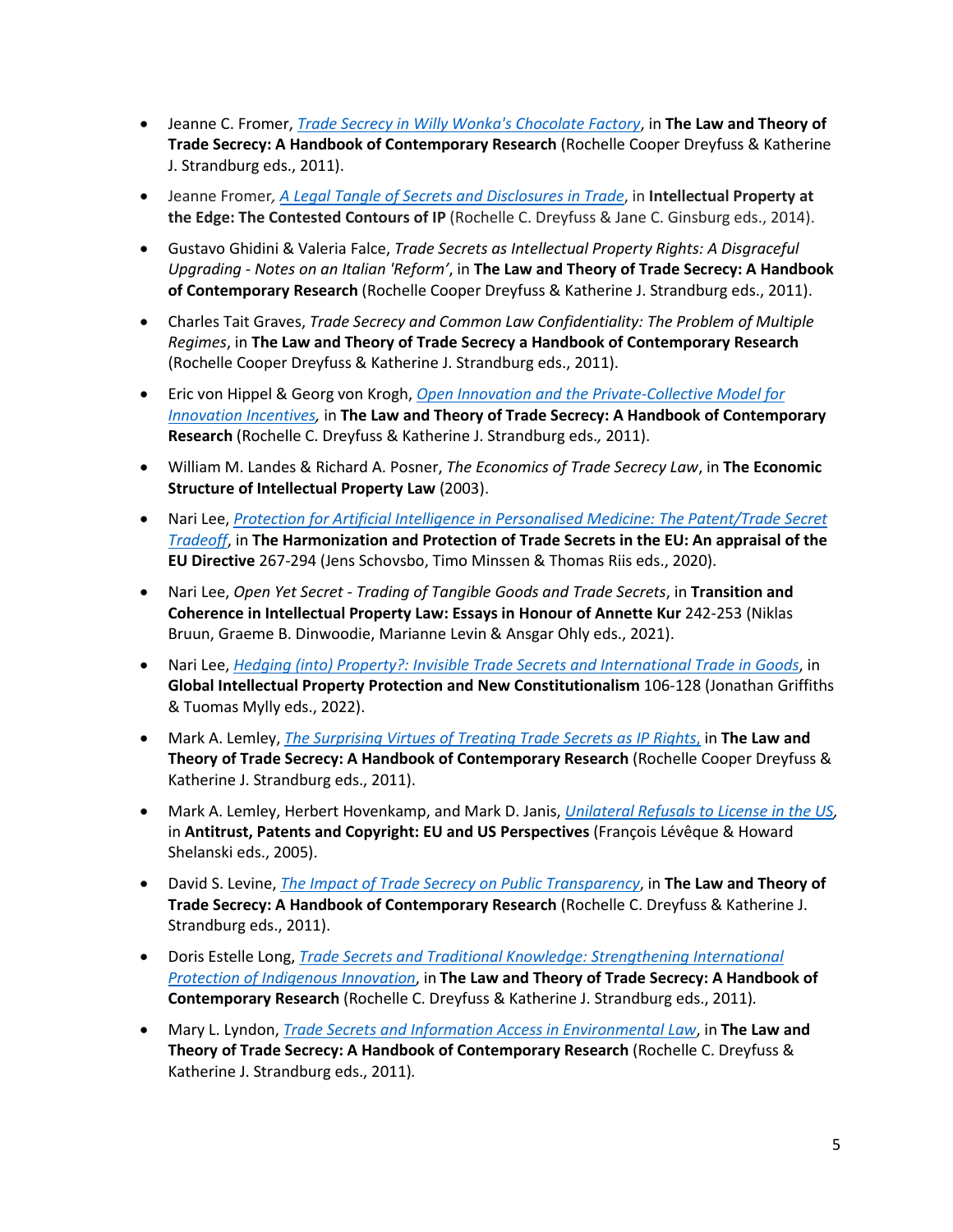- Michael J. Madison, *[Open Secrets](https://papers.ssrn.com/sol3/papers.cfm?abstract_id=1452805)*, in **The Law and Theory of Trade Secrecy: A Handbook of Contemporary Research** (Rochelle C. Dreyfuss & Katherine J. Strandburg eds., 2011)*.*
- Peter S. Menell, *[The Mixed Heritage of Federal Intellectual Property Law and Ramifications for](https://papers.ssrn.com/sol3/papers.cfm?abstract_id=1895784)  [Statutory Interpretation](https://papers.ssrn.com/sol3/papers.cfm?abstract_id=1895784)*, in **Intellectual Property and the Common Law** (Shyam Balganesh ed., 2013).
- Ulla-Maija Mylly, *[Freedom of the Media and Trade Secrets in Europe,](https://papers.ssrn.com/sol3/papers.cfm?abstract_id=3750800)* in **Research Handbook on Information Law and Governance** (Sharon K. Sandeen, Christoph Rademacher & Ansgar Ohly eds., 2021).
- Frank Pasquale, *The Troubling Consequences of Trade Secret Protection of Search Engine Rankings*, in **The Law and Theory of Trade Secrecy: A Handbook of Contemporary Research** (Rochelle C. Dreyfuss & Katherine J. Strandburg eds., 2011)*.*
- Jerome H. Reichman, *[How Trade Secrecy Law Generates a Natural Semicommons of Innovative](https://scholarship.law.duke.edu/faculty_scholarship/3239/)  [Know-How,](https://scholarship.law.duke.edu/faculty_scholarship/3239/)* in **The Law and Theory of Trade Secrecy: A Handbook of Contemporary Research** (Rochelle Cooper Dreyfuss & Katherine J. Strandburg eds., 2011)*.*
- Michael Risch, *[Trade Secret Law and Information Development Incentives](https://papers.ssrn.com/sol3/papers.cfm?abstract_id=1411579)*, in **The Law and Theory of Trade Secrecy: A Handbook of Contemporary Research** (Rochelle Cooper Dreyfuss & Katherine J. Strandburg eds., 2011)*.*
- Michael Risch, *[An Empirical Look at Trade Secret Law's Shift from Common to Statutory Law,](https://papers.ssrn.com/sol3/papers.cfm?abstract_id=1982209)* in **Intellectual Property and the Common Law** (Shyam Balganesh ed., 2013).
- Elizabeth A. Rowe, *The Challenge of Protecting Trade Secret Information in a Digital World*, in **Intellectual Property Protection of Fact-Based Works: Copyright and its Alternatives** (R. Brauneis ed., 2009).
- Pamela Samuelson, *[First Amendment Defenses in Trade Secrecy Cases,](https://papers.ssrn.com/sol3/papers.cfm?abstract_id=1623990)* in **The Law and Theory of Trade Secrecy: A Handbook of Contemporary Research** (Rochelle C. Dreyfuss & Katherine J. Strandburg eds., 2011)*.*
- Sharon K. Sandeen, *Trade Secret Law: The Cinderella of Intellectual Property Law,* in **Intellectual Property and Information Wealth: Issues and Practices in the Digital Age** (Peter K. Yu ed., 2007).
- Sharon K. Sandeen, *[The Third Party Problem: Assessing the Protection of Information Through](https://papers.ssrn.com/sol3/papers.cfm?abstract_id=1680546)  [Tort Law](https://papers.ssrn.com/sol3/papers.cfm?abstract_id=1680546)*, in **Intellectual Property Protection of Fact-Based Works: Copyright and Its Alternatives** (Robert F. Brauneis ed., 2009).
- Sharon K. Sandeen, *The Limits of Trade Secret Law: Article 39 of the TRIPS Agreement and the Uniform Trade Secrets Act on Which It Is Based,* in **The Law and Theory of Trade Secrecy: A Handbook of Contemporary Research** (Rochelle C. Dreyfuss & Katherine J. Strandburg eds., 2011).
- Sharon K. Sandeen, *Trade Secret Harmonization and the Search for Balance*, in **The Internet and the Emerging Importance of New Forms of Intellectual Property** (Susy Frankel & Daniel Gervais eds., 2016).
- Sharon K. Sandeen, *Trade Secret Basics*, in **Bankruptcy and Intellectual Property Deskbook: A Guide to IP, the Internet, and Bankruptcy Law** (Warren E. Agin ed., 2016).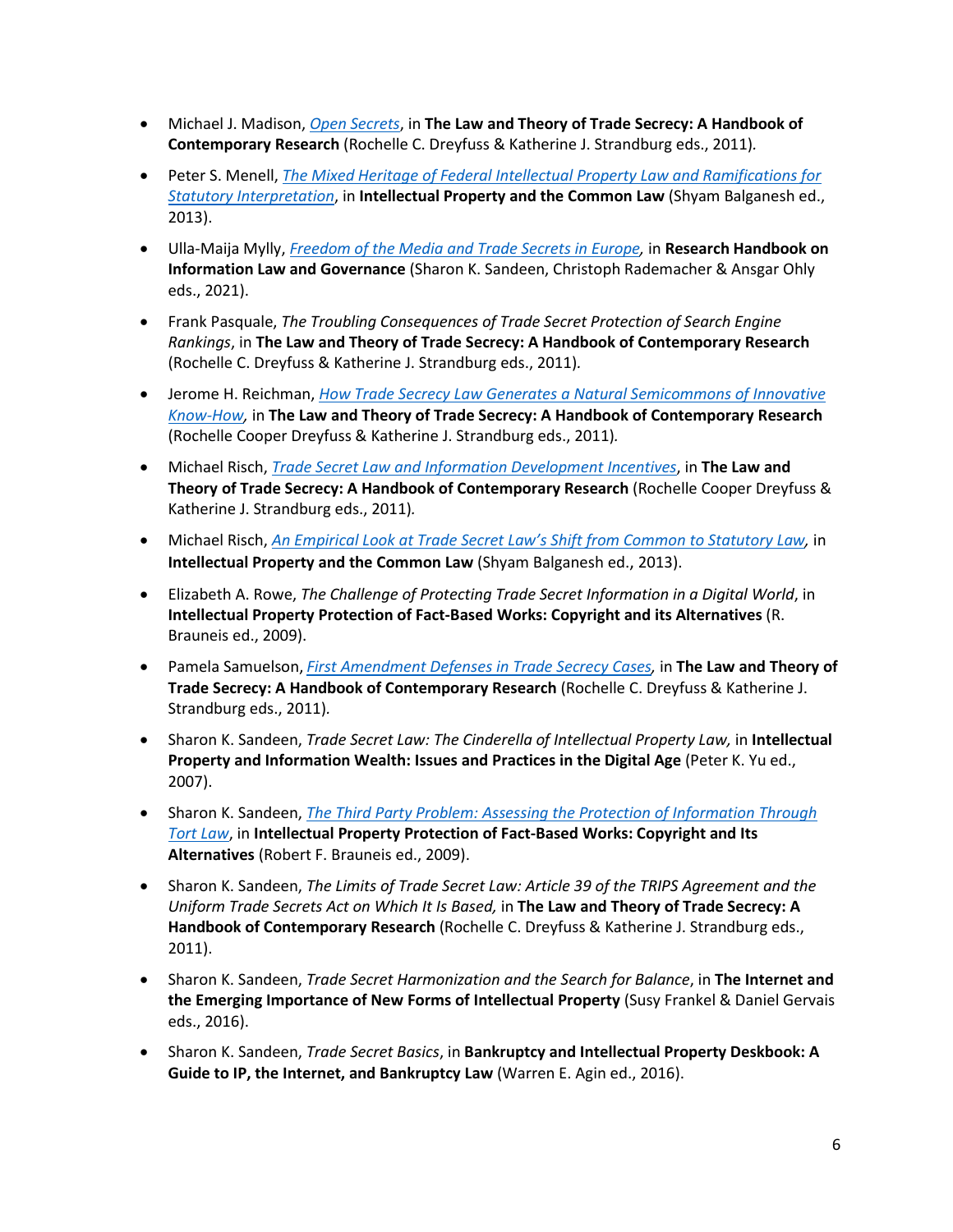- Sandeen, Sharon K., *Through the Looking Glass: Trade Secret Harmonization as a Reflection of U.S. Law*, in **The Harmonization and Protection of Trade Secrets in the EU: An Appraisal of the EU Directive** (Jens Schovsbo, Timo Minssen & Thomas Riis eds., 2020).
- Sharon K. Sandeen, *[Out of Thin Air: Trade Secrets, Cybersecurity and the Wrongful Acquisition](https://papers.ssrn.com/sol3/papers.cfm?abstract_id=3106034)  [Tort](https://papers.ssrn.com/sol3/papers.cfm?abstract_id=3106034)*, in **Research Handbook on Intellectual Property and Digital Technologies** (Tanya Aplin ed., 2020).
- Sharon K. Sandeen & David S. Levine, *[Trade Secrets and Climate Change: Uncovering Secret](https://papers.ssrn.com/sol3/papers.cfm?abstract_id=2490675)  [Solutions to the Problem of Greenhouse Gas Emissions](https://papers.ssrn.com/sol3/papers.cfm?abstract_id=2490675)*, in **Research Handbook on Intellectual Property and Climate Change** (Joshua D. Sarnoff ed., 2016).
- Jens Schovsbo, Timo Minssen & Thomas Riis, [An Appraisal of the EU Directive on Trade Secrets,](https://www.elgaronline.com/view/edcoll/9781788973335/9781788973335.xml) in **The Harmonization and Protection of Trade Secrets in the EU: An Appraisal of the EU Directive** (2020).
- Nicola Searle, *The Hard Sell: Economics and IP Policy*, in **Research Handbook on Intellectual Property and Creative Industries** (Charlotte Waelde & Abbe E.L. Brown eds., 2019).
- Geeritrui Van Overwalle, *[Uncorking Trade Secrets: Sparking the Interaction Between Trade](https://papers.ssrn.com/sol3/papers.cfm?abstract_id=1720082)  [Secrecy and Open Biotechnology,](https://papers.ssrn.com/sol3/papers.cfm?abstract_id=1720082)* in **The Law and Theory of Trade Secrecy: A Handbook of Contemporary Research** (Rochelle Cooper Dreyfuss & Katherine J. Strandburg eds., 2011)*.*
- Diane Leenheer Zimmerman, *[Trade Secrets and the 'Philosophy' of Copyright: A Case of Culture](https://papers.ssrn.com/sol3/papers.cfm?abstract_id=1438706)  [Crash,](https://papers.ssrn.com/sol3/papers.cfm?abstract_id=1438706)* in **The Law and Theory of Trade Secrecy: A Handbook of Contemporary Research** (Rochelle Cooper Dreyfuss & Katherine J. Strandburg eds., 2011)*.*

## Law Review Articles

- Bruce Abramson, *[Promoting Innovation in the Software Industry](http://www.bu.edu/law/journals-archive/scitech/volume81/abramson.pdf)*: *A First Principles Approach to [Intellectual Property Reform](http://www.bu.edu/law/journals-archive/scitech/volume81/abramson.pdf)*, 8 B.U. J. Sci. & Tech. L. 75 (2002).
- David S*.* Almeling*, [Four Reasons to Enact a Federal Trade Secrets Act](https://ir.lawnet.fordham.edu/cgi/viewcontent.cgi?article=1480&context=iplj)*, 19 Fordham Intell. Prop. Media & Ent. L.J. 769 (2009).
- David S. Almeling, Darin W. Snyder, Michael Sapoznikow, Whitney E. McCollum & Jill Weader, *[A](https://www.tradesecretsandemployeemobility.com/files/2014/05/Statistical-Analysis-of-Trade-Secret-Litigation-in.pdf)  [Statistical Analysis of Trade Secret Litigation in Federal Courts,](https://www.tradesecretsandemployeemobility.com/files/2014/05/Statistical-Analysis-of-Trade-Secret-Litigation-in.pdf)* 45 Gonz. L. Rev. 291 (2009).
- David S. [A](https://www.tradesecretslaw.com/wp-content/uploads/sites/232/uploads/file/Statistical%20Analysis%20of%20Trade%20Secret%20Litigation%20in%20State%20Courts.pdf)lmeling, Darin W. Snyder, Michael Sapoznikow, Whitney E. McCollum & Jill Weader,  $\underline{A}$ *[Statistical Analysis of Trade Secret Litigation in State Courts,](https://www.tradesecretslaw.com/wp-content/uploads/sites/232/uploads/file/Statistical%20Analysis%20of%20Trade%20Secret%20Litigation%20in%20State%20Courts.pdf)* 46 Gonz. L. Rev. 57 (2010).
- Rebecca Ananian-Welsh, Sarah Kendall & Richard Murray, *[Risk and Uncertainty in Public Interest](https://papers.ssrn.com/sol3/papers.cfm?abstract_id=4066896)  [Journalism: The Impact of Espionage Law on Press Freedom](https://papers.ssrn.com/sol3/papers.cfm?abstract_id=4066896)*, 44 Melb. U. L. Rev. 764 (2021).
- J. Jonas Anderson, *[Secret Inventions](https://papers.ssrn.com/sol3/papers.cfm?abstract_id=1970001)*, 26 Berkley Tech. L.J. 917 (2011).
- Stephen Anderson, *[The Growing Concern Regarding Us Corporate Trade Secrets](https://bciptf.org/wp-content/uploads/2016/03/EiC-Edit-10-pages-Stephen-Anderson-Spring-2016-SAJ-Growing-Concern-re-Trade-Secrets-Final-Draft-1.pdf)*, 2016 B.C. Intell. Prop. & Tech. F. 11 (2016).
- Tanya Aplin, *Breach of Confidence and Privacy: The Impact of the Human Rights Act*, 50 Intell. Prop. Forum 26 (2002).
- Tanya Aplin, *[Commercial confidences after the Human Rights Act](https://papers.ssrn.com/sol3/papers.cfm?abstract_id=2436989)*, 29 Eur. Intell. Prop. Rev. 411 (2007).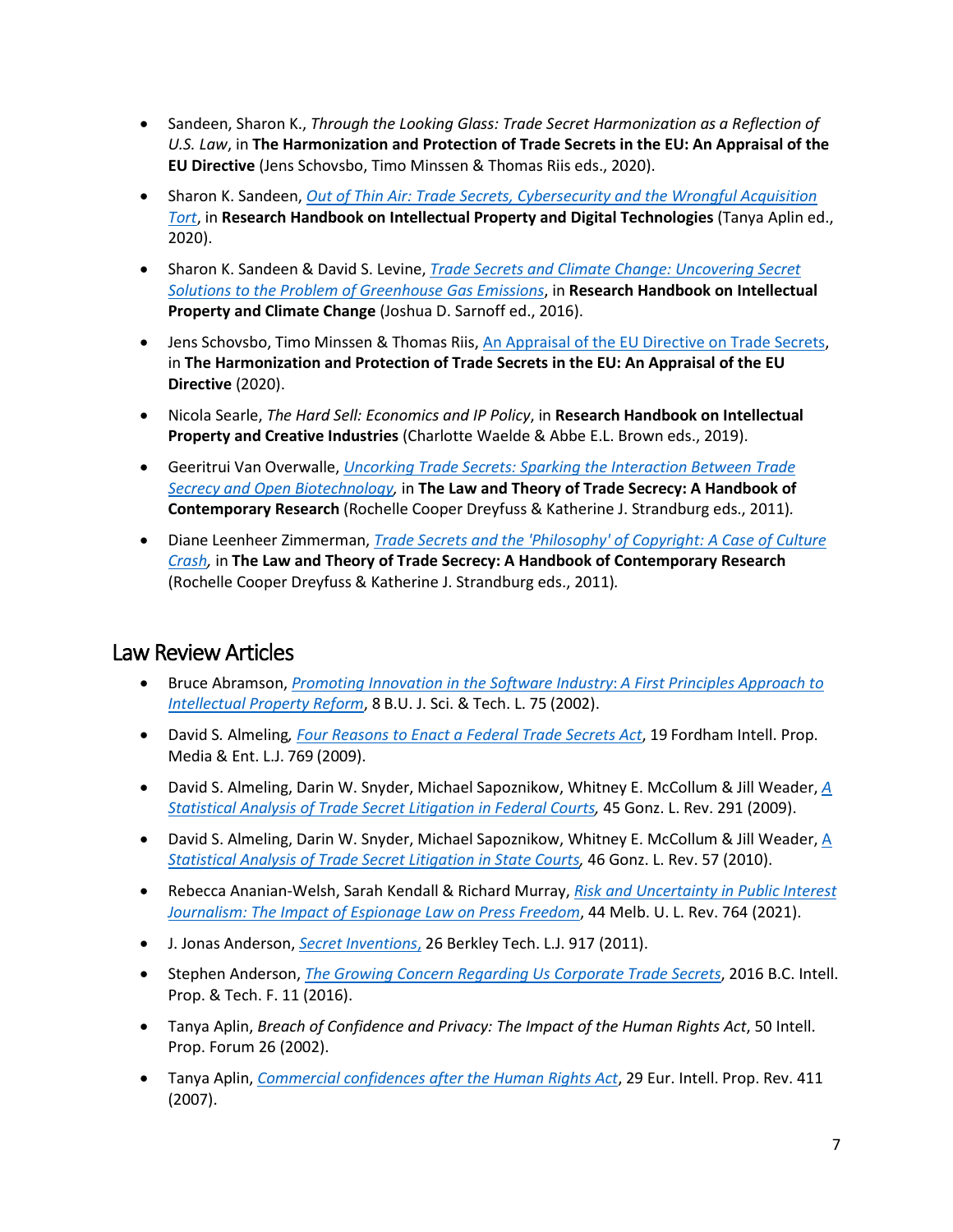- Tanya Aplin, *[The Development of the Action for Breach of Confidence in a Post-HRA Era](https://papers.ssrn.com/sol3/papers.cfm?abstract_id=2437014)*, 2007 Intell. Prop. Q., no. 1, at 19.
- Tanya Aplin, *[The Future of Breach of Confidence and the Protection of Privacy](https://papers.ssrn.com/sol3/papers.cfm?abstract_id=2399106)*, 7 Oxford U. Commw. L.J. 137 (2007).
- Tanya Aplin, *The Relationship Between Breach of Confidence and the 'Tort of Misuse of Private information',* 18 King's College L.J. 329 (2007).
- Tanya Aplin, *[Recent Developments in Commercial Confidentiality](https://papers.ssrn.com/sol3/papers.cfm?abstract_id=2437009)*. 15 Media and Arts L. Rev., no. 2, 2010, at 1.
- Tanya Aplin, *[Confidential Information as Property?](https://papers.ssrn.com/sol3/papers.cfm?abstract_id=2436983)*, 24 King's L.J., no. 2, 2013, at 172.
- Tanya Aplin, *Reverse Engineering and Commercial Secrets,* 66 Current Legal Problems 341 (2013).
- Tanya Aplin, *[A Critical Evaluation of the Proposed EU Trade Secrets Directive](https://papers.ssrn.com/sol3/papers.cfm?abstract_id=2467946)*, King's Coll. London L. Sch. Research Paper No. 2014-25 (2014) (revised 2017).
- Tanya Aplin, Leslie Turano & Rachael Walsh, *The Public/Private Interface of Property: Introduction*, 24 King's L.J. iii (2013).
- Maria Alejandra Echavarria Arcila, Julio C. Correa & Ana Maria Perez-Gomez, *A New Market for Unprotected Ideas: Analysing the Economic Efficiency of Trading Ownerless Ideas*, 51 Int'l Rev. Intell. Prop. Competition L. 906 (2020).
- Richard Arnold, *Accessory Liability for Breach of Confidence*, 36 Eur. Intell. Prop. Rev. 554 (2014).
- Christopher Arup, *[What/Whose Knowledge? Restraints of Trade and Concepts of Knowledge](https://law.unimelb.edu.au/__data/assets/pdf_file/0019/1700173/36_2_2.pdf)*, 36 Melb. U. L. Rev. 369 (2012).
- Jordana Balsam, *[Booming Business and the Resulting Trade Secrets: How the Increase in United](https://www.cardozociclr.com/_files/ugd/bc0e09_95b87fe0d1ca4dcb98eb67eaef34547f.pdf)  [States and European Union Trade Led to Resulting Trade Secrets](https://www.cardozociclr.com/_files/ugd/bc0e09_95b87fe0d1ca4dcb98eb67eaef34547f.pdf) Directives and the Domination [of the Intellectual Property Field](https://www.cardozociclr.com/_files/ugd/bc0e09_95b87fe0d1ca4dcb98eb67eaef34547f.pdf)*, 2 Cardozo Int'l Comp., Policy & Ethics L. Rev. 503 (2019).
- Andrew G. Barna, *[Stealing Signs: Could Baseball's Common Practice Lead to Liability for](https://papers.ssrn.com/sol3/papers.cfm?abstract_id=3264896)  [Corporate Espionage?](https://papers.ssrn.com/sol3/papers.cfm?abstract_id=3264896)*, 8 Berkeley J. Ent. & Sports L. 1 (2019).
- Andrew Beale, Sue Ratcliffe & Andrew Tettenborn, *[The Protection of Data in our Digital Age](https://cronfa.swan.ac.uk/Record/cronfa32489)*, 6 J. Bus. L. 461 (2017).
- Andrew Beckerman-Rodau, *Trade Secrets [The New Risks to Trade Secrets Posed by](https://papers.ssrn.com/sol3/papers.cfm?abstract_id=704661)  [Computerization,](https://papers.ssrn.com/sol3/papers.cfm?abstract_id=704661)* 28 Rutgers Comput. & Tech. L.J. 227 (2002).
- Robert Bejesky, *[Investing in the Dragon: Managing the Patent versus Trade Secret Protection](https://digitalcommons.law.utulsa.edu/cgi/viewcontent.cgi?article=1206&context=tjcil)  [Decision for the Multinational Corporation in China](https://digitalcommons.law.utulsa.edu/cgi/viewcontent.cgi?article=1206&context=tjcil)*, 11 Tulsa J. Comp. & Int'l l. 437 (2004).
- Richard Binns, *The Trade Secret Recipe: A "Reasonable" Step-by-Step Guide to Protecting your Confidential Information*, 41 Eur. Intell. Prop. Rev. 359 (2019).
- Christopher G. Blood*, [Holding Foreign Nations Civilly Accountable for Their Economic Espionage](https://www.ipmall.info/sites/default/files/hosted_resources/IDEA/2.Blood02.pdf)  [Practices](https://www.ipmall.info/sites/default/files/hosted_resources/IDEA/2.Blood02.pdf)*, 42 IDEA 227 (2002).
- David Bohrer, *[Threatened Misappropriation of Trade Secrets: Making a Federal \(DTSA\) Case out](https://www.merchantgould.com/portalresource/Threatened-Misappropriation-of-Trade-Secrets-David-C-Bohrer-SCHTLJ-2017.pdf)  [of It](https://www.merchantgould.com/portalresource/Threatened-Misappropriation-of-Trade-Secrets-David-C-Bohrer-SCHTLJ-2017.pdf)*, 33 Santa Clara High Tech. L.J. 506 (2017).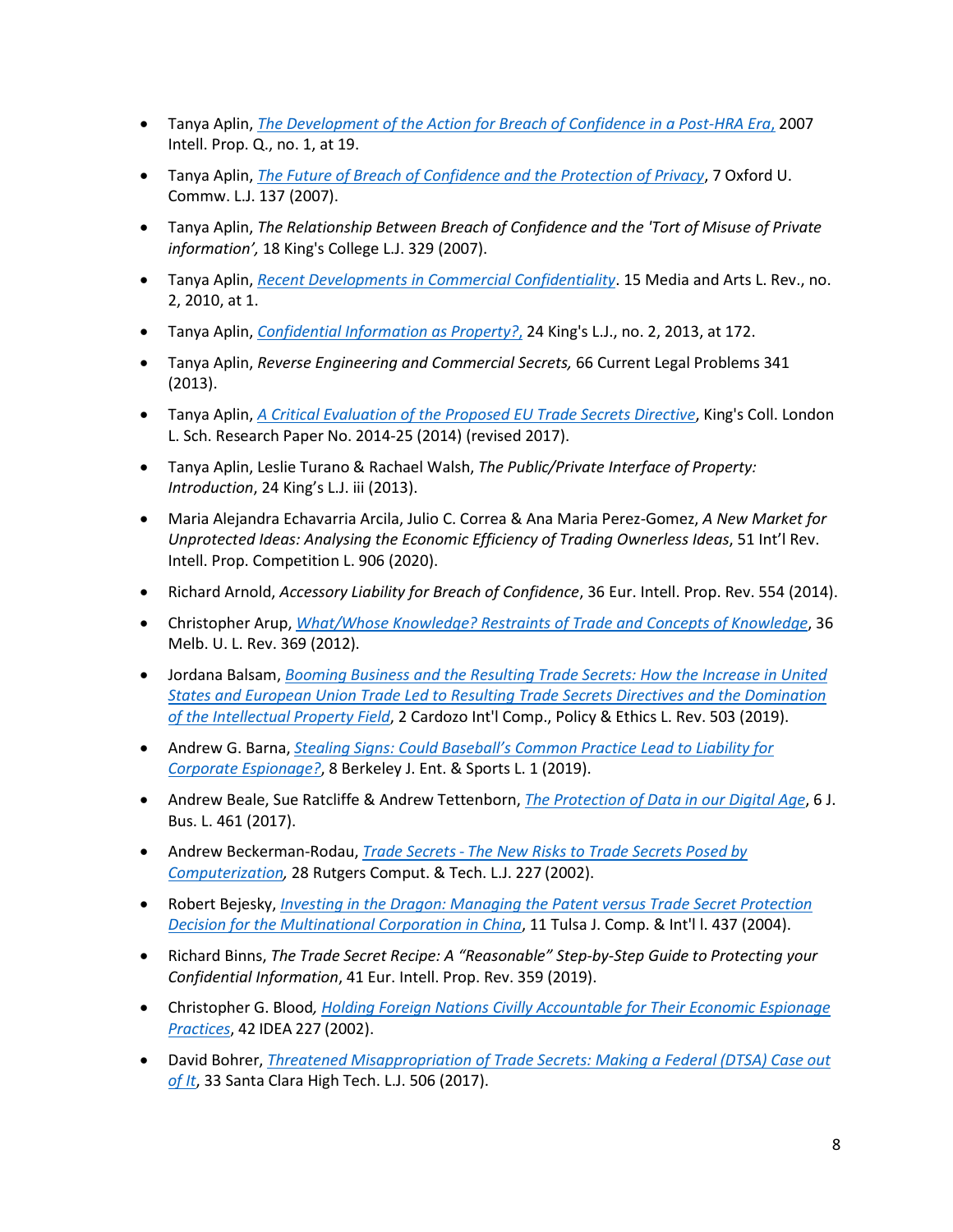- Enrico Bonadio, Luke McDonagh & Christopher Arvidsson, *[Intellectual Property Aspects of](https://papers.ssrn.com/sol3/papers.cfm?abstract_id=3329014)  [Robotics](https://papers.ssrn.com/sol3/papers.cfm?abstract_id=3329014)*, 9 Eur. J. Risk Reg. 655 (2018).
- Dr. Enrico Bonadio, Dr. Luke McDonagh & Tiffany M. Sillanpää, *[Intellectual Property Aspects of](https://papers.ssrn.com/sol3/papers.cfm?abstract_id=3607202)  [the Japan-EU Economic Partnership Agreement](https://papers.ssrn.com/sol3/papers.cfm?abstract_id=3607202)*, 26 Int'l Trade L. Regul. 87 (2020).
- Robert G. Bone, *[Secondary Liability for Trade Secret Misappropriation: A Comment](https://digitalcommons.law.scu.edu/cgi/viewcontent.cgi?article=1410&context=chtlj)*, 22 Santa Clara Comput. & High Tech. L.J. 529 (2006).
- Robert G. Bone, *[The \(Still\) Shaky Foundations of Trade Secret Law](http://texaslawreview.org/wp-content/uploads/2015/08/Bone-92-7.pdf)*, 92 Tex. L. Rev. 1803 (2014).
- Benjamin J. Bradford & Remi Jaffré, *[The Uncertain Protection of "Derivative" Trade Secrets](https://repository.law.uic.edu/cgi/viewcontent.cgi?article=1455&context=ripl)*, 18 J. Marshall Rev. Intell. Prop. L. 241 (2019).
- Simon Bradshaw, Christopher Millard & Ian Walden, *[Contracts for Clouds: Comparison and](https://papers.ssrn.com/sol3/papers.cfm?abstract_id=1662374)  [Analysis of the Terms and Conditions of Cloud Computing Services](https://papers.ssrn.com/sol3/papers.cfm?abstract_id=1662374)*, 19 Int'l J.L. & Info. Tech. 187 (2011).
- Robert Brauneis & Ellen P. Goodman, *[Algorithmic Transparency for the Smart City](https://yjolt.org/sites/default/files/20_yale_j._l._tech._103.pdf)*, 20 Yale J.L. & Tech. 103 (2018).
- Kyle W. Brenton, *[Trade Secret Law and the Computer Fraud and Abuse Act: Two Problems and](https://illinoisjltp.com/journal/wp-content/uploads/2013/10/Brenton.pdf)  [Two Solutions,](https://illinoisjltp.com/journal/wp-content/uploads/2013/10/Brenton.pdf)* 2009 U. III. J.L Tech. & Pol'y 429 (2009).
- Maja Brkan & Grégory Bonnet, *[Legal and Technical Feasibility of the GDPR's Quest for](https://www.cambridge.org/core/services/aop-cambridge-core/content/view/7324CDE80A300179C170C5BA8CA7E851/S1867299X20000100a.pdf/legal-and-technical-feasibility-of-the-gdprs-quest-for-explanation-of-algorithmic-decisions-of-black-boxes-white-boxes-and-fata-morganas.pdf)  [Explanation of Algorithmic Decisions: Of Black Boxes, White Boxes and Fata Morganas](https://www.cambridge.org/core/services/aop-cambridge-core/content/view/7324CDE80A300179C170C5BA8CA7E851/S1867299X20000100a.pdf/legal-and-technical-feasibility-of-the-gdprs-quest-for-explanation-of-algorithmic-decisions-of-black-boxes-white-boxes-and-fata-morganas.pdf)*, 11 Eur. J. Risk Reg. 18 (2020).
- Marco Bronckers & Natalie McNelis, *[Is the EU Obliged to Improve Protection of Trade Secrets?](https://papers.ssrn.com/sol3/papers.cfm?abstract_id=2149101)  [An Inquiry into TRIPS, the European Convention on Human](https://papers.ssrn.com/sol3/papers.cfm?abstract_id=2149101) Rights and the EU Charter of [Fundamental Rights](https://papers.ssrn.com/sol3/papers.cfm?abstract_id=2149101)*, 34 Eur. Intell. Prop. Rev. 673 (2012).
- Dan L. Burk, *[Legal Constraint of Genetic Use Restrictions Technologies,](https://scholarship.law.umn.edu/cgi/viewcontent.cgi?article=1328&context=mjlst)* 6 Minn. J.L. Sci. & Tech. 335 (2004).
- Dan L. Burk & Brett McDonnell, *[The Goldilocks Hypothesis: Balancing Intellectual Property Rights](https://scholarship.law.umn.edu/cgi/viewcontent.cgi?article=1181&context=faculty_articles)  [at the Boundary of the Firm,](https://scholarship.law.umn.edu/cgi/viewcontent.cgi?article=1181&context=faculty_articles)* 2007 U. III. L. Rev. 575 (2007).
- Stephen D. Burns, *Confidential Information [and Governments: Balancing the Public's Right to](https://digitalcommons.schulichlaw.dal.ca/dlj/vol37/iss1/5/)  [Access Government Records and an Oil and Gas Company's Right to Protect its Confidential](https://digitalcommons.schulichlaw.dal.ca/dlj/vol37/iss1/5/)  [Information](https://digitalcommons.schulichlaw.dal.ca/dlj/vol37/iss1/5/)*, 37 Dalhousie L.J. 119 (2014).
- Martin Campbell-Kelly*, [Not All Bad: An Historical Perspective on Software Patents](https://repository.law.umich.edu/cgi/viewcontent.cgi?article=1116&context=mttlr)*, 11 Mich. Telecomm. & Tech. L. Rev. 191 (2005).
- Alyssa M. Carlson, *[The Need for Transparency in the Age of Predictive Sentencing Algorithms](https://ilr.law.uiowa.edu/assets/Uploads/ILR-103-1-Carlson.pdf)*, 103 Iowa L. Rev. 303 (2017).
- Hazel Carty, *An Analysis of the Modern Action for Breach of Commercial Confidence: When is Protection Merited?*, 4 Intell. Prop. Q. 416 (2008).
- Virender Chandel, *Confidential Information (Know-How) Licensing*, 41 Eur. Intell. Prop. Rev. 714 (2019).
- Yang Chen, *[Development of China's Trade Secrets Law in the US' Shadow: Negative](https://scholarship.law.upenn.edu/alr/vol17/iss1/4/)  [Consequences for China and Suggestions](https://scholarship.law.upenn.edu/alr/vol17/iss1/4/)*, 17 U. Pa. Asian L. Rev. 138 (2022).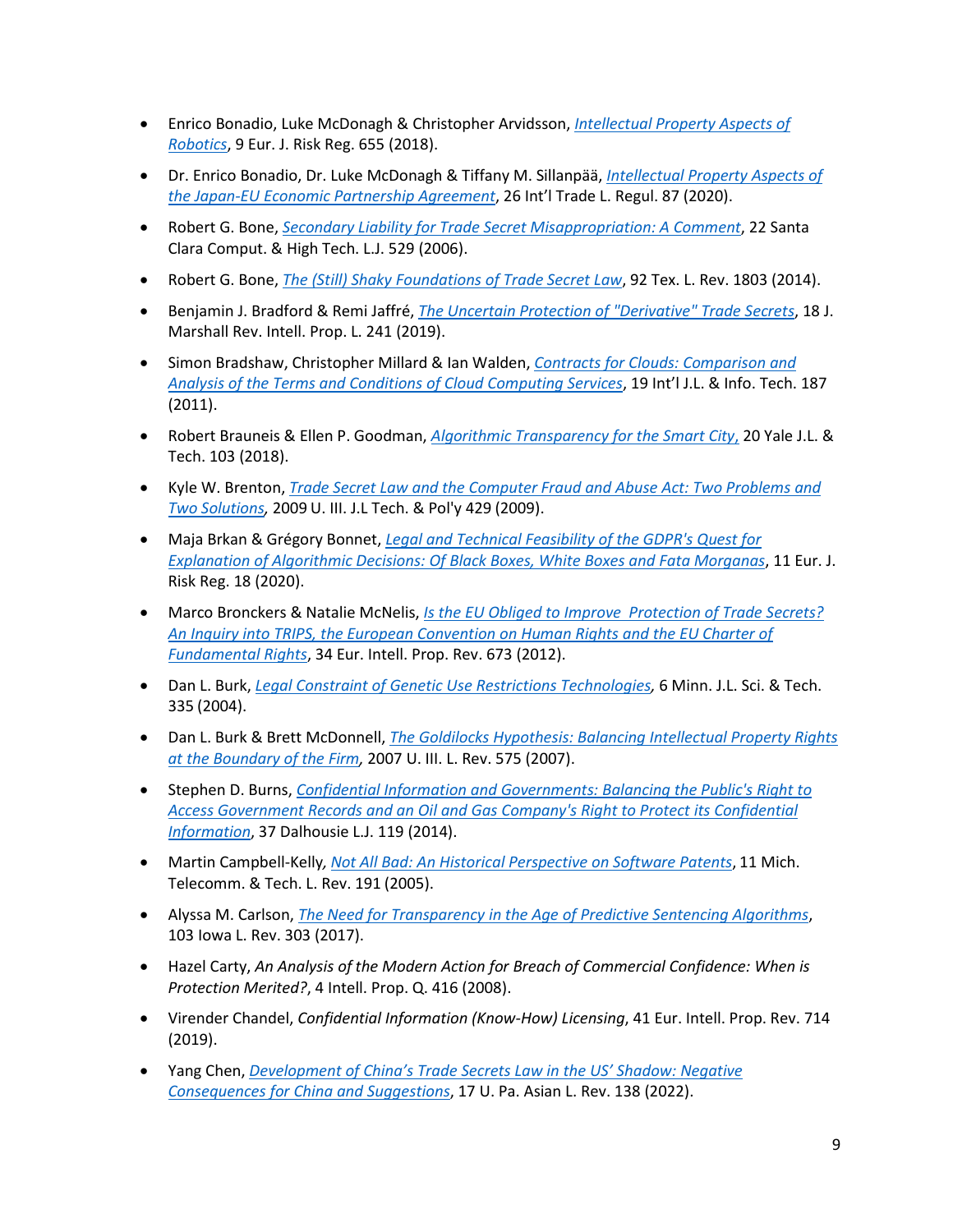- Daniel C.K. Chow, *[Navigating the Minefield of Trade Secrets Protection in China](https://scholarship.law.vanderbilt.edu/cgi/viewcontent.cgi?article=1235&context=vjtl)*, 47 Vand. J. Transnat'l L. 1007 (2014).
- Daniel C.K. Chow, *[Why the 2020 U.S.-China Trade Agreement Needs Anticorruption Provisions](https://scholarship.law.nd.edu/cgi/viewcontent.cgi?article=1141&context=ndjicl)  [for the Protection of Intellectual Property](https://scholarship.law.nd.edu/cgi/viewcontent.cgi?article=1141&context=ndjicl)*, 11 Notre Dame J. Int'l & Comp. L. 181 (2021).
- Anna Louise Christie, *[Should the Law of Theft Extend to Information?](https://www.researchgate.net/publication/249899811_Should_the_Law_of_Theft_Extend_to_Information)*, 69 J. Crim. L. 349 (2005).
- Danielle Keats Citron & Frank Pasquale, *[The Scored Society: Due Process for Automated](https://papers.ssrn.com/sol3/papers.cfm?abstract_id=2376209)  [Predictions](https://papers.ssrn.com/sol3/papers.cfm?abstract_id=2376209)*, 89 Wash. L. Rev. 1, 8 (2014).
- Eric R. Claeys, *[The Use Requirement at Common Law and Under the Uniform Trade Secrets Act](https://heinonline.org/HOL/P?h=hein.journals/hamlrv33&i=589)*, 33 Hamline L. Rev. 583 (2010).
- Eric R. Claeys, *[Private Law Theory and Corrective Justice in Trade Secrecy](https://papers.ssrn.com/sol3/papers.cfm?abstract_id=1799554)*, 4 J. Tort L., no. 2, 2011, at ii.
- Cary Coglianese & David Lehr, *[Transparency and Algorithmic Governance](https://scholarship.law.upenn.edu/cgi/viewcontent.cgi?article=3125&context=faculty_scholarship)*, 71 Admin. L. Rev. 1 (2019).
- Carlos Correa*, [Unfair Competition under the TRIPS Agreement: Protection of Data Submitted for](https://chicagounbound.uchicago.edu/cjil/vol3/iss1/8/)  [the Registration of Pharmaceuticals](https://chicagounbound.uchicago.edu/cjil/vol3/iss1/8/)*, 3 Chi. J. Int'l L. 69 (2002).
- John T. Cross, *UTSA Displacement of Other State Law Claims*, 33 Hamline L. Rev. 445 (2010).
- Scott W. Cummings, *The Role of Trade Secrets in Today's Nanotechnology Patent Environment,* 5 Nanotech. L. & Bus. 41 (2008).
- Victoria A. Cundiff, *Protecting Trade Secrets from Disclosure on the Internet Requires Diligent Practice*, 74 N.Y. St. B.A. J. 8 (2002).
- Victoria A. Cundiff, *[Reasonable Measures to Protect Trade Secrets in a Digital Environment,](https://ipmall.law.unh.edu/sites/default/files/hosted_resources/IDEA/idea-vol49-no3-cundiff.pdf)* 49 IDEA 359 (2009).
- Katarzyna A. Czapracka, *[Antitrust and Trade Secrets: The U.S. and the EU Approach](https://digitalcommons.law.scu.edu/cgi/viewcontent.cgi?article=1447&context=chtlj)*, 24 Santa Clara Comput. & High Tech. L.J. 207 (2007).
- Colin R. Davies, *Protection of intellectual property - a myth? A consideration of current criminal protection and Law Commission proposals*, 68 J. Crim. L. 398 (2004).
- Lauren Rayner Davis, *[Secrecy for the Sake of It: The Defend Trade Secrets Act: A Devolving Global](https://brooklynworks.brooklaw.edu/cgi/viewcontent.cgi?article=2117&context=blr)  [Market Based on the Legal Protection of Over-Secrecy](https://brooklynworks.brooklaw.edu/cgi/viewcontent.cgi?article=2117&context=blr)*, 83 Brook. L. Rev. 359 (2017).
- John Delaney, *[Safeguarding Washington's Trade Secrets: Protecting Businesses from Public](https://www.law.uw.edu/wlr/print-edition/print-edition/vol-92/4/safeguarding-washington-s-trade-secrets-protecting-businesses-from-public-records-requests)  [Records Requests](https://www.law.uw.edu/wlr/print-edition/print-edition/vol-92/4/safeguarding-washington-s-trade-secrets-protecting-businesses-from-public-records-requests)*, 92 Wash. L. Rev. 1905 (2017).
- Zhihong Deng & Ethan Ma, *Discovery in US Intellectual Property Litigation: Common Issues and Best Practice*, 40 Eur. Intell. Prop. Rev. 659 (2018).
- Matthieu Dhenne, *[Coversant v LG: What about FRAND in France?](https://halshs.archives-ouvertes.fr/halshs-02970428/document)*, 41 Eur. Intell. Prop. Rev. 585 (2019).
- Cihan Doğan, *An Interesting Judgment on Access to File: Google v Yandex*, 39 Eur. Competition L. Rev. 484 (2018).
- Richard F. Dole, Jr., *The Uniform Trade Secrets Act – Trends and Prospects*, 33 Hamline L. Rev. 409 (2010).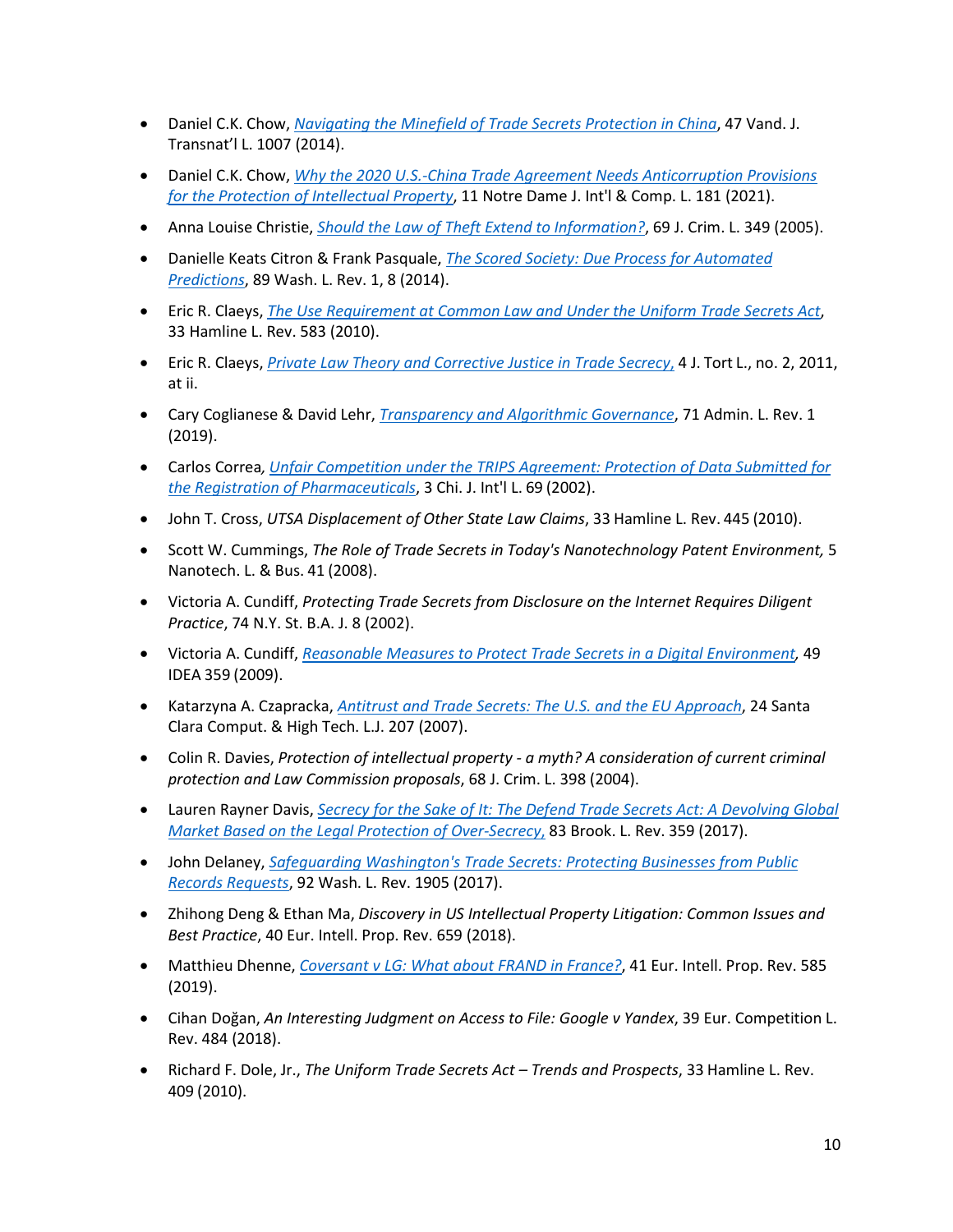- Richard F. Dole, Jr., *[Permanent Injunctive Relief for Trade Secret Misappropriation without an](https://papers.ssrn.com/sol3/papers.cfm?abstract_id=2930133)  [Express Limit upon Its Duration: The Uniform Trade Secrets Act Reconsidered,](https://papers.ssrn.com/sol3/papers.cfm?abstract_id=2930133)* 17 B.U. J. Sci. & Tech. L. 173 (2011).
- Richard F. Dole Jr., *[Statutory Royalty Damages under the Uniform Trade Secrets Act and the](https://scholarship.law.vanderbilt.edu/cgi/viewcontent.cgi?article=1195&context=jetlaw)  [Federal Patent Code](https://scholarship.law.vanderbilt.edu/cgi/viewcontent.cgi?article=1195&context=jetlaw)*, 16 Vand. J. Ent. & Tech. L. 223 (2014).
- Richard F. Dole Jr.*, [The Contours of American Trade Secret Law: What Is and What Isn't](https://scholar.smu.edu/cgi/viewcontent.cgi?article=1035&context=scitech)  [Protectable as a Trade Secret](https://scholar.smu.edu/cgi/viewcontent.cgi?article=1035&context=scitech)*, 19 SMU Sci. & Tech. L. Rev. 89 (2016).
- Richard F. Dole Jr., *[Punitive Damages and Attorney Fee Awards in Trade Secret Cases](https://papers.ssrn.com/sol3/papers.cfm?abstract_id=2958404)*, 20 Marq. Intell. Prop. L. Rev. 1 (2016).
- Richard F. Dole, Jr., *[Identifying the Trade Secrets at Issue in Litigation under the Uniform Trade](https://papers.ssrn.com/sol3/papers.cfm?abstract_id=2970742)  [Secrets Act and the Federal Defend Trade Secrets Act](https://papers.ssrn.com/sol3/papers.cfm?abstract_id=2970742)*, 33 Santa Clara High Tech. L.J. 470 (2017).
- Richard F. Dole Jr., *[Preemption of Other State Law by the Uniform Trade Secrets Act](https://scholar.smu.edu/cgi/viewcontent.cgi?article=1059&context=scitech)*, 17 SMU Sci. & Tech. L. Rev. 95 (2017).
- Richard F. Dole, Jr., *[The Contract Exception to the Uniform Trade Secrets Act and Its Implications](https://papers.ssrn.com/sol3/papers.cfm?abstract_id=3191266)  [for the Federal Defend Trade Secrets Act](https://papers.ssrn.com/sol3/papers.cfm?abstract_id=3191266)*, 34 Santa Clara High Tech. L.J. 362 (2018).
- Richard F. Dole, Jr., *[Limitations upon the Enforceability of an Employee's Covenant Not to](https://uclajolt.com/limitations-upon-the-enforceability-of-an-employees-covenant-not-to-disclose-and-not-to-use-confidential-business-information-without-authorization/)  [Disclose and Not to Use Confidential Business Information without Authorization](https://uclajolt.com/limitations-upon-the-enforceability-of-an-employees-covenant-not-to-disclose-and-not-to-use-confidential-business-information-without-authorization/)*, 23 UCLA J.L. & Tech. i (2019).
- Richard F. Dole Jr., [Provisional Injunctive Relief under the UTSA and the DTSA in Federal Court](https://scholar.smu.edu/cgi/viewcontent.cgi?article=1307&context=scitech)  [New Product Cases,](https://scholar.smu.edu/cgi/viewcontent.cgi?article=1307&context=scitech) 23 SMU Sci. & Tech. L. Rev. 127 (2020).
- Mark G. Douglas, *Keeping Secrets in Chapter 11: Overcoming the Presumption of Full Disclosure in US Bankruptcy Cases*, 11 J. Int'l Banking Fin. L. 654 (2007).
- Eric Douma, *[Fair Use and Misuse: Two Guards at the Intersection of Copyrights and Trade Secret](https://www.ipmall.info/sites/default/files/hosted_resources/IDEA/3.Douma02.pdf)  [Rights Held in Software and Firmware](https://www.ipmall.info/sites/default/files/hosted_resources/IDEA/3.Douma02.pdf)*, 42 IDEA 37 (2002).
- Rochelle Cooper Dreyfuss, *TRIPS - [Round II: Should Users Strike Back](https://chicagounbound.uchicago.edu/uclrev/vol71/iss1/3/)*, 71 U. Chi. L. Rev. 21 (2004).
- Rochelle Cooper Dreyfuss, *[The Ali Principles on Transnational Intellectual Property Disputes:](https://brooklynworks.brooklaw.edu/cgi/viewcontent.cgi?article=1287&context=bjil) [Why Invite Conflicts](https://brooklynworks.brooklaw.edu/cgi/viewcontent.cgi?article=1287&context=bjil)*, 30 Brook. J. Int'l L. 819 (2005).
- Rochelle Cooper Dreyfuss, *Does IP Need IP - [Accommodating Intellectual Production outside the](https://papers.ssrn.com/sol3/papers.cfm?abstract_id=1639590)  [Intellectual Property Paradigm](https://papers.ssrn.com/sol3/papers.cfm?abstract_id=1639590)*, 31 Cardozo L. Rev. 1437 (2009-2010).
- Rochelle Cooper Dreyfuss & Graeme B Dinwoodie, *[TRIPS and the Dynamics of Intellectual](https://scholarlycommons.law.case.edu/jil/vol36/iss1/5/)  [Property Lawmaking](https://scholarlycommons.law.case.edu/jil/vol36/iss1/5/)*, 36 Case W. Res. J. Int'l L. 95 (2004).
- Rochelle Cooper Dreyfuss & Susy Frankel, *[From Incentive to Commodity to Asset: How](https://papers.ssrn.com/sol3/papers.cfm?abstract_id=2503135)  [International Law Is Reconceptualizing Intellectual Property](https://papers.ssrn.com/sol3/papers.cfm?abstract_id=2503135)*, 36 Mich. J. Int'l L. 557 (2014)(revised 2016).
- Rochelle Cooper Dreyfuss & Jane C. Ginsberg, *[Draft Convention on Jurisdiction and Recognition](https://scholarship.kentlaw.iit.edu/cgi/viewcontent.cgi?article=3376&context=cklawreview)  [of Judgments in Intellectual Property Matters](https://scholarship.kentlaw.iit.edu/cgi/viewcontent.cgi?article=3376&context=cklawreview)*, 77 Chi.-Kent l. Rev. 1065 (2002).
- Rochelle Cooper Dreyfuss & Orly Lobel, *[Economic Espionage As Reality or Rhetoric: Equating](https://law.lclark.edu/live/files/22071-lcb202art3dreyfuss-lobelpdf)  [Trade Secrecy with National Security](https://law.lclark.edu/live/files/22071-lcb202art3dreyfuss-lobelpdf)*, 20 Lewis & Clark L. Rev. 419 (2016).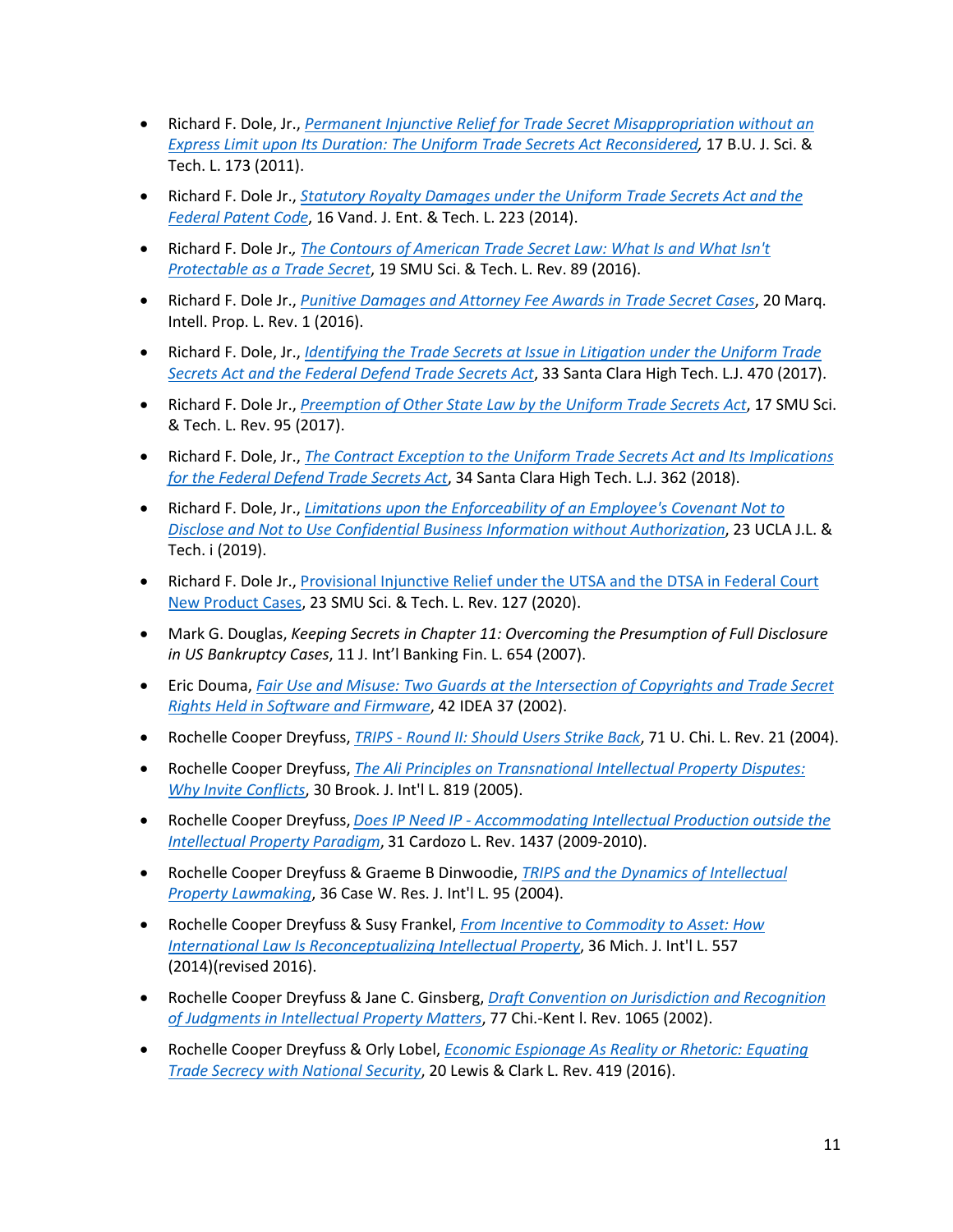- Rochelle Cooper Dreyfuss, Jane Nielson & Dianne Nicol, *[Parenting Nature -](https://academic.oup.com/jlb/article/5/3/550/5114251) A Comparative [Perspective](https://academic.oup.com/jlb/article/5/3/550/5114251)*, 5 J.L. & Biosciences 550 (2018).
- Rochelle Cooper Dreyfuss & Lawrence S. Pope, D*ethroning Lear - [Incentives to Innovate after](https://papers.ssrn.com/sol3/papers.cfm?abstract_id=1439884)  [MedImmune](https://papers.ssrn.com/sol3/papers.cfm?abstract_id=1439884)*, 24 Berkeley Tech. L.J. 971 (2009).
- Rochelle C. Dreyfuss & Linda Silberman, *[Misappropriation on a Global Scale: Extraterritoriality](https://open.mitchellhamline.edu/cybaris/vol8/iss2/4/)  [and Applicable Law in Transborder Trade Secrecy Cases](https://open.mitchellhamline.edu/cybaris/vol8/iss2/4/)*, 8 Cybaris Intell. Prop. L. Rev. 265 (2017).
- Ian Eagles, *Regulating the Interface Between Competition Law and Intellectual Property in New Zealand*, 13 N.Z. Bus. L. Q. 95 (2007).
- John D. Echeverria & Julie B. Kaplan, *[Poisonous Procedural Reform: In Defense of Environmental](http://gelpi.org/gelpi/research_archive/right_to_know/PoisonousProceduralReform.pdf)  [Right-to-Know,](http://gelpi.org/gelpi/research_archive/right_to_know/PoisonousProceduralReform.pdf)* 12 Kan. J.L. & Pub. Pol'y 579 (2003).
- Robin J. Effron, *[Trade Secrets, Extraterritoriality, and Jurisdiction](https://brooklynworks.brooklaw.edu/cgi/viewcontent.cgi?article=1866&context=faculty)*, 51 Wake Forest L. Rev. 765 (2016).
- Rebecca Eisenberg & Arti K. Rai*, [Harnessing and Sharing the Benefits of State-Sponsored](https://papers.ssrn.com/sol3/papers.cfm?abstract_id=941146)  [Research: Intellectual Property Rights and Data Sharing in California's Stem Cell Initiative](https://papers.ssrn.com/sol3/papers.cfm?abstract_id=941146)*, 21 Berkeley Tech. L.J. 1187 (2006).
- Rebecca Eisenberg*, [The Role of the FDA In Innovation Policy](https://repository.law.umich.edu/cgi/viewcontent.cgi?article=1087&context=mttlr)*, 13 Mich. Telecomm. & Tech. L. Rev. 345 (2007).
- Valeria Falce, *Trade Secrets – Looking for (Full) Harmonisation in the Innovation Union*, 46 Int'l Rev. Intell. Prop. Competition L. 940 (2015).
- Robin Feldman & Charles Tait Graves, *[Naked Price and Pharmaceutical Trade Secret Overreach](https://repository.uchastings.edu/cgi/viewcontent.cgi?article=2771&context=faculty_scholarship)*, 22 Yale J.L. & Tech. 61 (2020).
- Yuval Feldman, *[Experimental Approach to the Study of Normative Failures: Divulging of Trade](https://illinoisjltp.com/journal/wp-content/uploads/2013/10/feldman.pdf)  [Secrets by Silicon Valley Employees](https://illinoisjltp.com/journal/wp-content/uploads/2013/10/feldman.pdf)*, 2003 U. III. J.L. Tech. & Pol'y 105 (2003).
- Aaron Xavier Fellmeth, *[Secrecy, Monopoly, and Access to Pharmaceuticals in International Trade](https://papers.ssrn.com/sol3/papers.cfm?abstract_id=1405447)  [Law: Protection of Marketing Approval Data Under the TRIPs Agreement,](https://papers.ssrn.com/sol3/papers.cfm?abstract_id=1405447)* 45 Harv. Int'l L. J. 443 (2004).
- Elliot Fink, *[Dirty Little Secrets: Fracking Fluids, Dubious Trade Secrets, Confidential](https://ir.lawnet.fordham.edu/iplj/vol29/iss3/5/)  [Contamination, and the Public Health Information Vacuum](https://ir.lawnet.fordham.edu/iplj/vol29/iss3/5/)*, 29 Fordham Intell. Prop. Media & Ent. L.J. 971 (2019).
- Joseph P. Fishman & Deepa Varadarajan, *[Similar Secrets](https://papers.ssrn.com/sol3/papers.cfm?abstract_id=3295317)*, 167 U. Pa. L. Rev. 1051 (2019).
- Catherine L. Fisk, *[Knowledge Work: New Metaphors for the New Economy](https://scholarship.kentlaw.iit.edu/cklawreview/vol80/iss2/10/)*, 80 Chi.-Kent L. Rev. 839 (2005).
- M. Claire Flowers, *[Facing the Inevitable: The Inevitable Disclosure Doctrine and the Defend Trade](https://scholarlycommons.law.wlu.edu/wlulr/vol75/iss4/9/)  [Secrets Act of 2016](https://scholarlycommons.law.wlu.edu/wlulr/vol75/iss4/9/)*, 75 Wash. & Lee L. Rev. 2207 (2018).
- Wendy Freeman, *Virtual [Speech: At the Constitutional Crossroads,](https://digitalcommons.law.scu.edu/chtlj/vol21/iss4/1/)* 21 Santa Clara Comput. & High Tech. L. J. 629 (2005).
- Jeanne C. Fromer, *[Patent Disclosure](https://papers.ssrn.com/sol3/papers.cfm?abstract_id=1116020)*, 94 Iowa L. Rev. 539 (2009).
- Jeanne C. Fromer, *[The Intellectual Property Clause's External Limitations](https://scholarship.law.duke.edu/dlj/vol61/iss7/1/)*, 61 Duke L.J. 1329 (2012).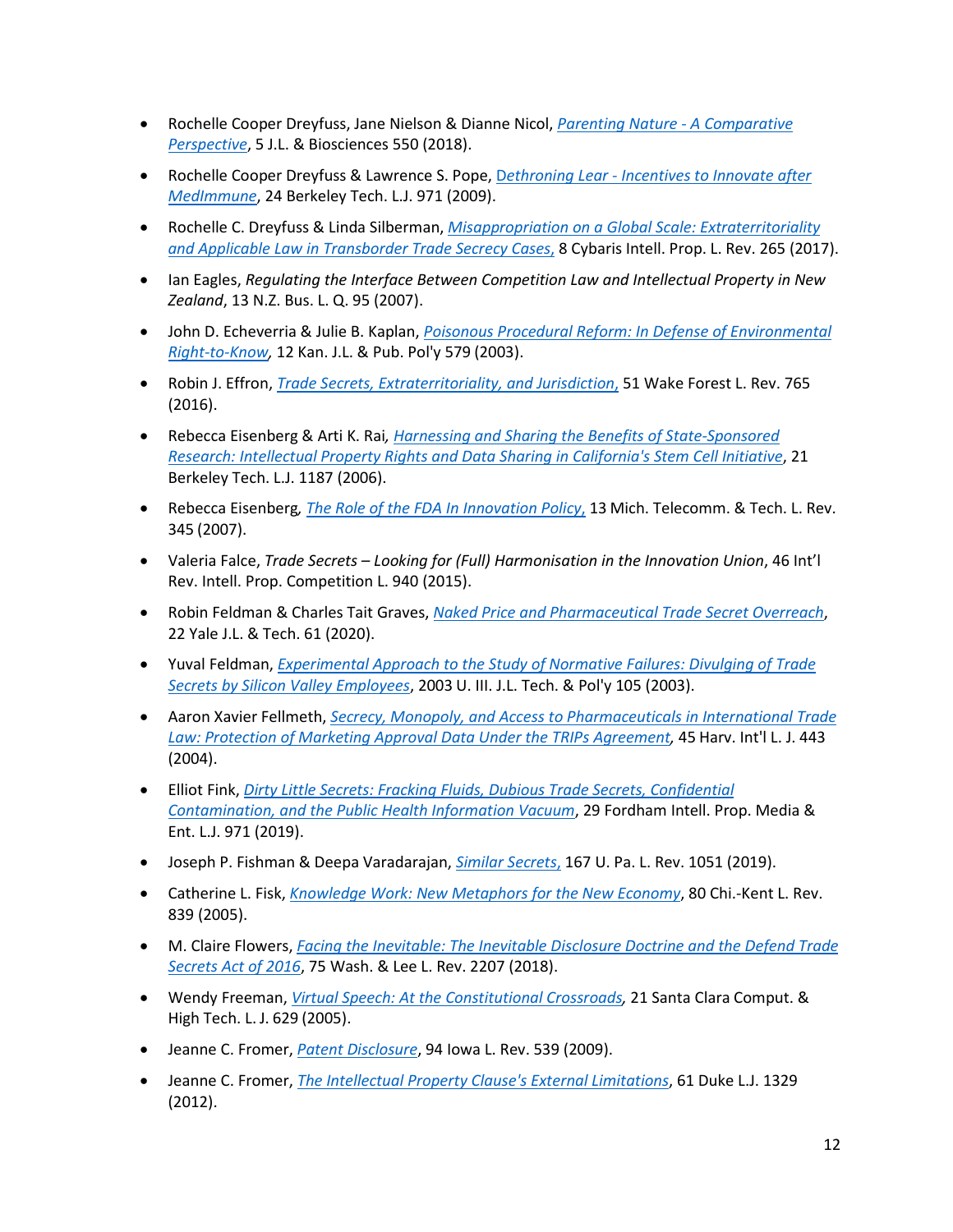- Jeanne C. Fromer, *[Dynamic Patent Disclosure](https://papers.ssrn.com/sol3/papers.cfm?abstract_id=2876886)*, 69 Vand. L. Rev. 1715 (2016).
- Jeanne C. Fromer, *[Machines As the New Oompa-Loompas: Trade Secrecy, the Cloud, Machine](https://papers.ssrn.com/sol3/papers.cfm?abstract_id=3359746)  [Learning, and Automation](https://papers.ssrn.com/sol3/papers.cfm?abstract_id=3359746)*, 94 N.Y.U. L. Rev. 706 (2019).
- Jeanne Fromer & Barton Beebee, "*[Fake Trademark Specimens: An Empirical Study](https://papers.ssrn.com/sol3/papers.cfm?abstract_id=3556121)*," 120 Colum. L. Rev. Forum 217 (2020).
- Anette Gärtner, *German Federal Supreme Court: Hohlfasermembranspinnanlage II - Enforcement of Claims for Misuse of Trade Secrets*, 41 Eur. Intell. Prop. Rev. 111 (2019).
- Anette Gärtner & Kate Brimsted, *Let's Talk About Data Ownership*, 39 Eur. Intell. Prop. Rev. 461 (2017).
- Sara Ghantous, *[Making the List: What Does It Take to Make A Patient List A Trade Secret?](https://repository.law.uic.edu/cgi/viewcontent.cgi?article=1448&context=ripl#:%7E:text=patients%20were%20a%20trade%20secret,of%20business%3B%E2%80%9D%20%E2%80%9Cthe%20patient)*, 18 J. Marshall Rev. Intell. Prop. L. 83 (2018).
- Shereen Abu Ghazaleh, *.jo ccTLD domains protection*, 17 Comput. Telecomm. L. Rev. 123 (2011).
- Shubha Ghosh, *[Patent Law and the Assurance Game: Refitting Intellectual Property in the Box of](https://papers.ssrn.com/sol3/papers.cfm?abstract_id=870166)  [Regulation](https://papers.ssrn.com/sol3/papers.cfm?abstract_id=870166)*, 18 Can. J.L. & Juris. 307 (2005).
- Eric Goldman, *[The Defend Trade Secrets Act Isn't an "Intellectual Property" Law,](https://papers.ssrn.com/sol3/papers.cfm?abstract_id=2924827)* 33 Santa Clara High Tech. L.J. 541 (2017).
- Lennin Hernández González, *[Trade Secret Protection...In the Cloud](https://papers.ssrn.com/sol3/papers.cfm?abstract_id=2912905)*, 24 Ent. L. Rev. 245 (2013).
- Arina Gorbatyuk, Geertrui Van Overwalle & Esther Van Zimmeren, *[Intellectual Property](https://papers.ssrn.com/sol3/papers.cfm?abstract_id=4129944)  [Ownership in Coupled Open Innovation Processes](https://papers.ssrn.com/sol3/papers.cfm?abstract_id=4129944)*, 47 Int'l Rev. Intell. Prop. Competition L. 262 (2016).
- Inge Graef, Martin Husovec & Nadezhda Purtova, *[Data Portability and Data Control: Lessons for](https://papers.ssrn.com/sol3/papers.cfm?abstract_id=3071875)  [an Emerging Concept in EU Law](https://papers.ssrn.com/sol3/papers.cfm?abstract_id=3071875)*, 19 Ger. L.J. 1359 (2018).
- Charles Tait Graves, *Bad Faith and the Public Domain: Requiring a Pre-Lawsuit Investigation of Potential Trade Secret* Claims, 8 Va. J.L. & Tech. 12 (2004).
- Charles Tait Graves, *Non-Public Information and California Tort Law: A Proposal for Harmonizing California's Employee Mobility and Intellectual Property Regimes under the Uniform Trade Secrets Act,* 2006 UCLA J.L. & Tech. 1 (2006).
- Charles Tait Graves, *[The Law of Negative Knowledge: A Critique,](https://tiplj.org/wp-content/uploads/Volumes/v15/v15p387.pdf)* 15 Tex. Intell. Prop. L.J. 387 (2007).
- Charles Tait Graves, *[Trade Secrets as Property: Theory and Consequences](https://digitalcommons.law.uga.edu/cgi/viewcontent.cgi?referer=&httpsredir=1&article=1292&context=jipl)*, 15 J. Intell. Prop. L. 39 (2008).
- Charles Tait Graves, *[Analyzing the Non-Competition Covenant as a Category of Intellectual](https://repository.uchastings.edu/hastings_science_technology_law_journal/vol3/iss1/2/)  [Property Regulation](https://repository.uchastings.edu/hastings_science_technology_law_journal/vol3/iss1/2/)*, 3 Hastings Sci. & Tech. L.J. 69 (2011).
- Charles Tait Graves, *[UTSA Preemption and the Public Domain: How Courts Have Overlooked](https://papers.ssrn.com/sol3/papers.cfm?abstract_id=2113536)  [Patent Preemption of State Law Claims Alleging Employee Wrongdoing](https://papers.ssrn.com/sol3/papers.cfm?abstract_id=2113536)*, 65 Rutgers L. Rev. 59 (2012).
- Charles Tait Graves, *[Is There an Empirical Basis for Predictions of Inevitable Disclosure?,](http://ipjournal.law.wfu.edu/files/2018/05/graves.pdf)* 18 Wake Forest J. Bus. & Intell. Prop. L. 190 (2018).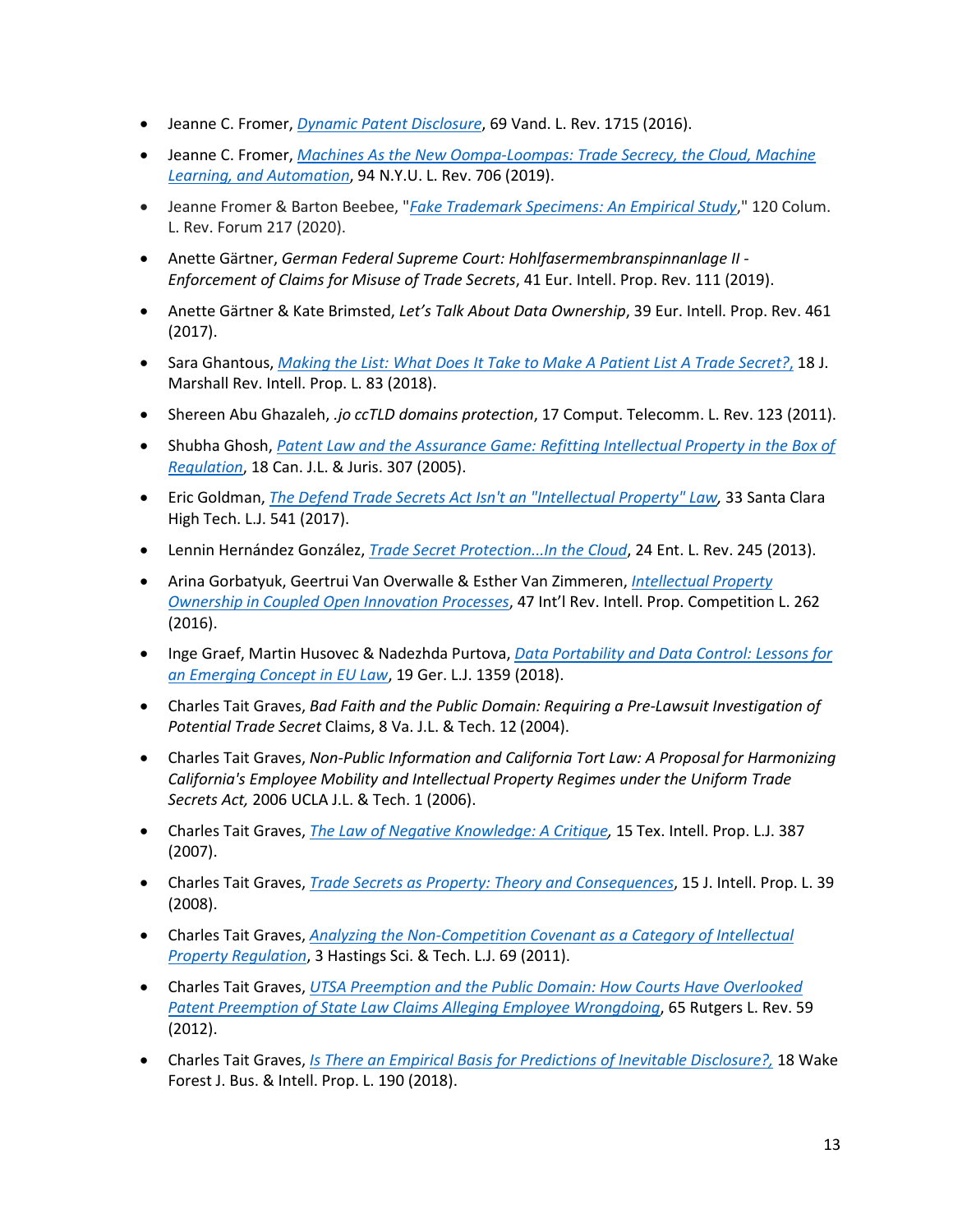- Charles Tait Graves, *[Is the Copyright Act Inconsistent with the Law of Employee Invention](https://jipel.law.nyu.edu/vol-8-no-1-1-graves/#:%7E:text=A.,-Work%20for%20Hire&text=The%20work%20for%20hire%20doctrine%20allocates%20ownership%20of%20copyrightable%20works,copyrightable%20and%20a%20trade%20secret.)  [Assignment Contracts](https://jipel.law.nyu.edu/vol-8-no-1-1-graves/#:%7E:text=A.,-Work%20for%20Hire&text=The%20work%20for%20hire%20doctrine%20allocates%20ownership%20of%20copyrightable%20works,copyrightable%20and%20a%20trade%20secret.)*, 8 N.Y.U. J. Intell. Prop. & Ent. L. 1 (2019).
- Charles Tait Graves, *[Should California's Film Script Cases be Merged into Trade Secret Law?,](https://journals.library.columbia.edu/index.php/lawandarts/article/view/7310)* 44 Colum. J. L. & Arts 21 (2020).
- Charles Tait Graves, *[Preparing to Quit: Employee Competition versus Corporate Opportunity](https://lawcat.berkeley.edu/record/1188668)*, 41 Berkeley J. Emp. & Lab. L. 333 (2020).
- Charles Tait Graves & James A. DiBoise*,*, *[Do Strict Trade Secret and Non-Competition Laws](https://kb.osu.edu/bitstream/handle/1811/78293/1/OSBLJ_V1N2_323.pdf)  [Obstruct Innovation?](https://kb.osu.edu/bitstream/handle/1811/78293/1/OSBLJ_V1N2_323.pdf)*, 1 Entrepreneurial Bus. L.J. 323 (2006).
- Charles Tait Graves & Sonia K. Katyal, *[From Trade Secrecy to Seclusion](https://www.law.georgetown.edu/georgetown-law-journal/wp-content/uploads/sites/26/2021/08/Graves_Katyal_From-Trade-Secrecy-to-Seclusion.pdf)*, 109 Georgetown L. J. 1337 (2021).
- Charles Tait Graves & Alex Macgillivray, *[Combination Trade Secrets and the Logic of Intellectual](https://digitalcommons.law.scu.edu/cgi/viewcontent.cgi?article=1342&context=chtlj#:%7E:text=One%20theory%20of%20trade%20secret,be%20treated%20as%20intellectual%20property.)  [Property,](https://digitalcommons.law.scu.edu/cgi/viewcontent.cgi?article=1342&context=chtlj#:%7E:text=One%20theory%20of%20trade%20secret,be%20treated%20as%20intellectual%20property.)* 20 Santa Clara Comput. & High Tech. L.J. 261 (2004).
- Charles Tait Graves & Brian D. Range, *[Identification of Trade Secret Claims in Litigation: Solutions](https://scholarlycommons.law.northwestern.edu/cgi/viewcontent.cgi?article=1049&context=njtip)  [for a Ubiquitous Dispute,](https://scholarlycommons.law.northwestern.edu/cgi/viewcontent.cgi?article=1049&context=njtip)* 5 Nw. J. Tech. & Intell. Prop. 68 (2006).
- Charles Tait Graves & Elizabeth Tippett, *[UTSA Preemption and the Public Domain: How Courts](http://www.rutgerslawreview.com/wp-content/uploads/archive/vol65/issue1/Graves.pdf)  [Have Overlooked Patent Preemption of State Law Claims Alleging Employee Wrongdoing](http://www.rutgerslawreview.com/wp-content/uploads/archive/vol65/issue1/Graves.pdf)*, 65 Rutgers L. Rev. 59 (2013)(reprinted in **Trade Secrets and Undisclosed Information** (Sharon K. Sandeen & Elizabeth A. Rowe eds., 2014).
- Jonathan Green, *Trade Secrets and Data Security: A Proposed Minimum Standard of Reasonable Data Security Efforts When Seeking Trade Secret Protection for Consumer Information*, 46 Cumb. L. Rev. 181 (2016).
- Lara Grow & Nathaniel Grow, *[Protecting Big Data in the Big Leagues: Trade Secrets in](https://scholarlycommons.law.wlu.edu/wlulr/vol74/iss3/7/)  [Professional Sports](https://scholarlycommons.law.wlu.edu/wlulr/vol74/iss3/7/)*, 74 Wash. & Lee L. Rev. 1567 (2017).
- Nathaniel Grow & Scott J. Shackelford, *[The Sport of Cybersecurity: How Professional Sports](https://papers.ssrn.com/sol3/papers.cfm?abstract_id=3266189)  [Leagues Can Better Protect the Competitive Integrity of Their Games](https://papers.ssrn.com/sol3/papers.cfm?abstract_id=3266189)*, 61 B.C. L. Rev. 473 (2020).
- R. Mark Halligan, *[Recent Developments in Trade Secrets Law](https://repository.law.uic.edu/cgi/viewcontent.cgi?article=1115&context=ripl)*, 6 J. Marshall Rev. Intell. Prop. L. 59 (2006).
- R. Mark Halligan, *[Protection of U.S. Trade Secret Assets: Critical Amendments to the Economic](https://repository.law.uic.edu/cgi/viewcontent.cgi?article=1167&context=ripl)  [Espionage Act of 1996](https://repository.law.uic.edu/cgi/viewcontent.cgi?article=1167&context=ripl)*, 7 J. Marshall Rev. Intell. Prop. L. 656 (2008).
- R. Mark Halligan, Revisited 2015: *[Protection of U.S. Trade Secret Assets: Critical Amendments to](https://repository.law.uic.edu/cgi/viewcontent.cgi?article=1363&context=ripl)  [the Economic Espionage Act of 1996](https://repository.law.uic.edu/cgi/viewcontent.cgi?article=1363&context=ripl)*, 14 J. Marshall Rev. Intell. Prop. L. 476 (2015).
- R. Mark Halligan, *[Automated Trade Secret Asset Management: SFP Classification, EONA Proofs,](https://repository.law.uic.edu/ripl/vol20/iss2/3/)  [Blockchaining, and DTSA Civil Seizure Orders](https://repository.law.uic.edu/ripl/vol20/iss2/3/)*, 20 UIC Rev. Intell. Prop. L. 145 (2021).
- H.C. Hansen, Roger Milgrim, George Graff & Sharon K. Sandeen, *Panel III*: *[Trade Secrets and](https://ir.lawnet.fordham.edu/cgi/viewcontent.cgi?article=1458&context=iplj)  [Other Avenues for Protection of Advanced Technology,](https://ir.lawnet.fordham.edu/cgi/viewcontent.cgi?article=1458&context=iplj)* 20 Fordham Intell. Prop. Media & Ent. L.J. 875 (2010).
- Lana Haworth & Philip Haworth, *Codifying Russia's Intellectual Property Law*, 30 Eur. Intell. Prop. Rev. 50 (2008).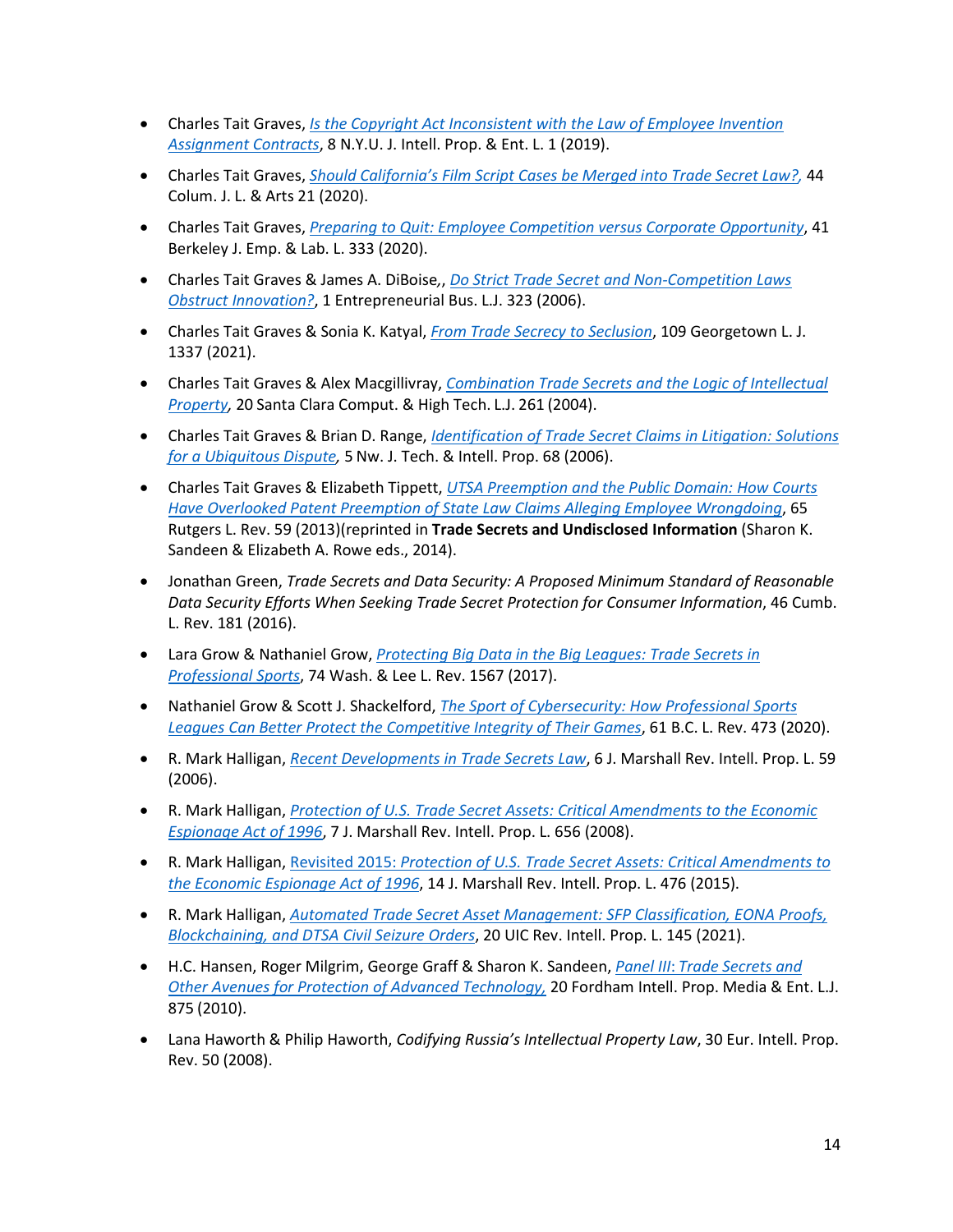- Christopher Heath, *Comment: Discovery Orders and the Protection of Trade Secrets: In Camera Proceedings/FOMA and KCM v Viel*, 48 Int'l Rev. Intell. Prop. Competition L. 997 (2017).
- Christopher Heer, *Employees and Trade Secrets: How the Concept of Inevitable Disclosure May Fit into Canadian Law*, 19 Intell. Prop. J. 323 (2006).
- Thomas Hoeren, *The Semiconductor Chip industry - the History, Present and Future of its IP law Framework*, 47 Int'l Rev. Intell. Prop. Competition L. 763 (2016).
- Thomas Hoeren & Stefan Pinelli, *[International Interest: Software Assessment for Security-](https://www.itm.nrw/wp-content/uploads/international-interest.pdf)[Relevant Errors: A Primary Analysis with respect to Copyright, Trade Secret, and Patent Law](https://www.itm.nrw/wp-content/uploads/international-interest.pdf)*, 25 Comm. L. 42 (2020).
- Samual J. Horovitz, *[If You Ain't Trying: "Spygate" And The Legal Implications of Trying Too Hard](https://tiplj.org/wp-content/uploads/Volumes/v17/v17p1.pdf)*, 17 Tex. Intell. Prop. L.J. 305 (2009).
- Ruth Hoy & Katie Zacharczuk, *On the Trail of the Trade Secrets Directive: Shining a Light on English Law*, 42 Eur. Intell. Prop. Rev. 842 (2020).
- Camilla A. Hrdy, *[State Patents as a Solution to Underinvestment in Innovation](https://papers.ssrn.com/sol3/papers.cfm?abstract_id=2229274)*, 62 U. Kan. L. Rev. 487 (2014).
- Camilla A. Hrdy, *[State Patent Laws in the Age of Laissez Faire](https://papers.ssrn.com/sol3/papers.cfm?abstract_id=2134284)*, 28 Berkeley Tech. L.J. 45 (2013).
- Camilla A. Hrdy, *[Commercialization Awards](https://www.law.berkeley.edu/files/Hrdy_Camilla_IPSC_paper_2014.pdf)*, 2015 Wis. L. Rev. 13 (2015).
- Camilla A. Hrdy, *[Cluster Competition](https://papers.ssrn.com/sol3/papers.cfm?abstract_id=2672660)*, 20 Lewis & Clark L. Rev. 981 (2017).
- Camilla A. Hrdy, *[Getting Patent Preemption Right](https://papers.ssrn.com/sol3/papers.cfm?abstract_id=3332528)*, 24 J. Intell. Prop. L. 305 (2017).
- Camilla A. Hrdy, *[Patent Nationally, Innovate Locally](https://papers.ssrn.com/sol3/papers.cfm?abstract_id=2670400)*, 31 Berkeley Tech. L.J. 1301 (2017).
- Camilla A. Hrdy, *[The Reemergence of State Anti-Patent Law](https://lawreview-dev.cu.law/wp-content/uploads/2018/05/Hrdy-The-Reemergence-of-State-Anti-Patent-Law.pdf)*, 89 U. Colo. L. Rev. 133 (2018).
- Camilla A. Hrdy, *[Erie, Remedies, and Trade Secrets](https://ideaexchange.uakron.edu/conlawnow/vol10/iss1/19/)*, 10 ConLawNOW 237 (2019).
- Camilla A. Hrdy, *[The General Knowledge, Skill, and Experience Paradox](https://lawdigitalcommons.bc.edu/bclr/vol60/iss8/5/)*, 60 B.C. L. Rev. 2409 (2019).
- Camilla A. Hrdy, *[Should Dissimilar Uses of Trade Secrets Be Actionable?](https://scholarship.law.upenn.edu/cgi/viewcontent.cgi?article=1224&context=penn_law_review_online)*, 167 U. Pa. L. Rev. Online 78 (2019).
- Camilla A. Hrdy, *[Intellectual Property and the End of Work](http://www.floridalawreview.com/wp-content/uploads/Hrdy.pdf)*, 71 Fla. L. Rev. 303 (2019).
- Camilla A. Hrdy, *[Innovation Or Jobs? An Inconvenient Truth about Public Financing for](https://scholarship.law.upenn.edu/jli/vol3/iss1/3/)  ["Innovation"](https://scholarship.law.upenn.edu/jli/vol3/iss1/3/)*, 3 J.L. & Innovation 69 (2020).
- Camilla A. Hrdy, *[The Value in Secrecy,](https://papers.ssrn.com/sol3/papers.cfm?abstract_id=3897949)* 91 Fordham L. Rev. (forthcoming 2022).
- Camilla A. Hrdy & Mark A. Lemley, *[Abandoning Trade Secrets](https://law.stanford.edu/wp-content/uploads/2020/04/Hrdy-Lemley-73-Stan.-L.-Rev.-1.pdf)*, 73 Stan. L. Rev. 1 (2021).
- John Hull, *Trade Secret Licensing: The Art of the Possible*, 4 J. Intell. L. & Prop. 203 (2009).
- John Hull, *Technical Trade Secrets in the Supreme Court*, 35 Eur. Intell. Prop. Rev. 768 (2013).
- John Hull, *An Employee's Theft of His Employer's Trade Secrets: Fraud by Abuse of Position*, 40 Eur. Intell. Prop. Rev. 476 (2018).
- John Hull & Sarah Abbott, *Property Rights in Secrets – Douglas v Hello! In the Court of Appeal*, 27 Eur. Intell. Prop. Rev. 379 (2005).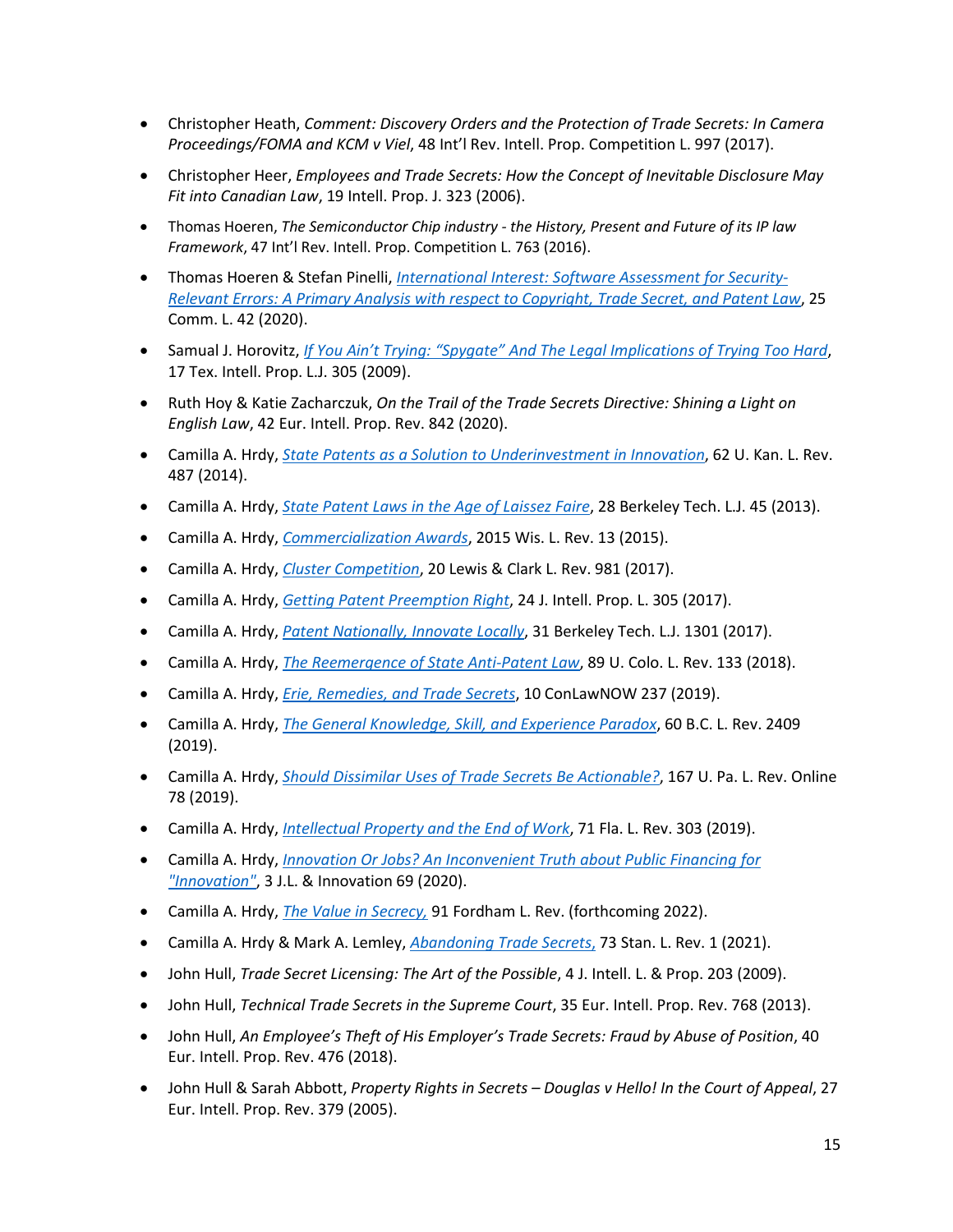- Chris D. L. Hunt, *"Mens Rea", Breach of Confidence and the Implications for England's Privacy "Tort"*, 72 Cambridge L.J. 504 (2013).
- Edward J. Imwinkelried, *[Computer Source Code: A Source of the Growing Controversy over the](https://via.library.depaul.edu/cgi/viewcontent.cgi?referer=&httpsredir=1&article=4006&context=law-review)  [Reliability of Automated Forensic Techniques](https://via.library.depaul.edu/cgi/viewcontent.cgi?referer=&httpsredir=1&article=4006&context=law-review)*, 66 DePaul L. Rev. 97 (2016).
- Davida H. Isaacs & Robert M. Farley, *[Privilege-Wise and Patent \(and Trade Secret\) Foolish -](https://digitalcommons.law.umaryland.edu/fac_pubs/849/) How [the Courts' Misapplication of the Military and State Secrets Privilege Violates the Constitution](https://digitalcommons.law.umaryland.edu/fac_pubs/849/)  [and Endangers National Security,](https://digitalcommons.law.umaryland.edu/fac_pubs/849/)* 24 Berkeley Tech. L.J. 785 (2009).
- Vincenzo Jandoli & Martina Dani, *Trade Secrets in Italy: The Reform*, 41 Eur. Intell. Prop. Rev. 46 (2019).
- Mark D. Janis*, [Supplemental Forms of Intellectual Property Protection for Plants,](https://scholarship.law.umn.edu/mjlst/vol6/iss1/12/)* 6 Minn. J.L. Sci. & Tech. 305 (2004).
- Cao Jingchun, *[Protecting the Right to Privacy in China](http://www5.austlii.edu.au/nz/journals/VUWLawRw/2005/25.html#:%7E:text=Many%20individual%20laws%20in%20China,a%20foundation%20for%20further%20developments.)*, 36 Vict. U. Wellington L. Rev. 645 (2005).
- Elizabeth E. Joh, *[The Undue Influence of Surveillance Technology Companies on Policing](https://www.nyulawreview.org/wp-content/uploads/2017/08/NYULawReviewOnline-92-Joh_0.pdf)*, 92 N.Y.U. L. Rev. Online 101 (2017).
- Brian R. Johnson, Christopher A. Kierkus & Shannon M. Barton, *The Economic Espionage Act and Trade Secret Theft: The Insider Threat*, 2 Intell. Prop. Q. 152 (2017).
- Eric E. Johnson, *[Trade Secret Subject Matter](https://papers.ssrn.com/sol3/papers.cfm?abstract_id=1841565)*, 33 Hamline L. Rev. 545 (2010).
- Amy Kapczynski, *[Addressing Global Health Inequalities: An open Licensing approach for](https://dash.harvard.edu/bitstream/handle/1/37077392/EALFinalBTLJ.pdf?sequence=1&isAllowed=y)  [University Innovations](https://dash.harvard.edu/bitstream/handle/1/37077392/EALFinalBTLJ.pdf?sequence=1&isAllowed=y)*, 20 Berkeley Tech. L.J. 1031 (2005)
- Amy Kapczynski, *[The Access to Knowledge Mobilization and the New Politics of Intellectual](https://www.yalelawjournal.org/pdf/642_y36bb3ab.pdf)  [Property](https://www.yalelawjournal.org/pdf/642_y36bb3ab.pdf)*, 117 Yale L.J. 804 (2008).
- Amy Kapczynski, *[Harmonization and Its Discontents: A Case Study of TRIPS Implementation in](https://papers.ssrn.com/sol3/papers.cfm?abstract_id=1557832)  [India's Pharmaceutical Sector](https://papers.ssrn.com/sol3/papers.cfm?abstract_id=1557832)*, 97 Cal. L. Rev. 1571 (2009).
- Amy Kapczynski, *[The Cost of Price: Why and How to Get beyond Intellectual Property](https://www.uclalawreview.org/pdf/59-4-3.pdf)  [Internalism](https://www.uclalawreview.org/pdf/59-4-3.pdf)*, 59 UCLA L. Rev. 970 (2012).
- Amy Kapczynski, *[Dangerous Times: The FDA's Role in Information Production, Past and Future](https://www.minnesotalawreview.org/wp-content/uploads/2018/07/Kapczynski_MLR-1.pdf)*, 102 Minn. L. Rev. 2357 (2018).
- Amy Kapczynski, *[The Law of Informational Capitalism](https://www.yalelawjournal.org/pdf/KapczynskiBookReview_iqh4qxtw.pdf)*, 129 Yale L.J. 1460 (2019).
- Kapczynski, Amy, *[The Public History of Trade Secrets,](https://lawreview.law.ucdavis.edu/issues/55/3/articles/files/55-3_Kapczynski.pdf)* 55 U.C. Davis L. Rev. 1367 (2022).
- Amy Kapczynski, Alexander C. Egilman, Margaret E. McCarthy, Anita T. Luxkaranayagam, Christopher J. Morten, Matthew Herder, Joshua D. Wallach & Joseph S. Ross, *[Transparency of](https://pink.pharmaintelligence.informa.com/-/media/supporting-documents/pink-sheet/2021/11/transparency--of-regulatory-data-study.pdf)  [Regulatory Data across the European Medicines Agency, Health Canada, and US Food and Drug](https://pink.pharmaintelligence.informa.com/-/media/supporting-documents/pink-sheet/2021/11/transparency--of-regulatory-data-study.pdf)  [Administration](https://pink.pharmaintelligence.informa.com/-/media/supporting-documents/pink-sheet/2021/11/transparency--of-regulatory-data-study.pdf)*, 49 J.L. Med. & Ethics 456 (2021).
- Daniel N. Kassabian, *[Researching Remedies in Intellectual Property Actions Involving Computer](https://repository.law.umich.edu/mttlr/vol9/iss1/3/)  [Technology: A Research Guide,](https://repository.law.umich.edu/mttlr/vol9/iss1/3/)* 9 Mich. Telecomm. & Tech. L. Rev. 65 (2002).
- Sonia K. Katyal, *[The Paradox of Source Code Secrecy](https://scholarship.law.cornell.edu/clr/vol104/iss5/2/)*, 104 Cornell L. Rev. 1183 (2019).
- Sonia K. Katyal, *[Private Accountability in the Age of Artificial Intelligence](https://www.uclalawreview.org/private-accountability-age-algorithm/)*, 66 UCLA L. Rev. 54 (2019).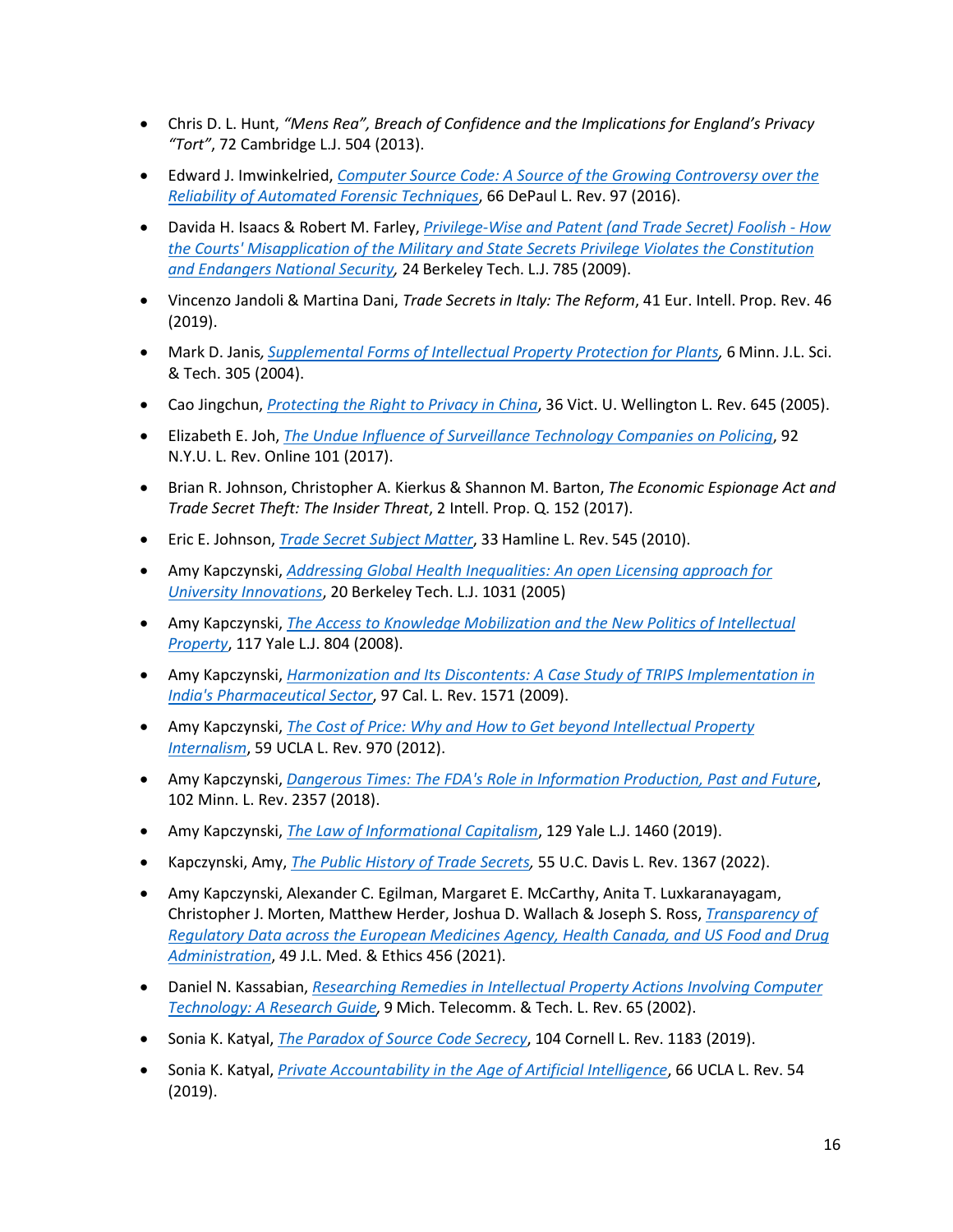- Paul B. Keller, Justin Davidson & Michelle Wang, *Getting US Trade Secrets Evidence into Chinese Courts*, 38 Eur. Intell. Prop. Rev. 315 (2016).
- Byeongguk Kim, *[Defense Measures in Trade Secret Misappropriation Lawsuits -](https://patent.scourt.go.kr/dcboard/new/DcNewsViewAction.work?seqnum=4&gubun=573&cbub_code=000700&searchWord=&pageIndex=1) Specification of [Trade Secret and Reverse Engineering](https://patent.scourt.go.kr/dcboard/new/DcNewsViewAction.work?seqnum=4&gubun=573&cbub_code=000700&searchWord=&pageIndex=1)*, 4 IP L.J. 089 (2017).
- Anna Kingsbury, *[Confidential Information and Trade Secrets Arising from University Research:](https://researchcommons.waikato.ac.nz/handle/10289/10916)  [Time for Greater Clarity?](https://researchcommons.waikato.ac.nz/handle/10289/10916)*, 21 N.Z. Bus. L. Q. 67 (2015).
- Anna Kingsbury, *Trade Secret Crime in New Zealand Law: What was the Problem and is Criminalisation the Solution?*, 37 Eur. Intell. Prop. Rev. 147 (2015).
- Dr. Anna Kingsbury, *[The Trans-Pacific Partnership Agreement and the Protection of Commercial](https://researchcommons.waikato.ac.nz/handle/10289/10709)  [Confidential Information and Trade Secrets in New Zealand Law](https://researchcommons.waikato.ac.nz/handle/10289/10709)*, 38 Eur. Intell. Prop. Rev. 237 (2016).
- Ronald Knaak, Annette Kur & Reto M. Hilty, *Comments of the Max Planck Institute for Innovation and Competition on the Proposal for a Directive on the Protection of Undisclosed Know-How and Business Information (Trade Secrets) Against their Unlawful Acquisition, Use and Disclosure*, 45 Int'l Rev. Intell. Prop. Competition L. 953 (2014).
- Matthew B. Kugler & Thomas H. Rousse, *[The Privacy Hierarchy: Trade Secret and Fourth](https://ilr.law.uiowa.edu/print/volume-104-issue-3/the-privacy-hierarchy-trade-secret-and-fourth-amendment-expectations/#:%7E:text=Trade%20secret%20is%20concerned%20with,misconduct%20that%20violates%20those%20expectations.)  [Amendment Expectations](https://ilr.law.uiowa.edu/print/volume-104-issue-3/the-privacy-hierarchy-trade-secret-and-fourth-amendment-expectations/#:%7E:text=Trade%20secret%20is%20concerned%20with,misconduct%20that%20violates%20those%20expectations.)*, 104 Iowa L. Rev. 1223 (2019).
- Shirin Lakhani, *Trade Secrets and Industrial Espionage in Formula One Motorsports*, 46 Denv. J. Int'l L. & Pol'y 223 (2018).
- Thomas Landman, *[Trade Secret Protection in Japan and the United States: Comparison and](https://brooklynworks.brooklaw.edu/cgi/viewcontent.cgi?article=1937&context=bjil)  [Recommendations](https://brooklynworks.brooklaw.edu/cgi/viewcontent.cgi?article=1937&context=bjil)*, 44 Brooklyn J. Int'l L. 714 (2019).
- Jon Lang, *[Secrets, Strategies and Proposals for Reform in the United Kingdom](http://www.jonlang.com/pdf/secrets_strategies.pdf)*, 8 Comput. Telecomm. L. Rev. 193 (2002).
- Jon Lang, *[The Protection of Commercial Trade Secrets](http://www.jonlang.com/pdf/EIPR%20Vol%2025%20Issue%2010.pdf)*, 25 Eur. Intell. Prop. Rev. 462 (2003).
- Jean Lapousterle, Christophe Geiger, Norbert Olszak & Luc Desaunettes, *What Protection for Trade Secrets in the European Union? A Comment on the Directive Proposal*, 38 Eur. Intell. Prop. Rev. 255 (2016).
- Gyooho Lee, *[How to Protect Traditional Food and Foodways Effectively in Terms of Intangible](https://www.cambridge.org/core/journals/international-journal-of-cultural-property/article/how-to-protect-traditional-food-and-foodways-effectively-in-terms-of-intangible-cultural-heritage-and-intellectual-property-laws-in-the-republic-of-korea/4E89F1F9DD221D75B064B0812A799ECD)  [Cultural Heritage and Intellectual Property Laws in the Republic of Korea](https://www.cambridge.org/core/journals/international-journal-of-cultural-property/article/how-to-protect-traditional-food-and-foodways-effectively-in-terms-of-intangible-cultural-heritage-and-intellectual-property-laws-in-the-republic-of-korea/4E89F1F9DD221D75B064B0812A799ECD)*, 25 Int'l J. Cultural Prop. 543 (2018).
- Poe Leggette, Janet L. McQuaid, Alan Harvie, Rebecca Hoare, Heather Corken, Mark S. Barron, Daniel Carmeli & Kristen Roche Hulbert, *Trade Secrets and the Regulation of Hydraulic Fracturing: Toward A Global Perspective: Part 1*, 4 Int'l Energy L. Rev. 154 (2013).
- Poe Leggette, Janet L. McQuaid, Alan Harvie, Rebecca Hoare, Heather Corken, Mark S. Barron, Daniel Carmeli, & Kristen Roche Hulbert, *Trade Secrets and the Regulation of Hydraulic Fracturing: Toward A Global Perspective: Part 2*, 5 Int'l Energy L. Rev. 204 (2013).
- Mark A. Lemley, *[Property, Intellectual Property, and Free Riding](https://law.stanford.edu/publications/property-intellectual-property-and-free-riding/)*, 83 Tex. L. Rev. 1031 (2005).
- Mark A. Lemley, *[The Surprising Virtues of Treating](https://papers.ssrn.com/sol3/papers.cfm?abstract_id=1155167) Trade Secrets as IP Rights*, 61 Stan. L. Rev. 311 (2008).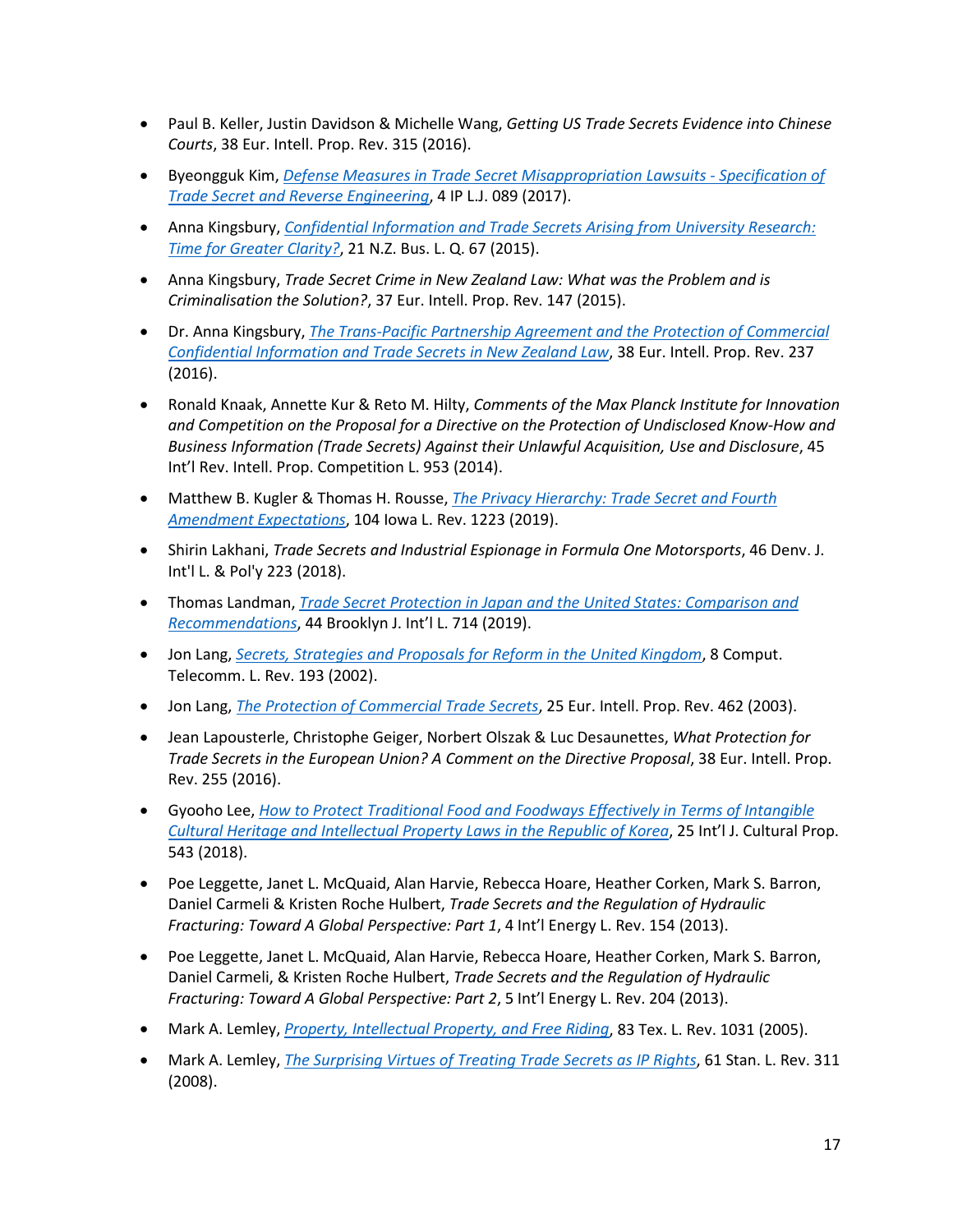- Mark A. Lemley, *[Does Public Use Mean the Same Thing It Did Last Year](https://papers.ssrn.com/sol3/papers.cfm?abstract_id=2394153)*, 93 Tex. L. Rev. 1119 (2014).
- Mark A. Lemley, *[The Fruit of the Poisonous Tree in IP Law](https://papers.ssrn.com/sol3/papers.cfm?abstract_id=2867099)*, 103 Iowa L. Rev. 245 (2017).
- Mark A. Lemley & Christopher A. Cotropia, *[Copying in Patent Law](https://papers.ssrn.com/sol3/papers.cfm?abstract_id=1270160)*, 87 N.C. L. Rev. 1421 (2009).
- Peter Leonard, *The Good Oil on Valuing "The New Oil"*, 24 Comput. Telecomm. L. Rev. 167 (2018).
- David Levine, *Secrecy and Unaccountability*: *[Trade Secrets in Our Public Infrastructure,](http://www.floridalawreview.com/2010/david-s-levine-secrecy-and-unaccountability-trade-secrets-in-our-public-infrastructure/)* 59 Fla. L. Rev. 135 (2007).
- David Levine, *[What Can the Uniform Trade Secrets Act Learn From the Bayh Dole Act,](https://papers.ssrn.com/sol3/papers.cfm?abstract_id=1571623)* 33 Hamline L. Rev. 615 (2010).
- David Levine, *[The People's Trade Secrets](https://papers.ssrn.com/sol3/papers.cfm?abstract_id=1571436)*, 18 Mich. Telecomm. & Tech. L. Rev. 61 (2011).
- David S. Levine, *[Bring in the Nerds: Secrecy, National Security, and the Creation of International](https://www.cardozoaelj.com/wp-content/uploads/2012/07/Levine.pdf)  [Intellectual Property Law](https://www.cardozoaelj.com/wp-content/uploads/2012/07/Levine.pdf)*, 30 Cardozo Arts & Ent. L.J. 105 (2012).
- David S. Levine, *[The Social Layer of Freedom of Information Law](https://papers.ssrn.com/sol3/papers.cfm?abstract_id=2013465)*, 90 N.C. L. Rev. 1687 (2012).
- David S. Levine, *[School Boy's Tricks: Reasonable Cybersecurity and the Panic of Law Creation](https://scholarlycommons.law.wlu.edu/cgi/viewcontent.cgi?article=1033&context=wlulr-online)*, 72 Wash. & Lee L. Rev. Online 323 (2015).
- David S. Levine, *[Ten Challenges in Technology and Intellectual Property Law for 2015: Remarks](http://ipjournal.law.wfu.edu/files/2015/09/15-Wake-Forest-J.-Bus.-Intell.-Prop.-L.-563.pdf)  [at the Wake Forest Journal of Business and Intellectual Property Law Symposium](http://ipjournal.law.wfu.edu/files/2015/09/15-Wake-Forest-J.-Bus.-Intell.-Prop.-L.-563.pdf)*, 5 Wake Forest J. Bus. & Intell. Prop. L. 563 (2015).
- David S. Levine, *[Confidentiality Creep and Opportunistic Privacy](https://papers.ssrn.com/sol3/papers.cfm?abstract_id=3064257)*, 20 Tul. J. Tech. & Intell. Prop. 11 (2017).
- David S. Levine & Christopher B. Seaman, *[The DTSA at One: An Empirical Study of the First Year](https://papers.ssrn.com/sol3/papers.cfm?abstract_id=3112679)  [of Litigation Under the Defend Trade Secrets Act](https://papers.ssrn.com/sol3/papers.cfm?abstract_id=3112679)*, 53 Wake Forest L. Rev. 105 (2018).
- David S. Levine & Ted Sichelman, *[Why Do Startups Use Trade Secrets?](https://papers.ssrn.com/sol3/papers.cfm?abstract_id=3166834)*, 94 Notre Dame L. Rev. 751 (2018).
- Leslyn Lewis, *[The Applicability of TRIPS Flexibilities to the Developing World for Climate Change](http://asperchair.bryan-schwartz.com/wp-content/uploads/articles/The-Applicability-of-TRIPS-Flexibilities-to-the-Developing-World-for-Climate-Change-Mitigation-as-a-Public-Good-in-Green-Energy-Projects.pdf)  [Mitigation as a Public Good In Green Energy Projects](http://asperchair.bryan-schwartz.com/wp-content/uploads/articles/The-Applicability-of-TRIPS-Flexibilities-to-the-Developing-World-for-Climate-Change-Mitigation-as-a-Public-Good-in-Green-Energy-Projects.pdf)*, 15 Asper Rev. Int'l Bus. & Trade L. 129 (2015).
- Leslyn Lewis, *[Evergreening through Trade Secrets as an Impediment to Green Technology](http://asperchair.bryan-schwartz.com/wp-content/uploads/articles/Evergreening-Through-Trade-Secrets-as-an-Impediment-to-Green-Technology-Transfer-to-the-Developing-World.pdf)  [Transfer to the Developing World](http://asperchair.bryan-schwartz.com/wp-content/uploads/articles/Evergreening-Through-Trade-Secrets-as-an-Impediment-to-Green-Technology-Transfer-to-the-Developing-World.pdf)*, 18 Asper Rev. Int'l Bus. Trade L. 23 (2018).
- Margaret K. Lewis[, When Foreign is Criminal,](https://papers.ssrn.com/sol3/papers.cfm?abstract_id=2722608) 55 Va. J. Int'l L. 625 (2015).
- Chen Li & Yu Qianqian, *The Not-So-Secret to Trade Secret Protection in China*, 14 J. Intell. Prop. & L. Prac. 445 (2019).
- Bradley Lipton, *[Trade Secret Law and the Changing Role of Judge and Jury](https://openyls.law.yale.edu/handle/20.500.13051/9947)*, 120 Yale L.J. 955 (2011).
- Jacqueline Lipton, *Intellectual Property in the Information Age and Secured Finance Practice*, 24 Eur. Intell. Prop. Rev. 358 (2002).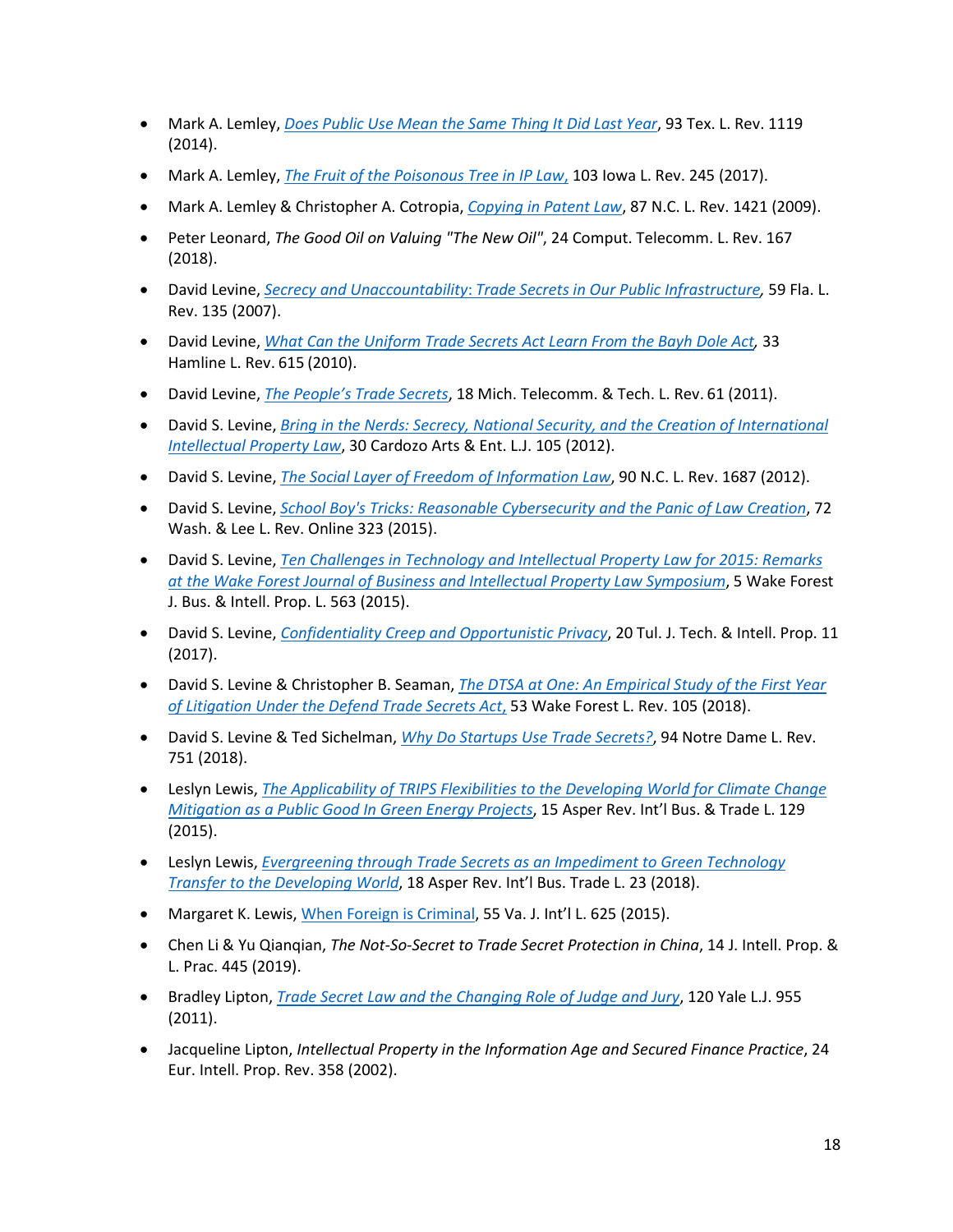- Jacqueline Lipton*, [Balancing Private Rights and Public Policies: Reconceptualizing Property in](https://papers.ssrn.com/sol3/papers.cfm?abstract_id=471885)  [Databases](https://papers.ssrn.com/sol3/papers.cfm?abstract_id=471885)*, 18 Berkeley tech. L.J. 773 (2003).
- Jacqueline Lipton*, [Mixed Metaphors in Cyberspace: Property in Information and Information](https://lawecommons.luc.edu/luclj/vol35/iss1/9/)  [Systems,](https://lawecommons.luc.edu/luclj/vol35/iss1/9/)* 35 Loy. U. Chi. L.J. 235 (2003).
- Kung-Chung Liu, *[The Problems with Trade Secret Protection/Overprotection in Asia](https://ink.library.smu.edu.sg/sol_research/3890/)*, 53 Int'l Rev. Intell. Prop. Competition L. 94 (2022).
- Mary Lyndon, *[Secrecy and Access in an Innovation Intensive Economy: Reordering Information](https://papers.ssrn.com/sol3/papers.cfm?abstract_id=1144890)  [Privileges in Environmental, Health, and Safety Law,](https://papers.ssrn.com/sol3/papers.cfm?abstract_id=1144890)* 78 U. Colo. L. Rev. 465 (2007).
- Dr. Ramzi Madi, *The Legal Framework for Protecting Typeface Designs Under the Jordanian Intellectual Property Law*, 19 Comput. Telecomm. L. Rev. 73 (2013).
- Dr. Ramzi Madi, *Intellectual Property Rights in Advertising Industry in Light of the Jordanian Law*, 23 Comput. Telecomm. L. Rev. 198 (2017).
- Bashar H. Malkawi, *A Critical Look at Trade Secrets Protection in Jordan*, 2 Intell. Prop. Q. 123 (2012).
- Matt Malone, *[A Comparative History of the Law of Confidential Information and Trade Secrets in](https://papers.ssrn.com/sol3/papers.cfm?abstract_id=3949074)  [Canada and the United States: Towards Harmonization?](https://papers.ssrn.com/sol3/papers.cfm?abstract_id=3949074)*, 34 Intell. Prop. J. 81 (2021).
- Matt Malone, *[Consequences of the Criminalization of Trade Secret Theft in Canada](https://papers.ssrn.com/sol3/papers.cfm?abstract_id=3923713)*, 54 U.B.C. L. Rev. 889 (2021).
- Matt Malone, *[Do the Trade Secrets \(Enforcement, etc.\) Regulations Contain New Principles for](https://papers.ssrn.com/sol3/papers.cfm?abstract_id=3949075)  [the Breach of Confidence?](https://papers.ssrn.com/sol3/papers.cfm?abstract_id=3949075)*, 43 Eur. Intell. Prop. Rev. 759 (2021).
- Rohan Massey, *Intellectual Property Considerations in Merger and Acquisition Transactions*, 19 Int'l Co. Com. L. Rev. 245 (2008).
- Pallavi Mathur, *[Claiming Admissions Data Trade Secrets-Taking Advantage of Statutory](https://scholarlycommons.law.northwestern.edu/njtip/vol17/iss1/3/)  [Ambiguity?](https://scholarlycommons.law.northwestern.edu/njtip/vol17/iss1/3/)*, 17 Nw. J. Tech. & Intell. Prop. 115 (2019).
- Shreya Matilal, *Do Developing Countries Need A Pharmaceutical Data-Exclusivity Regime?*, 32 Eur. Intell. Prop. Rev. 268 (2010).
- Rita Matulionyte, *[Reconciling Trade Secrets and Explainable AI: Face Recognition Technology As](https://papers.ssrn.com/sol3/papers.cfm?abstract_id=3974221)  [A Case Study](https://papers.ssrn.com/sol3/papers.cfm?abstract_id=3974221)*, 44 Eur. Intell. Prop. Rev. 36 (2022).
- M. Scott McBride, *[Bioinformatics and Intellectual Property Protection,](https://lawcat.berkeley.edu/record/1118214)* 17 Berkeley Tech. L.J. 1331 (2002).
- Maeve McDonagh, *Disclosure of* I*[nformation Relating to Rublic Procurement: The Role of](https://www.researchgate.net/publication/281861379_Disclosure_of_information_relating_to_public_procurement_the_role_of_freedom_of_information_law)  [Freedom of Information Law](https://www.researchgate.net/publication/281861379_Disclosure_of_information_relating_to_public_procurement_the_role_of_freedom_of_information_law)*, 3 Pub. Procurement L. Rev. 172 (2002).
- Kyle J. Mendenhall, *[Can You Keep A Secret? The Court's Role in Protecting Trade Secrets and](https://lawreviewdrake.files.wordpress.com/2015/04/lrvol62-3-mendenhall.pdf)  [Other Confidential Business Information from Disclosure in Litigation](https://lawreviewdrake.files.wordpress.com/2015/04/lrvol62-3-mendenhall.pdf)*, 62 Drake L. Rev. 885 (2014).
- Peter S. Menell, *[Tailoring A Public Policy Exception to Trade Secret Protection](https://www.californialawreview.org/print/1-tailoring-a-public-policy-exception-to-trade-secret-protection/)*, 105 Cal. L. Rev. 1 (2017).
- Robert P. Merges*,* A *[Transactional View of Property Rights](https://papers.ssrn.com/sol3/papers.cfm?abstract_id=707202)*, 20 Berkeley Tech. L.J. 1477 (2005).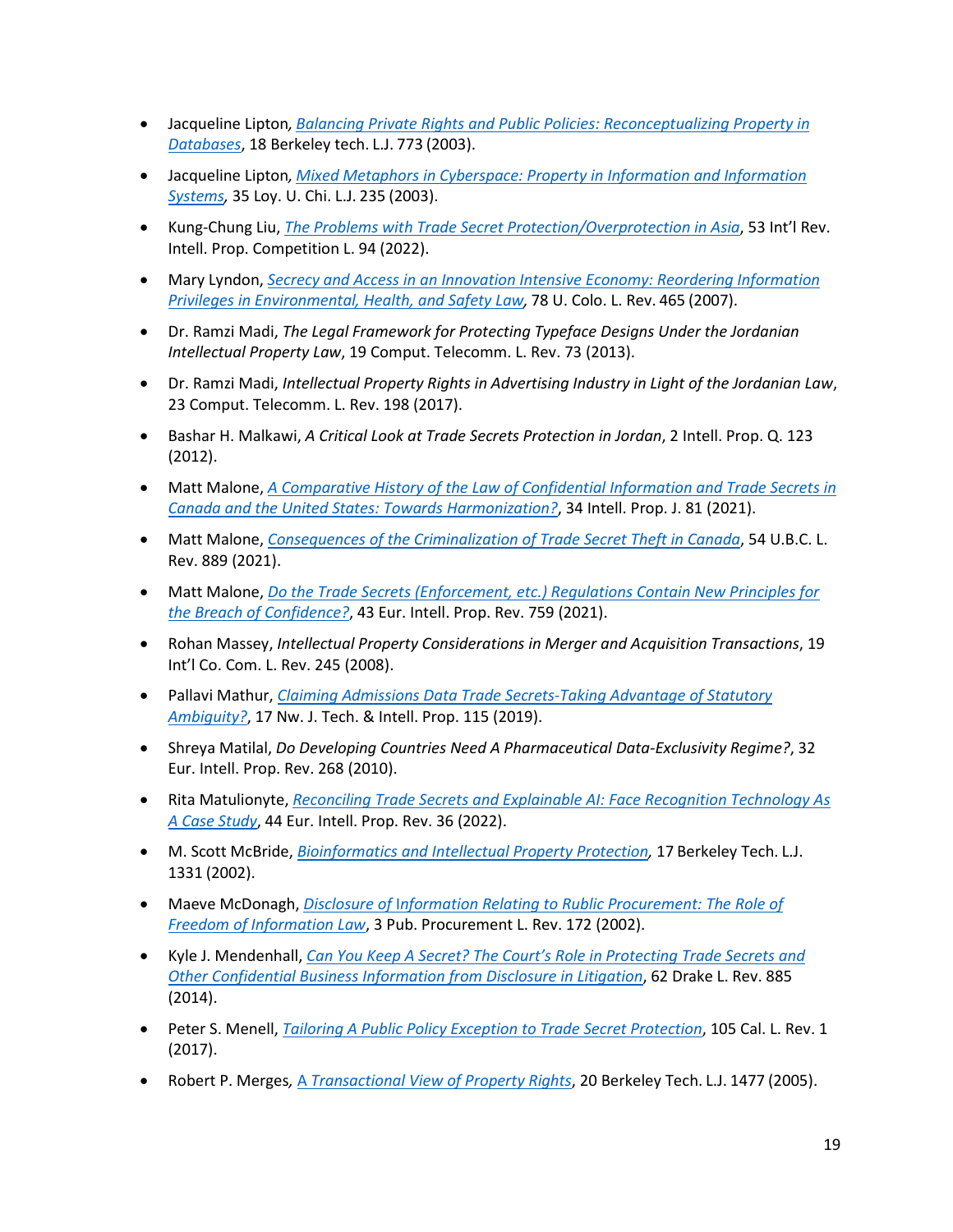- Avery Minor, *[The Defend Trade Secrets Act: Will the Landmark Waymo v. Uber Case Give It](https://bciptf.org/2017/12/the-defend-trade-secrets-act-will-the-landark-waymo-v-uber-case-give-it-teeth/)  [Teeth?](https://bciptf.org/2017/12/the-defend-trade-secrets-act-will-the-landark-waymo-v-uber-case-give-it-teeth/)*, B.C. Intell. Prop. & Tech. F., December 20, 2017, at 1.
- Eric Misterovich, *[Trade Secret Protection for Marijuana Businesses](http://www.michbar.org/file/barjournal/article/documents/pdf4article3451.pdf)*, Mich. B.J., Aug. 2018, at 28.
- Courtney J. Mitchell, *[Keep Your Friends Close: A Framework for Addressing Rights to Social](https://scholarship.law.vanderbilt.edu/cgi/viewcontent.cgi?article=1237&context=vlr)  [Media Contacts](https://scholarship.law.vanderbilt.edu/cgi/viewcontent.cgi?article=1237&context=vlr)*, 67 Vand. L. Rev. 1459 (2014).
- Geraldine Szott Moohr*, [The Problematic Role of Criminal Law in Regulating Use of Information:](https://scholarship.law.unc.edu/cgi/viewcontent.cgi?referer=&httpsredir=1&article=3981&context=nclr)  [The Case of the Espionage Act,](https://scholarship.law.unc.edu/cgi/viewcontent.cgi?referer=&httpsredir=1&article=3981&context=nclr)* 80 N.C. L. Rev. 853 (2002).
- Christopher J. Morten & Charles Duan, *[Who's Afraid of Section 1498? A Case for Government](https://scholarship.law.columbia.edu/cgi/viewcontent.cgi?article=3815&context=faculty_scholarship)  [Patent Use in Pandemics and Other National Crises](https://scholarship.law.columbia.edu/cgi/viewcontent.cgi?article=3815&context=faculty_scholarship)*, 23 Yale J.L. & Tech. 1 (2020-2021).
- Christopher J. Morten & Amy Kapczynski, "*[The Big Data Regulator, Rebooted: Why and How the](https://www.californialawreview.org/print/the-big-data-regulator-rebooted/)  [FDA Can and Should Disclose Confidential Data on Prescription Drugs](https://www.californialawreview.org/print/the-big-data-regulator-rebooted/)*," 109 Calif. L. Rev. 493 (2021).
- Katherine L. Moss, *[The Admissibility of TrueAllele: A Computerized DNA Interpretation System](https://scholarlycommons.law.wlu.edu/cgi/viewcontent.cgi?article=4457&context=wlulr&httpsredir=1&referer=)*, 72 Wash. & Lee L. Rev. 1033 (2015).
- Stephen R. Munzer, *[Commons, Anticommons, and Community in Biotechnological Assets](https://papers.ssrn.com/sol3/papers.cfm?abstract_id=1334822)*, 10 Theoretical Inquiries L. 271 (2009).
- Erin Murphy, *[The New Forensics: Criminal Justice, False Certainty, and the Second Generation of](https://papers.ssrn.com/sol3/papers.cfm?abstract_id=896128)  [Scientific Evidence](https://papers.ssrn.com/sol3/papers.cfm?abstract_id=896128)*, 95 Calif. L. Rev. 721 (2007).
- Timothy Murphy, *[How Can A Departing Employee Misappropriate Their Own Creative Outputs?](https://digitalcommons.law.villanova.edu/cgi/viewcontent.cgi?article=3492&context=vlr)*, 66 Vill. L. Rev. 529 (2021).
- Ulla-Maija Mylly, *[Preserving the Public Domain: Limits on Overlapping Copyright and Trade](https://link.springer.com/article/10.1007/s40319-021-01120-3)  [Secret Protection of Software](https://link.springer.com/article/10.1007/s40319-021-01120-3)*, 52 Int'l Rev. Intell. Prop. Competition L. 1314 (2021).
- Rembert Niebel, Lorenzo de Martinis, & Birgit Clark, *The EU Trade Secrets Directive: All Change for Trade Secret Protection in Europe?*, 13 J. Intell. Prop. L. & Prac. 445 (2018).
- A. Samuel Oddi*, [The Tragicomedy of the Public Domain in Intellectual Property Law,](https://repository.uchastings.edu/cgi/viewcontent.cgi?article=1742&context=hastings_comm_ent_law_journal)* 25 Hastings Comm. & Ent. L.J. 1 (2002).
- Elisabetta Ottoz & Franco Cugno, *[Choosing the Scope of Trade Secret Law when Secrets](https://papers.ssrn.com/sol3/papers.cfm?abstract_id=1542700)  [Complement Patents](https://papers.ssrn.com/sol3/papers.cfm?abstract_id=1542700)*, 31:4 Int'l Rev. L. & Econ. 219 (2011).
- Victor Owade, *[TRIPs and COVID-19: Is an IP Waiver \(Un\)Necessary?](https://www.westlaw.com/Document/I8AE84010BABB11EC83A9BAB8BFCB759A/View/FullText.html?transitionType=Default&contextData=(sc.Default)&VR=3.0&RS=cblt1.0)*, 1 Intell. Prop. Q. 30 (2022).
- Carl Pacini and Raymond Placid, *[The Importance of State Trade Secret Laws in Deterring Trade](https://digitalcommons.law.buffalo.edu/cgi/viewcontent.cgi?article=1084&context=buffaloipjournal)  [Secret Espionage](https://digitalcommons.law.buffalo.edu/cgi/viewcontent.cgi?article=1084&context=buffaloipjournal)*, 7 Buff. Intell. Prop. L.J. 101 (2009).
- Carl J. Pacini, Raymond Placid, & Christine Wright-Isak, *[Fighting Economic Espionage with State](https://digitalcommons.usf.edu/fac_publications/909/)  [Trade Secrets Laws](https://digitalcommons.usf.edu/fac_publications/909/)*, 50 Int'l J.L. Mgmt. 121 (2008).
- Gideon Parchamovsky & Peter Siegelman, *[Towards an Integrated Theory of Intellectual Property,](https://opencommons.uconn.edu/cgi/viewcontent.cgi?article=1449&context=law_papers)* 88 Va. L. Rev. 1455 (2002).
- Daniel W. Park, *[Trade Secrets, the First Amendment, and Patent Law: A Collision on the](https://heinonline.org/HOL/P?h=hein.journals/stabf10&i=50)  [Information Superhighway,](https://heinonline.org/HOL/P?h=hein.journals/stabf10&i=50)* 10 Stan. J.L. Bus. & Fin. 46 (2004).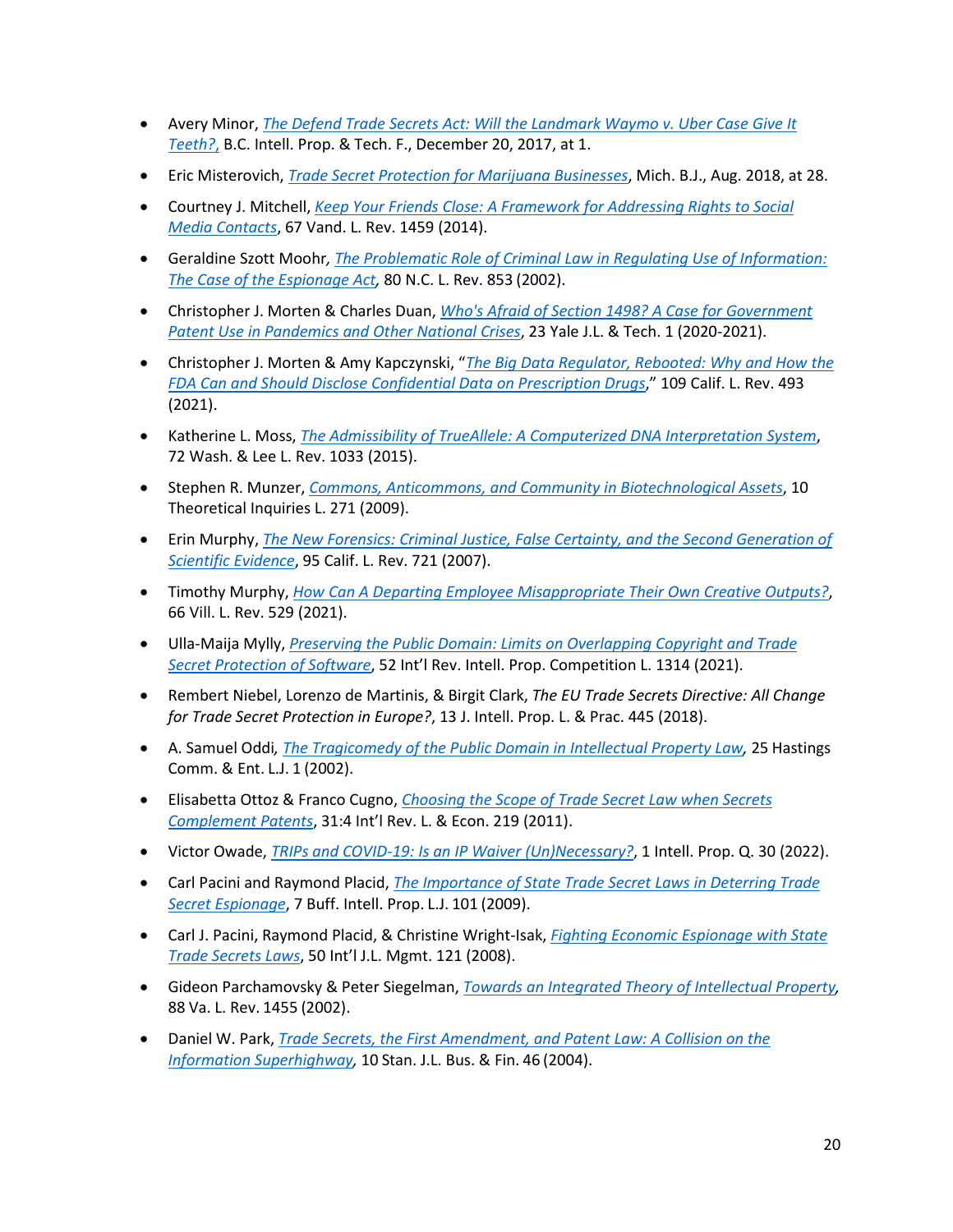- Frank Pasquale, *[Beyond Innovation and Competition: The Need for Qualified Transparency in](https://papers.ssrn.com/sol3/papers.cfm?abstract_id=1686043)  [Internet Intermediaries,](https://papers.ssrn.com/sol3/papers.cfm?abstract_id=1686043)* 104 NW. U. L. Rev. 105 (2010).
- Frank Pasquale, *[Search, Speech, and Secrecy: Corporate Strategies for Inverting Net Neutrality](https://www.westlaw.com/Document/I2e155ab772a011e08b05fdf15589d8e8/View/FullText.html?transitionType=Default&contextData=(sc.Default)&VR=3.0&RS=cblt1.0)  [Debates,](https://www.westlaw.com/Document/I2e155ab772a011e08b05fdf15589d8e8/View/FullText.html?transitionType=Default&contextData=(sc.Default)&VR=3.0&RS=cblt1.0)* 29 Yale L. & Pol'y Rev. Inter Alia 25 (2010)*.*
- Frank Pasquale, *[Restoring Transparency to Automated Authority,](https://papers.ssrn.com/sol3/papers.cfm?abstract_id=1762766)* 9 J. Telecomm. & High Tech. L. 235 (2011).
- Anand B. Patel, Jeff Pade, Victoria Cundiff, & Bradford Newman, *[The Global Harmonization of](https://www.iadclaw.org/assets/1/19/Vol_83_No_4_The_Global_Harmonization_of_Trade_Secret_Law.pdf?198)  [Trade Secret Law: The Convergence of Protection for Trade Secret Information in the US and EU](https://www.iadclaw.org/assets/1/19/Vol_83_No_4_The_Global_Harmonization_of_Trade_Secret_Law.pdf?198)*, 38 Eur. Intell. Prop. Rev. 738 (2016).
- John Patten & Alex Zapalowski, *[Court of Appeal Upholds Interim Injunction in Trade Secrets](https://www.westlaw.com/Document/I502EB07087F011EB9DD8E40B062CABAC/View/FullText.html?transitionType=Default&contextData=(sc.Default)&VR=3.0&RS=cblt1.0)  [Claim Against Chinese Competitor](https://www.westlaw.com/Document/I502EB07087F011EB9DD8E40B062CABAC/View/FullText.html?transitionType=Default&contextData=(sc.Default)&VR=3.0&RS=cblt1.0)*, 43 Eur. Intell. Prop. Rev. 264 (2021).
- Jeff Patterson, *[End User Liability for Software Developed with Trade Secrets,](https://digitalcommons.law.uw.edu/wjlta/vol7/iss2/4/)* 7 Wash. J.L. Tech. & Arts 105 (2011).
- Laura G. Pedraza-Fariña, *[Spill Your \(Trade\) Secrets: Knowledge Networks As Innovation Drivers](https://scholarship.law.nd.edu/cgi/viewcontent.cgi?article=4712&context=ndlr)*, 92 Notre Dame L. Rev. 1561 (2017).
- Cristina Hernandez-Marti Perez, *[The Possibility of IP Protection for Smell](https://www.westlaw.com/Document/I90A124902D7911E4962888D89DFB8C21/View/FullText.html?transitionType=Default&contextData=(sc.Default)&VR=3.0&RS=cblt1.0)*, 36 Eur. Intell. Prop. Rev. 665 (2014).
- Raymond Placid, *[The Importance of State Trade Secret Laws in Deferring Trade Secret Espionage](https://digitalcommons.law.buffalo.edu/cgi/viewcontent.cgi?article=1084&context=buffaloipjournal)*, 7 Buff. Intell. Prop. L.J. 101 (2009).
- Erik Plas, *[Amendments to Public contracts: In Search of a Sufficient Degree of Transparency](https://www.westlaw.com/Document/I7A304790375E11EBB285B9425D51A078/View/FullText.html?transitionType=Default&contextData=(sc.Default)&VR=3.0&RS=cblt1.0)*, 1 Pub. Procurement L. Rev. 1 (2021).
- James Pooley, *[The Myth of the Trade Secret Troll: Why the Defend Trade](https://thenaplesroundtable.ec2global.com/wp-content/uploads/sites/15/2016/12/James-Pooley-The-Myth-of-the-Trade-Secret-Troll-Why-the-Defend-Trade-Secrets-Act-Improves-the-Protection-of-Commercial-Information-23-George-Mason-LR-1045-Summer-2016.pdf) Secrets Act Improves [the Protection of Commercial Information](https://thenaplesroundtable.ec2global.com/wp-content/uploads/sites/15/2016/12/James-Pooley-The-Myth-of-the-Trade-Secret-Troll-Why-the-Defend-Trade-Secrets-Act-Improves-the-Protection-of-Commercial-Information-23-George-Mason-LR-1045-Summer-2016.pdf)*, 23 Geo. Mason L. Rev. 1045 (2016).
- James Pooley, David Green, Elizabeth Rowe & Ryan Calo, *[Understanding the Defend Trade](https://digitalcommons.lmu.edu/cgi/viewcontent.cgi?article=2999&context=llr)  [Secrets Act: The Federalization of Trade Secrecy](https://digitalcommons.lmu.edu/cgi/viewcontent.cgi?article=2999&context=llr)*, 50 Loy. L. A. L. Rev. 331 (2017).
- Aurelien Portuese, *[From Non-Disclosure Agreements to Trade Secrets: Antitrust Implications](https://www.dropbox.com/s/j0d8vuwwldxi58t/NDA%20Agreements%20and%20Antitrust.pdf?dl=0)*, 39 Eur. Competition L. Rev. 274 (2018).
- W. Nicholson Price II, *[Regulating Secrecy](https://digitalcommons.law.uw.edu/cgi/viewcontent.cgi?article=4973&context=wlr)*, 91 Wash. L. Rev. 1769 (2016).
- W. Nicholson Price II, *[Expired Patents, Trade Secrets, and Stymied Competition](https://repository.law.umich.edu/cgi/viewcontent.cgi?article=2870&context=articles)*, 92 Notre Dame L. Rev. 1611 (2017).
- Dr. Georgios Psaroudakis, *[Trade Secrets in the Cloud](https://www.westlaw.com/Document/IE9E6F5501D5211E696F984AF31868E18/View/FullText.html?transitionType=Default&contextData=(sc.Default)&VR=3.0&RS=cblt1.0)*, 38 Eur. Intell. Prop. Rev. 344 (2016).
- Sahil Kumar Purvey & Anushka Aman, *Delhi High Court Unbalances the Seesaw of 'Fair Play' and 'Trade Secret Protection': An Analysis of Interdigital 'v.' Xiaomi*, 16 J. Intell. Prop. L. & Prac. 1186 (2021).
- Dr. Neethu Rajam, *The Hush-Hush in the Fashion Closet and EU Trade Secret Law*, 13 J. Intell. Prop. L. & Prac. 896 (2018).
- Natalie Ram, *[Innovating Criminal Justice](https://scholarlycommons.law.northwestern.edu/nulr/vol112/iss4/2/)*, 112 Nw. U. L. Rev. 659 (2018).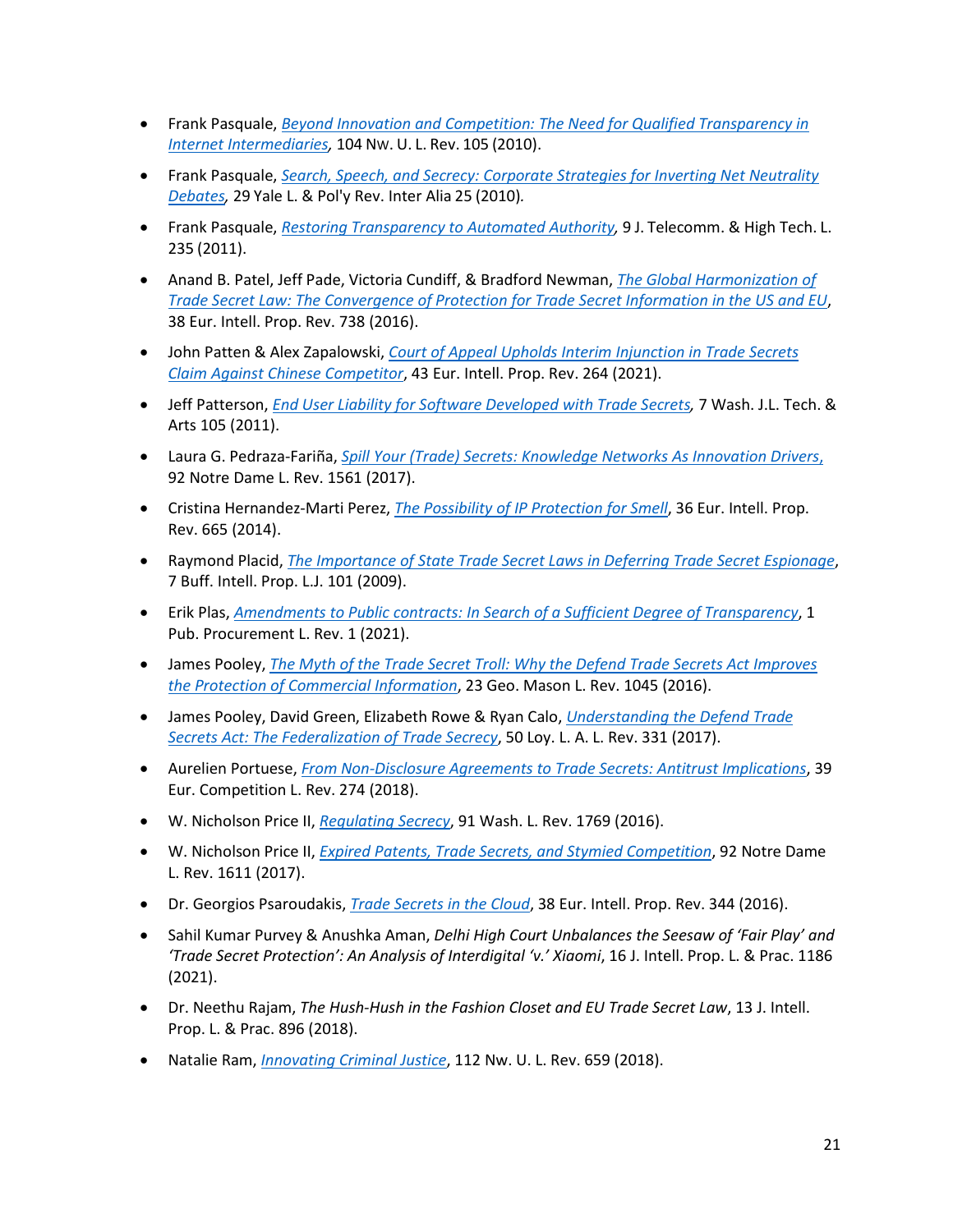- Lana Rask, *[How South Korea's Improper Solicitation and Graft Act \(Kim Young-Ran Act\) Can Help](https://open.mitchellhamline.edu/cgi/viewcontent.cgi?article=1072&context=cybaris)  [Us Protect Trade Secrets](https://open.mitchellhamline.edu/cgi/viewcontent.cgi?article=1072&context=cybaris)*, 8 Cybaris Intell. Prop. L. Rev. 208 (2017).
- Anjanette Raymond, *[Intellectual Property as Collateral in Secured Transactions: Collision of](https://papers.ssrn.com/sol3/papers.cfm?abstract_id=2019612)  [Divergent Approaches](https://papers.ssrn.com/sol3/papers.cfm?abstract_id=2019612)*, 10 Bus. L. Int'l 27 (2009).
- Danielle J. Reid, *[Combating the Enemy Within: Regulating Employee Misappropriation of](https://scholarship.law.vanderbilt.edu/cgi/viewcontent.cgi?article=1031&context=vlr)  [Business Information](https://scholarship.law.vanderbilt.edu/cgi/viewcontent.cgi?article=1031&context=vlr)*, 71 Vand. L. Rev. 1033 (2018).
- Melanie Reid, *[A Comparative Approach to Economic Espionage: Is Any Nation Effectively Dealing](https://repository.law.miami.edu/cgi/viewcontent.cgi?referer=&httpsredir=1&article=4468&context=umlr)  [with This Global Threat?](https://repository.law.miami.edu/cgi/viewcontent.cgi?referer=&httpsredir=1&article=4468&context=umlr)*, 70 U. Miami L. Rev. 757 (2016).
- Rick Richmond, Kelly M. Morrison & Peter A. Goldschmidt, *[How to Maintain the Secrecy of Your](https://www.westlaw.com/Document/Ic52f9d83899e11e8a5b3e3d9e23d7429/View/FullText.html?transitionType=Default&contextData=(sc.Default)&VR=3.0&RS=cblt1.0)  [Trade Secrets During Litigation: Part I](https://www.westlaw.com/Document/Ic52f9d83899e11e8a5b3e3d9e23d7429/View/FullText.html?transitionType=Default&contextData=(sc.Default)&VR=3.0&RS=cblt1.0)*, 30 No. 7 Intell. Prop. & Tech. L.J. 9 (2018).
- Rick Richmond, Kelly M. Morrison & Peter A. Goldschmidt, *[How to Maintain the Secrecy of](https://www.westlaw.com/Document/Ied97fceaa14b11e8a5b3e3d9e23d7429/View/FullText.html?transitionType=Default&contextData=(sc.Default)&VR=3.0&RS=cblt1.0) Your [Trade Secrets During Litigation: Part II](https://www.westlaw.com/Document/Ied97fceaa14b11e8a5b3e3d9e23d7429/View/FullText.html?transitionType=Default&contextData=(sc.Default)&VR=3.0&RS=cblt1.0)*, 30 No. 8 Intell. Prop. & Tech. L.J. 10 (2018).
- Matthew Rimmer, *[The Trans-Pacific Partnership: Intellectual Property, Public Health, and Access](https://www.westlaw.com/Document/I7cbeed41255e11e798dc8b09b4f043e0/View/FullText.html?transitionType=Default&contextData=(sc.Default)&VR=3.0&RS=cblt1.0)  [to Essential Medicines](https://www.westlaw.com/Document/I7cbeed41255e11e798dc8b09b4f043e0/View/FullText.html?transitionType=Default&contextData=(sc.Default)&VR=3.0&RS=cblt1.0)*, 29 Intell. Prop. J. 277 (2017).
- Carlyle Conwell Ring, Jr., *[A New Era: Cooperative Federalism-Through the Uniform State Laws](https://heinonline.org/HOL/P?h=hein.journals/hamlrv33&i=381)  [Process](https://heinonline.org/HOL/P?h=hein.journals/hamlrv33&i=381)*, 33 Hamline L. Rev. 375 (2010).
- Michael Risch, *[Why Do We Have Trade Secrets,](https://core.ac.uk/download/pdf/148687136.pdf)* 11 Marq. Intell. Prop. L. Rev. 1 (2007).
- Michael Risch, *[A Failure of Uniform Laws?,](https://papers.ssrn.com/sol3/papers.cfm?abstract_id=1638386)* 159 U. Pa. L. Rev. 1 (2010).
- W. Keith Robinson, *[Trade Secrets, Safe Harbors, and International Trade](https://scholar.smu.edu/cgi/viewcontent.cgi?article=1257&context=scitech)*, 20 SMU Sci. & Tech. L. Rev. 177 (2017).
- Elizabeth A. Rowe, *[When Trade Secrets Become Shackles: Fairness and the Inevitable Disclosure](https://scholarship.law.ufl.edu/cgi/viewcontent.cgi?article=1065&context=facultypub)  [Doctrine,](https://scholarship.law.ufl.edu/cgi/viewcontent.cgi?article=1065&context=facultypub)* 7 Tul. J. Tech. & Intell. Prop. 167 (2005).
- Elizabeth A. Rowe, *[Introducing a Takedown for Trade Secrets on the Internet,](https://scholarship.law.ufl.edu/cgi/viewcontent.cgi?article=1088&context=facultypub)* 2007 Wis. L. Rev. 1041 (2007).
- Elizabeth A. Rowe, *Saving [Trade Secret Disclosures on the Internet through Sequential](https://scholarship.law.ufl.edu/cgi/viewcontent.cgi?referer=&httpsredir=1&article=1087&context=facultypub)  [Preservation,](https://scholarship.law.ufl.edu/cgi/viewcontent.cgi?referer=&httpsredir=1&article=1087&context=facultypub)* 42 Wake Forest L. Rev. 1 (2007).
- Elizabeth A. Rowe, *[A Sociological Approach to Misappropriation](https://scholarship.law.ufl.edu/cgi/viewcontent.cgi?article=1126&context=facultypub)*, 58 U. Kan. L. Rev. 1 (2009).
- Elizabeth A. Rowe, *[Contributory Negligence, Technology, and Trade Secrets,](https://scholarship.law.ufl.edu/cgi/viewcontent.cgi?article=1060&context=facultypub)* 17 George Mason L. Rev. 1 (2009).
- Elizabeth A. Rowe, *[Trade Secret Litigation and Free Speech: Is It Time to Restrain the Plaintiffs?,](https://scholarship.law.ufl.edu/cgi/viewcontent.cgi?article=1056&context=facultypub)*  50 B.C. L. Rev. 1425 (2009).
- Elizabeth A. Rowe, *[Striking A Balance, When Should Trade-Secret Law Shield Disclosures to the](https://scholarship.law.ufl.edu/cgi/viewcontent.cgi?article=1192&context=facultypub)  [Government?](https://scholarship.law.ufl.edu/cgi/viewcontent.cgi?article=1192&context=facultypub)*, 96 Iowa L. Rev. 791 (2011).
- Elizabeth A. Rowe, *[Patents, Genetically Modified Foods, and IP Overreaching](https://scholarship.law.ufl.edu/cgi/viewcontent.cgi?article=1191&context=facultypub)*, 64 S.M.U. L. Rev. 859 (2011).
- Elizabeth A. Rowe, *[Rats, Traps, and Trade Secrets](https://lawdigitalcommons.bc.edu/cgi/viewcontent.cgi?article=3490&context=bclr)*, 57 B.C. L. Rev. 381 (2016).
- Elizabeth A. Rowe, *[Unpacking Trade Secret Damages](https://papers.ssrn.com/sol3/papers.cfm?abstract_id=2842325)*, 55 Hous. L. Rev. 155 (2017).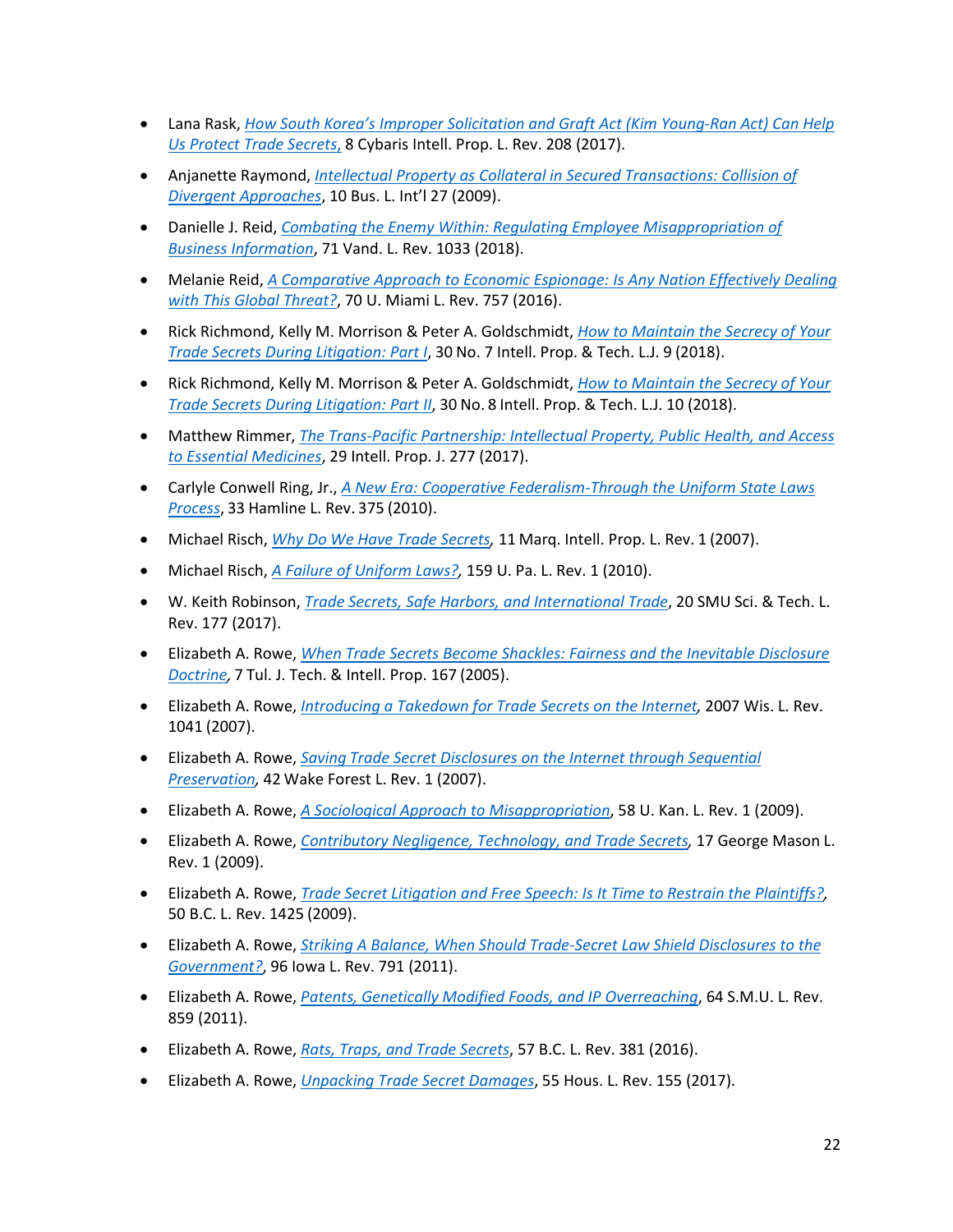- Elizabeth A. Rowe, *[Sharing Data](https://ilr.law.uiowa.edu/assets/Uploads/ILR-104-1-Rowe.pdf)* [notes], 104 Iowa L. Rev. 287 (2018).
- Elizabeth A. Rowe, *[Snapshot of Trade Secret Developments](https://scholarship.law.ufl.edu/cgi/viewcontent.cgi?article=1887&context=facultypub)*, 60 Wm. & Mary L. Rev. Online 45 (2019).
- Elizabeth A. Rowe, *[eBay, Permanent Injunctions, and Trade Secrets](https://papers.ssrn.com/sol3/papers.cfm?abstract_id=3464910)*, 77 Wash. & Lee L. Rev. 553 (2020).
- Elizabeth A. Rowe, *[Regulating Facial Recognition Technology in the Private Sector,](https://law.stanford.edu/publications/regulating-facial-recognition-technology-in-the-private-sector/)* 24 Stan. Tech. L. Rev. 1 (2020).
- Elizabeth A. Rowe & Giulia C. Farrior, *[Revisiting Trade Secret Extraterritoriality](https://papers.ssrn.com/sol3/papers.cfm?abstract_id=3464905)*, 25 B.U. J. Sci. & Tech. L. 431 (2019).
- Elizabeth A. Rowe & Daniel M. Mahfood, *[Trade Secrets, Trade, and Extraterritoriality](https://scholarship.law.ufl.edu/cgi/viewcontent.cgi?article=1747&context=facultypub)*, 66 Ala. L. Rev. 63 (2014).
- Michael L. Rustad, *[The Negligent Enablement of Trade Secret Misappropriation](https://digitalcommons.law.scu.edu/cgi/viewcontent.cgi?article=1409&context=chtlj)*, 22 Santa Clara Comput. & High Tech. L.J. 455 (2006).
- Pamela Samuelson, *[Reverse Engineering Under Siege](https://people.ischool.berkeley.edu/%7Epam/papers/CACM%20on%20Bunner.pdf)*, 45 Comm. Acm 15 (2002).
- Pamela Samuelson, *[Principles for Resolving Conflicts between Trade Secrets and the First](https://repository.uchastings.edu/cgi/viewcontent.cgi?article=3655&context=hastings_law_journal)  [Amendment,](https://repository.uchastings.edu/cgi/viewcontent.cgi?article=3655&context=hastings_law_journal)* 58 Hastings L.J. 777 (2006).
- Pamela Samuelson, *[Enriching Discourse on Public Domains,](https://scholarship.law.duke.edu/dlj/vol55/iss4/2/)* 55 Duke L.J. 783 (2006).
- Pamela Samuelson, *[Are Patents on Interfaces Impeding Interoperability?](https://www.minnesotalawreview.org/wp-content/uploads/2011/08/Samuelson_MLR.pdf)* 93 Minn. L. Rev. 1943 (2008).
- Pamela Samuelson, *[The Uneasy Case for Software Copyrights Revisited](https://www.gwlr.org/wp-content/uploads/2012/07/79-6-Samuelson.pdf)*, 79 Geo. Wash. L. Rev. 1746 (2011).
- Pamela Samuelson, *[Freedom to Tinker](https://papers.ssrn.com/sol3/papers.cfm?abstract_id=2800362)*, 17 Theoretical Inquiries L. 563 (2016).
- Pamela Samuelson, John M. Golden & Mark P. Gergen, *[Recalibrating the Disgorgement Remedy](https://papers.ssrn.com/sol3/papers.cfm?abstract_id=3529750)  [in Intellectual Property Cases](https://papers.ssrn.com/sol3/papers.cfm?abstract_id=3529750)*, 100 B.U. L. Rev. 1999 (2020).
- Pamela Samuelson & Suzanne Scotchmer, *[The Law and Economics of Reverse Engineering,](https://www.yalelawjournal.org/article/the-law-and-economics-of-reverse-engineering)* 111 Yale L.J. 1575 (2002).
- Sharon K. Sandeen, *[In for a Calf is not Always in for a Cow: An Analysis of the Constitutional](https://repository.uchastings.edu/cgi/viewcontent.cgi?article=1732&context=hastings_constitutional_law_quaterly)  [Right of Anonymity as Applied to Anonymous E-Commerce](https://repository.uchastings.edu/cgi/viewcontent.cgi?article=1732&context=hastings_constitutional_law_quaterly)*; 29 Hastings Const. L. Q. 527 (2002).
- Sharon K. Sandeen, *[The Sense and Nonsense of Web Site Terms of Use Agreements,](https://open.mitchellhamline.edu/facsch/312/)* 26 Hamline L. Rev. 499 (2003).
- Sharon K. Sandeen, *[Defenders of Small Business: A Perspective on the Supreme Court's Recent](https://open.mitchellhamline.edu/cgi/viewcontent.cgi?article=1273&context=facsch)  [Trademark Jurisprudence,](https://open.mitchellhamline.edu/cgi/viewcontent.cgi?article=1273&context=facsch)* 30 Wm. Mitchell L. Rev. 1705 (2004).
- Sharon K. Sandeen, *[A Contract by Any Other Name is Still a Contract: Examining the](https://papers.ssrn.com/sol3/papers.cfm?abstract_id=1095833)  [Effectiveness of Trade Secret Clauses to Protect Databases,](https://papers.ssrn.com/sol3/papers.cfm?abstract_id=1095833)* 45 IDEA 119 (2005).
- Sharon K. Sandeen, *[Relative Privacy: What Privacy Advocates Can Learn from Trade Secret Law,](https://papers.ssrn.com/sol3/papers.cfm?abstract_id=1087145)* 2006 Mich. St. L. Rev. 667 (2006).
- Sharon K. Sandeen, *[Identifying and Keeping the Genie in the Bottle: The and Legal Realities of](https://open.mitchellhamline.edu/cgi/viewcontent.cgi?article=1392&context=facsch)  [Trade Secrets in Bankruptcy Proceedings](https://open.mitchellhamline.edu/cgi/viewcontent.cgi?article=1392&context=facsch)*, 44 Gonz. L. Rev. 81 (2008).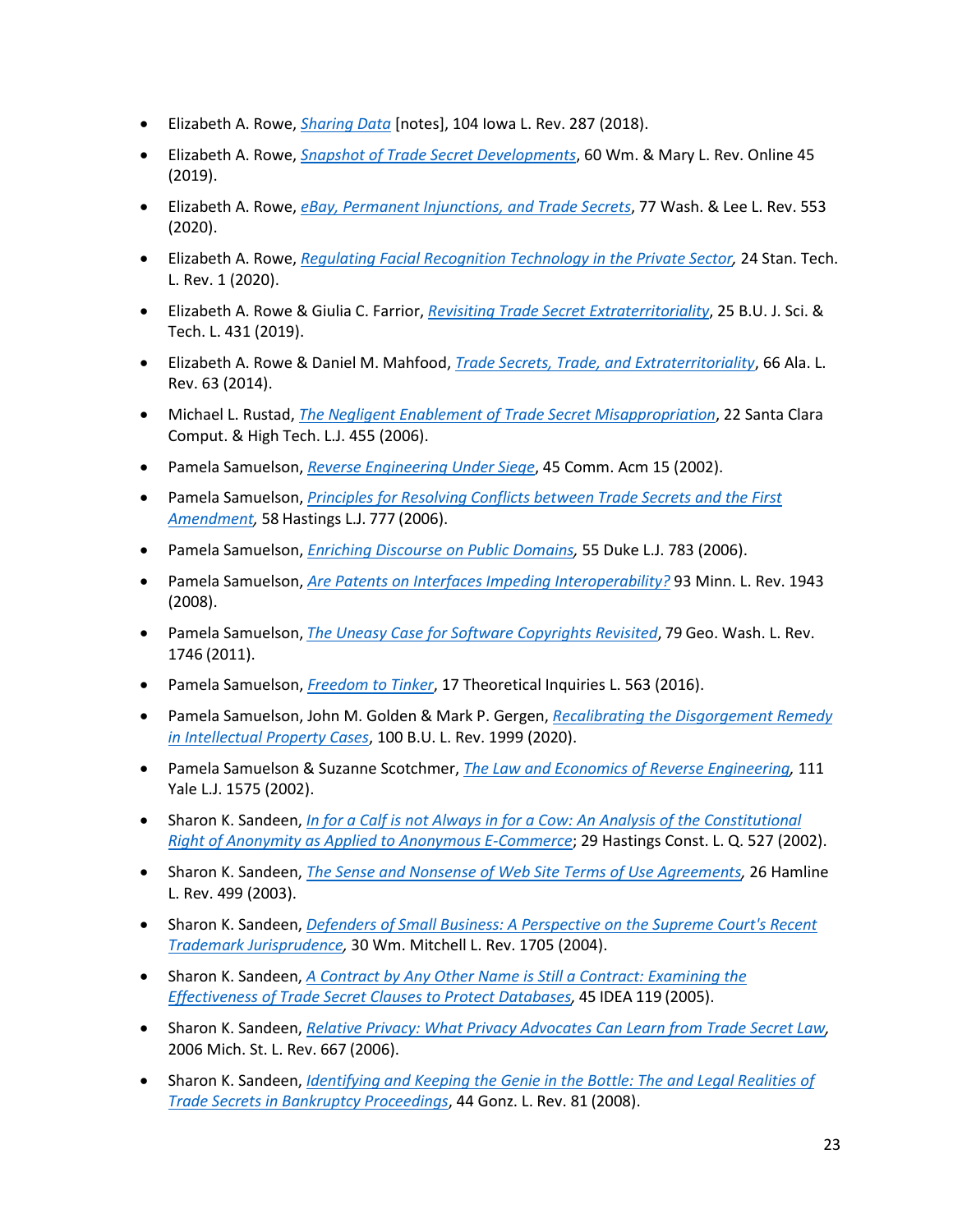- Sharon K. Sandeen, *[Kewanee Revisited: Returning to First Principles of Intellectual Property Law](https://scholarship.law.marquette.edu/cgi/viewcontent.cgi?article=1115&context=iplr)  [to Determine the Issue](https://scholarship.law.marquette.edu/cgi/viewcontent.cgi?article=1115&context=iplr)* of *Federal Preemption*, 12 Marq. Intell. Prop. L. Rev. 299 (2008).
- Sharon K. Sandeen, *[The Evolution of Trade Secret Law and Why Courts Commit Error When They](https://open.mitchellhamline.edu/cgi/viewcontent.cgi?referer=&httpsredir=1&article=1315&context=facsch)  [Do Not Follow the Uniform Trade Secrets Act,](https://open.mitchellhamline.edu/cgi/viewcontent.cgi?referer=&httpsredir=1&article=1315&context=facsch)* 33 Hamline L. Rev. 493 (2010).
- Sharon K. Sandeen, *[Meatspace, the Internet, and the Cloud: How Changes in Document Storage](https://open.mitchellhamline.edu/cgi/viewcontent.cgi?referer=&httpsredir=1&article=1296&context=facsch)  [and Transfer Can Affect IP Rights](https://open.mitchellhamline.edu/cgi/viewcontent.cgi?referer=&httpsredir=1&article=1296&context=facsch)*, 12 DePaul Bus. & Comm. L.J. 437 (2013-2014).
- Sharon K. Sandeen, *[Lost in the Cloud: Information Flows and the Implications of Cloud](https://open.mitchellhamline.edu/cgi/viewcontent.cgi?article=1406&context=facsch&httpsredir=1&referer=)  [Computing for Trade Secret Protection](https://open.mitchellhamline.edu/cgi/viewcontent.cgi?article=1406&context=facsch&httpsredir=1&referer=)*, 19 Va. J. of L. & Tech. 1 (2014).
- Sharon K. Sandeen, *[The DTSA: The Litigator's Full-Employments Act](https://open.mitchellhamline.edu/cgi/viewcontent.cgi?article=1380&context=facsch)*, 72 Wash. & Lee L. Rev. Online 308 (2015).
- Sharon K. Sandeen, *[Implementing the EU Trade Secret Directive: A View from the United States](https://www.westlaw.com/Document/I4A84AF30B58B11E6B256F4FE4F80B413/View/FullText.html?transitionType=Default&contextData=(sc.Default)&VR=3.0&RS=cblt1.0)*, 39 Eur. Intell. Prop. Rev., 2017.
- Sharon K. Sandeen, *[The Myth of Uniformity in IP Laws,](https://open.mitchellhamline.edu/cgi/viewcontent.cgi?article=1430&context=facsch)* 24 J. Intell. Prop. L. 277 (2017).
- Sharon K. Sandeen, *[Out of Thin Air: Trade Secrets, Cybersecurity, and the Wrongful Acquisition](https://open.mitchellhamline.edu/facsch/456/)  [Tort](https://open.mitchellhamline.edu/facsch/456/)*, 19 Minn. J.L. Sci. & Tech. 373 (2018).
- Sharon K. Sandeen, *[The Erie/Sears/Compco Squeeze: Erie's Effects on Unfair Competition and](https://open.mitchellhamline.edu/cgi/viewcontent.cgi?article=1502&context=facsch)  [Trade Secret Law](https://open.mitchellhamline.edu/cgi/viewcontent.cgi?article=1502&context=facsch)*, 52 Akron L. Rev. 423 (2018).
- Sharon K. Sandeen, *[Through the Looking Glass: Trade Secret Harmonization As A Reflection of](https://www.bu.edu/jostl/files/2019/10/6.-Sandeen.pdf)  [U.S. Law](https://www.bu.edu/jostl/files/2019/10/6.-Sandeen.pdf)*, 25 B.U. J. Sci. & Tech. L. 451 (2019).
- Sharon K. Sandeen, *[A Typology of Disclosure](https://ideaexchange.uakron.edu/cgi/viewcontent.cgi?article=2542&context=akronlawreview)*, 54 Akron L. Rev. 657 (2021).
- Sharon K. Sandeen, Rochelle Cooper Dreyfuss, Christoph Rademacher, Susy Frankel & Nari Lee, *Trade Secret Enforcement: [The Reach of Extraterritoriality and Its Alternatives,](https://open.mitchellhamline.edu/cgi/viewcontent.cgi?article=1071&context=cybaris)* 8 Cybaris Intell. Prop. L. Rev. 181 (2017).
- Sharon K. Sandeen & Camilla Hrdy, *[The Trade Secrecy Standard for Patent Prior Art,](https://open.mitchellhamline.edu/cgi/viewcontent.cgi?article=1500&context=facsch#:%7E:text=A%20fundamental%20criterion%20of%20patentability,it%2C%20it%20cannot%20be%20patented.)* 70 Am. Univ. L. Rev. 1269 (2021).
- Sharon K. Sandeen & David Levine, *[Here Come the Trade Secret Trolls](https://papers.ssrn.com/sol3/papers.cfm?abstract_id=2575853)*, 71 Wash. & Lee L. Rev. Online 230 (2015).
- Sharon K. Sandeen & U. Mylly, *[Trade Secrets and the Right to Information: A Comparative](https://open.mitchellhamline.edu/facsch/500/)  [Analysis of E.U. and U.S. Approaches to Freedom of Expression and Whistleblowing](https://open.mitchellhamline.edu/facsch/500/)*, 21 N.C. J. of L. & Tech., Issue 3, 1 (2020).
- Sharon K. Sandeen & Elizabeth A. Rowe, *[Debating Employee Non-Competes and Trade Secrets](https://scholarship.law.ufl.edu/cgi/viewcontent.cgi?article=1794&context=facultypub)*, 33 Santa Clara High Tech. L.J. 438 (2017).
- Sharon K. Sandeen & Christopher B. Seaman, *[Toward A Federal Jurisprudence of Trade Secret](https://open.mitchellhamline.edu/cgi/viewcontent.cgi?article=1431&context=facsch)  [Law](https://open.mitchellhamline.edu/cgi/viewcontent.cgi?article=1431&context=facsch)*, 32 Berkeley Tech. L.J. 829 (2017).
- Shelly A. Sanford & Meredith Drukker Stratigopoulos, *[Democrats and Republicans Seek Federal](https://plus.lexis.com/api/permalink/bef01b6c-4fce-4da0-95a8-7e6382bda026/?context=1530671)  [Jurisdiction Over Cybercrimes by Foreign Actors in DNC v. Russian Federation and Broidy Capital](https://plus.lexis.com/api/permalink/bef01b6c-4fce-4da0-95a8-7e6382bda026/?context=1530671)  [Mgmt. v. State of Qatar](https://plus.lexis.com/api/permalink/bef01b6c-4fce-4da0-95a8-7e6382bda026/?context=1530671)*, 7 J.L. & Cyber Warfare 1 (2019).
- Frederica Santonocito & Agata Sobol, *Italy: Unfair Competition – [Violation of Know-How and](https://www.westlaw.com/Document/IB70EABE1E72111DA9D198AF4F85CA028/View/FullText.html?transitionType=Default&contextData=(sc.Default)&VR=3.0&RS=cblt1.0)  [Trade Secrets](https://www.westlaw.com/Document/IB70EABE1E72111DA9D198AF4F85CA028/View/FullText.html?transitionType=Default&contextData=(sc.Default)&VR=3.0&RS=cblt1.0)*, 28 Eur. Intell. Prop. Rev. 107 (2006).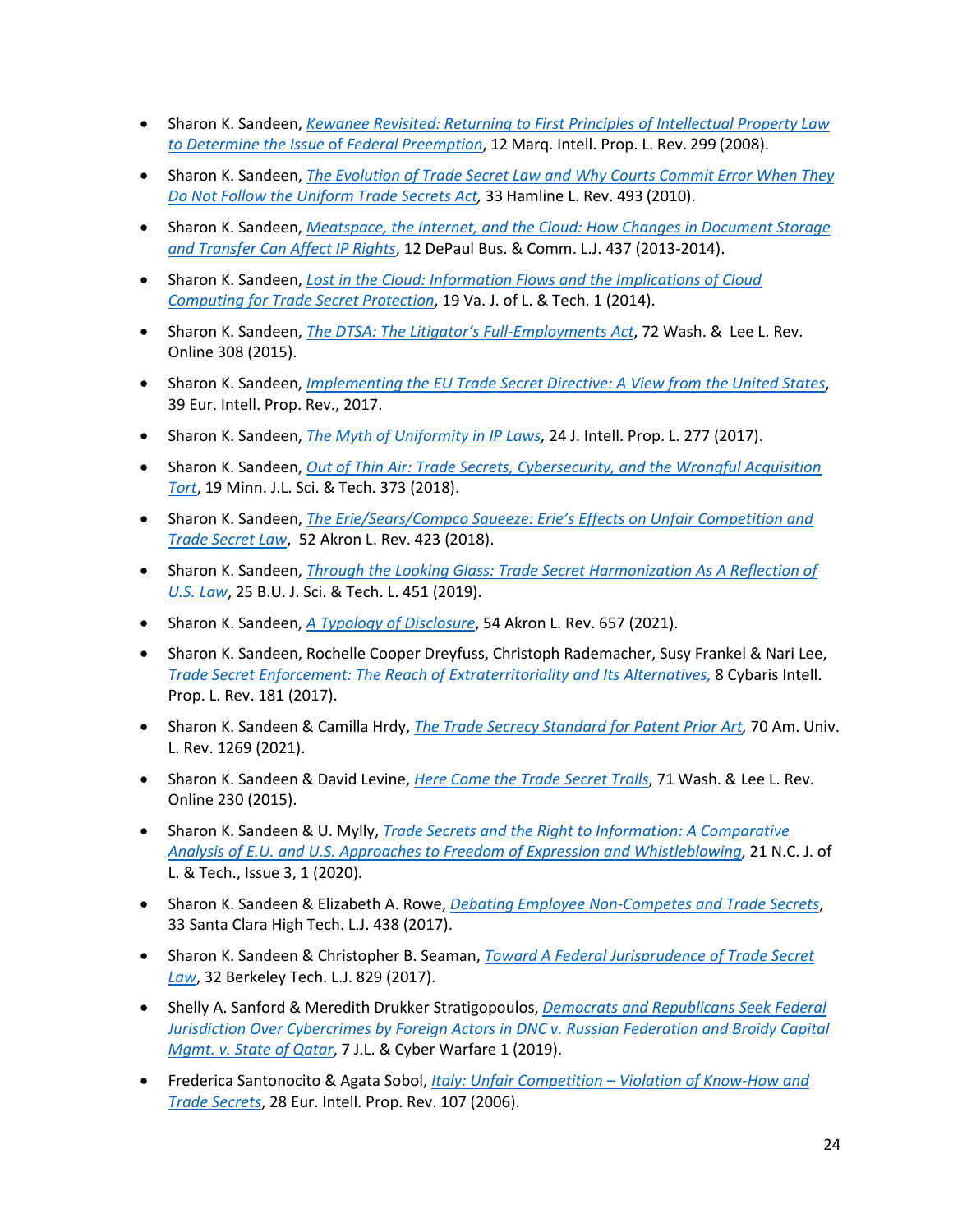- Cristiana Sappa, *[What Does Trade Secrecy Have to do with the Interconnection-Based Paradigm](https://www.westlaw.com/Document/I6D53148089B411E896BD8BE47CBADA39/View/FullText.html?transitionType=Default&contextData=(sc.Default)&VR=3.0&RS=cblt1.0)  [of the Internet of Things?](https://www.westlaw.com/Document/I6D53148089B411E896BD8BE47CBADA39/View/FullText.html?transitionType=Default&contextData=(sc.Default)&VR=3.0&RS=cblt1.0)*, 40 Eur. Intell. Prop. Rev. 518 (2018).
- Kurt M. Saunders & Michelle Evans, *[A Review of State Criminal Trade Secret Theft Statutes](https://papers.ssrn.com/sol3/papers.cfm?abstract_id=3088294)*, UCLA J.L. & Tech., Fall 2017, at 1.
- Kassidy Schmitz, *[TRIPing on Trade Secrets: How China's Cybertheft of U.S. Trade Secrets Violated](https://digitalcommons.wcl.american.edu/auilr/vol36/iss4/5/)  [TRIPS](https://digitalcommons.wcl.american.edu/auilr/vol36/iss4/5/)*, 36 Am. U. Int'l Rev. 929 (2021).
- Jens Schovsbo & Thomas Riis, *To Be and Not To Be an IPR – [The Protection of Trade Secrets in](https://papers.ssrn.com/sol3/papers.cfm?abstract_id=3347705)  [the EU](https://papers.ssrn.com/sol3/papers.cfm?abstract_id=3347705)*, 41 Eur. Intell. Prop. Rev. 401 (2019).
- Vilhelm Schröder, *[Reverse Burden of Proof and the Protection of Trade Secrets in European](https://papers.ssrn.com/sol3/papers.cfm?abstract_id=3154312)  [Pharmaceutical Patent Litigation: Part One](https://papers.ssrn.com/sol3/papers.cfm?abstract_id=3154312)*, 39 Eur. Intell. Prop. Rev. 211 (2017) (revised 2020).
- Vilhelm Schröder, *[Reverse Burden of Proof and the Protection of Trade Secrets in European](https://papers.ssrn.com/sol3/papers.cfm?abstract_id=3154312)  [Pharmaceutical Patent Litigation: Part Two](https://papers.ssrn.com/sol3/papers.cfm?abstract_id=3154312)*, 39 Eur. Intell. Prop. Rev. 296 (2017) (revised 2020).
- Vilhelm Schröder & Philipp Widera, *[Obtaining Evidence in Patent Litigation and Trade Secret](https://academic.oup.com/grurint/article-abstract/70/4/361/6130078?redirectedFrom=PDF)  Protection – [A Tale of Two Poles](https://academic.oup.com/grurint/article-abstract/70/4/361/6130078?redirectedFrom=PDF)*, 70 Grur Int'l. 361 (2021).
- Robert M. Schwartz & Timo Minssen, *[Life after Myriad: The Uncertain Future of Patenting](https://papers.ssrn.com/sol3/papers.cfm?abstract_id=2621058)  [Biomedical Innovation and Personalised Medicine in an International Context](https://papers.ssrn.com/sol3/papers.cfm?abstract_id=2621058)*, 3 Intell. Prop. Q. 189 (2015).
- Christopher B. Seaman, *[The Case against Federalizing Trade Secrecy](https://papers.ssrn.com/sol3/papers.cfm?abstract_id=2397567)*, 101 Va. L. Rev. 317 (2015)
- Christopher B. Seaman, *[Introduction: The Defend Trade Secrets Act of 2015](https://scholarlycommons.law.wlu.edu/cgi/viewcontent.cgi?article=1030&context=wlulr-online)* [comments], 72 Wash. & Lee L. Rev. Online 278 (2015).
- Christopher B. Seaman, *[Noncompetes and Other Post-Employment Restraints on Competition:](https://scholarlycommons.law.wlu.edu/cgi/viewcontent.cgi?article=1653&context=wlufac)  [Empirical Evidence from Trade Secret Litigation](https://scholarlycommons.law.wlu.edu/cgi/viewcontent.cgi?article=1653&context=wlufac)*, 72 Hastings L.J. 1183 (2021).
- Christopher B. Seaman & Brian J. Love, *[Best Mode Trade Secrets](https://yjolt.org/sites/default/files/best_mode_trade_secrets_0.pdf)*, 15 Yale J.L. & Tech. 1 (2012).
- Nicola Searle, Gavin C. Reid & Saurabh, Vishnubhakat, *[What's It Worth to Keep a Secret](https://papers.ssrn.com/sol3/papers.cfm?abstract_id=2732801)*, 13 Duke L. & Tech. Rev. 116 (2015).
- Sarah Segal, *[Keeping It in the Kitchen: An Analysis of Intellectual Property Protection Through](http://cardozolawreview.com/wp-content/uploads/2018/08/SEGAL.37.4.pdf)  [Trade Secrets in the Restaurant Industry](http://cardozolawreview.com/wp-content/uploads/2018/08/SEGAL.37.4.pdf)*, 37 Cardozo L. Rev. 1523 (2016).
- Riccardo Vecellio Segate, *[Securitizing Innovation to Protect Trade Secrets Between "The East"](https://escholarship.org/content/qt34v3715n/qt34v3715n.pdf?t=qd5b1v)  [and "The West": A Neo-Schumpeterian Public Legal Reading](https://escholarship.org/content/qt34v3715n/qt34v3715n.pdf?t=qd5b1v)*, 37 UCLA Pac. Basin L. J. 59 (2020).
- Dalindyebo Shabalala, *[Access to Trade Secret Environmental Information: Are TRIPS and TRIPS](https://papers.ssrn.com/sol3/papers.cfm?abstract_id=2882146)  [Plus Obligations a Hidden Landmine?](https://papers.ssrn.com/sol3/papers.cfm?abstract_id=2882146)*, 55 Colum. J. Transnat'l. L. 648 (2017).
- Scott J. Shackelford, Eric Richards, Anjanette Raymond & Amanda Craig, *[Using BITs to Protect](https://papers.ssrn.com/sol3/papers.cfm?abstract_id=2324619)  [Bytes: Promoting Cyber Peace by Safeguarding Trade Secrets Through Bilateral Investment](https://papers.ssrn.com/sol3/papers.cfm?abstract_id=2324619)  [Treaties](https://papers.ssrn.com/sol3/papers.cfm?abstract_id=2324619)*, 52 Am. Bus. L.J. 1 (2015).
- Brie D. Sherwin, J.D., Ph.D., *[Chocolate, Coca-Cola, and Fracturing Fluid: A Story of Unfettered](https://papers.ssrn.com/sol3/papers.cfm?abstract_id=2616550)  [Secrecy, Toxicology, and the Resulting Public Health Implications of Natural Gas Development](https://papers.ssrn.com/sol3/papers.cfm?abstract_id=2616550)*, 77 Ohio St. L.J. 593 (2016).
- Kenneth Shurtz*, [Has the CUTSA Furthered or Frustrated Underlying Theories of Trade Secrets](https://www.ipmall.info/sites/default/files/hosted_resources/IDEA/idea-vol50-no3-shurtz.pdf)  [Law?,](https://www.ipmall.info/sites/default/files/hosted_resources/IDEA/idea-vol50-no3-shurtz.pdf)* 50 IDEA 501 (2009).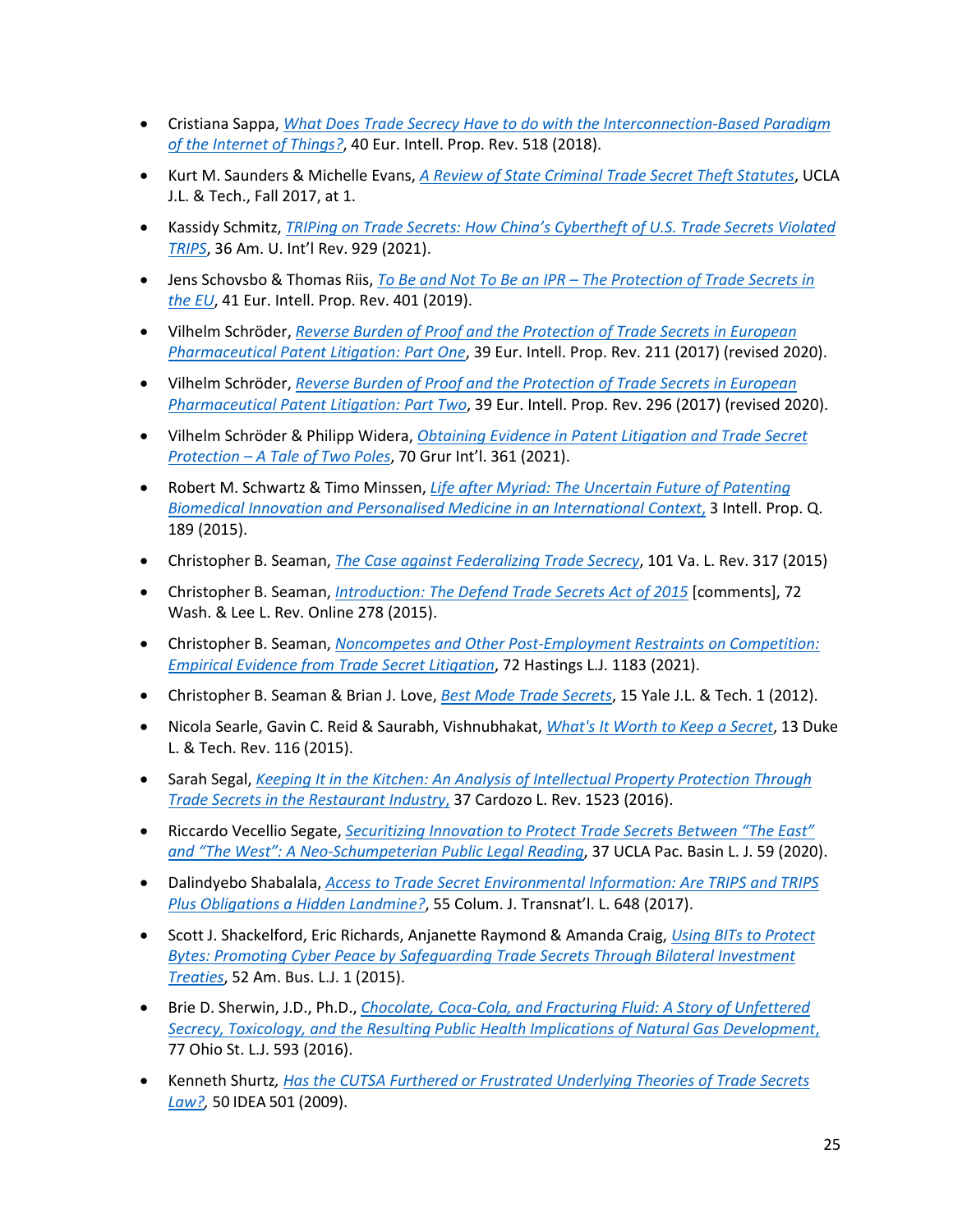- Ted Sichelman & Stuart J.H. Graham, *[Patenting by Entrepreneurs: An Empirical Study,](https://repository.law.umich.edu/cgi/viewcontent.cgi?article=1040&context=mttlr)* 17 Mich. Telecomm. & Tech. L. Rev. 111 (2010).
- Ben Sihanya, *[Intellectual Property for Innovation and Industrialisation in Kenya,](https://www.westlaw.com/Document/Iacc0ea1e080411e08b05fdf15589d8e8/View/FullText.html?transitionType=Default&contextData=(sc.Default)&VR=3.0&RS=cblt1.0)* 4 IBA Convergence 185 (2008).
- Nuno Sousa e Sila, *[What Exactly is a Trade Secret Under the Proposed Directive?](https://papers.ssrn.com/sol3/papers.cfm?abstract_id=2427002)*, 9 J. Intell. Prop. L. & Prac. 923 (2014).
- Brenda M. Simon & Ted Sichelman, *[Data-Generating Patents](https://papers.ssrn.com/sol3/papers.cfm?abstract_id=2753547)*, 111 Nw. U. L. Rev. 377 (2017).
- Antoine K. F. Smiley, *[An Unwanted Intrusion: Challenging the Appointment of Experts in](https://www.westlaw.com/Document/I0A291E80FA5211E99BEAD22EED5AF093/View/FullText.html?transitionType=Default&contextData=(sc.Default)&VR=3.0&RS=cblt1.0)  [International Arbitration](https://www.westlaw.com/Document/I0A291E80FA5211E99BEAD22EED5AF093/View/FullText.html?transitionType=Default&contextData=(sc.Default)&VR=3.0&RS=cblt1.0)*, 85 Arb. 360 (2019).
- Agata Sobol & Federica Santonocito, *[Italy: Unfair Competition –](https://www.westlaw.com/Document/I1A9EC810FA9B11DBB89DA343935378DE/View/FullText.html?transitionType=Default&contextData=(sc.Default)&VR=3.0&RS=cblt1.0) Protection of Technical [Drawings](https://www.westlaw.com/Document/I1A9EC810FA9B11DBB89DA343935378DE/View/FullText.html?transitionType=Default&contextData=(sc.Default)&VR=3.0&RS=cblt1.0)*, 29 Eur. Intell. Prop. Rev. 80 (2007).
- Judge Cheon-woo Son, *New Standard of Judgment for Patent Applications Filed by Unentitled Persons: Focusing on Derived Invention Modifying Another's Claimed Invention and Burden of Proof*, 5.2 Sup. Ct. L.J. 79 (2015).
- Elizabeth Crawford Spencer & Francina Cantatore, *[Yours, mine and ours: the development,](https://www.westlaw.com/Document/IC649850017F911E4B6B381D3503DAD16/View/FullText.html?transitionType=Default&contextData=(sc.Default)&VR=3.0&RS=cblt1.0) [management and protection of intellectual property in third-sector enterprise](https://www.westlaw.com/Document/IC649850017F911E4B6B381D3503DAD16/View/FullText.html?transitionType=Default&contextData=(sc.Default)&VR=3.0&RS=cblt1.0)*, 3 Intell. Prop. Q. 210 (2014).
- Sarah Spencer, *["Either Secrecy, or Legal Monopoly": Why We Should Choose Fracking Patents](https://scholarship.law.wm.edu/wmelpr/vol42/iss2/7/)*, 42 Wm. & Mary Envtl. L. & Pol'y Rev. 599 (2018).
- Anna Maria Stein & Giulia Romanelli, *[Trade Secrets in Italy: Criminal and Civil Perspective \(Italian](https://www.westlaw.com/Document/I2CEC6F30BF4211E98F1BEE1BE08FA046/View/FullText.html?transitionType=Default&contextData=(sc.Default)&VR=3.0&RS=cblt1.0)  [Supreme Court, Criminal Division, Judgment no. 488895, Issued on 20 September 2018\)](https://www.westlaw.com/Document/I2CEC6F30BF4211E98F1BEE1BE08FA046/View/FullText.html?transitionType=Default&contextData=(sc.Default)&VR=3.0&RS=cblt1.0)*, 41 Eur. Intell. Prop. Rev. 591 (2019).
- Anna Maria Stein & Giulia Romanelli, *[A Secret Is Not For Ever: Court of Milan, XI Criminal](https://www.westlaw.com/Document/IE0D6337014C111EBBD8BC7BD4BF606EE/View/FullText.html?transitionType=Default&contextData=(sc.Default)&VR=3.0&RS=cblt1.0)  [Division, Decision No. 12818, 26 November 2019](https://www.westlaw.com/Document/IE0D6337014C111EBBD8BC7BD4BF606EE/View/FullText.html?transitionType=Default&contextData=(sc.Default)&VR=3.0&RS=cblt1.0)*, 42 Eur. Intell. Prop. Rev. 689 (2020).
- Katherine V.W. Stone, *[Knowledge at Work: Disputes Over The Ownership of Human Capital In](https://scholarship.law.cornell.edu/cgi/viewcontent.cgi?article=2436&context=facpub)  [The Changing Workplace](https://scholarship.law.cornell.edu/cgi/viewcontent.cgi?article=2436&context=facpub)*, 34 Conn. L. Rev. 721 (2002).
- Sujitha Subramanian, *[EU Obligation to the TRIPS Agreement: EU Microsoft Decision](https://watermark.silverchair.com/chq075.pdf?token=AQECAHi208BE49Ooan9kkhW_Ercy7Dm3ZL_9Cf3qfKAc485ysgAAAr0wggK5BgkqhkiG9w0BBwagggKqMIICpgIBADCCAp8GCSqGSIb3DQEHATAeBglghkgBZQMEAS4wEQQMAihI6AkSwng6FVVxAgEQgIICcFIM7vzzp6gg3WjX3Hwo4pmqRue3e7_5nGpqM1N9OhjuGIp0baZxqssHkVkojdSXZ3wCYNexHEBwYqvNn77UVx5i4p7HYSP1Zs5KccK8AJqJEJF7v2kFrCWr6C_Q_D4aehYWpbjW6-ITyTr7Ms5M4usViw1rHEgx7nmzuKpN1Y1iAx5Ud7l48fBBcAhCsbmYPreV5n8BGiKBNsNuGCW5b4_ESAoi4-yuv2aeg-BBRTMMdArWhrnTEV5FIizbEYr0A1lSQwD-tIx47rPLCGVqPukr0bfqtMgAzOCX3Bh46Q_MtmasEXZLnHWmq4EfIjXW5u5GUzA9wXmJsFTYvaQSY2W7SNCriGFUz0wf2Hh0KvC2184593oeIqE0eZ9WnJxeTHqj2gPrv2rYHd4QfBOsFaOPKIkSuHwHj0cxuHpAXNzHm4ES179Gmu3VIVAfl2Uya6_eFh9cvk30VovX8G2rjt6w3AceZrDhWqApRKwUb68uHXi1-aqDWjqzpckeFXlRwcXKkGmJyaPEAFhv9L69LnbXOWC_iegFOXbPvK-vNonXOVYmNgYKPsnM7b2bUW89yAbGR07fZkPBQfPCXQoeOAgka-Dvha7aPy02FYqZmGEQMvIoVBUzeeDUrnvPaCVU2QM4ooKEdTqgB0qviIFF3rsJKGQZ067v-TgD8v0EKdL_dcySsumsJvcfSH0AIhj2-SJfpt9J1G5qXjDkEbYXcbQIwm50ZRNqAwlSje7tl8XVY3AzeLR7_YRF9f-qLZny7ecGhwgAMUY8TQnvGJcc8d6o1amFB3c8HYW5OFhWjM7bPNozn70EB1cUGNN9oNN2sQ)*, 21 Eur. J. Int'l L. 997 (2010).
- Jeffrey D. Sullivan & Thomas M. Morrow, *[Practicing Reverse Engineering in an Era of Growing](https://heinonline.org/HOL/P?h=hein.journals/albnyst14&i=9)  [Restraints under the Digital Millennium Copyright Act and Other Provisions,](https://heinonline.org/HOL/P?h=hein.journals/albnyst14&i=9)* 14 Alb. L. J. Sci. & Tech. 1 (2003).
- Gintare Surblyte, *[Data Mobility at the Intersection of Data, Trade Secret Protection and the](https://papers.ssrn.com/sol3/papers.cfm?abstract_id=2752989)  [Mobility of Employees in the Digital Economy](https://papers.ssrn.com/sol3/papers.cfm?abstract_id=2752989)*, 65 Grur int'l. 1121 (2016).
- Eric S. Tautfest, *[Temptations to Take: Misappropriation of Trade Secrets, Damages](https://heinonline.org/HOL/P?h=hein.journals/comlrtj7&i=125) and [Remedies,](https://heinonline.org/HOL/P?h=hein.journals/comlrtj7&i=125) 7* Comput. L. Rev. & Tech. J. 117 (2003).
- Frank Tosto & Evan Nuttal, *[Protecting Your Intellectual Capital in the Canadian Oil and Gas](https://albertalawreview.com/index.php/ALR/article/view/251/251)  [Industry](https://albertalawreview.com/index.php/ALR/article/view/251/251)*, 50 Alta. L. Rev. 271 (2012).
- Andra Toth, *[Protection of Investments in European Abuse of Dominance Cases](https://papers.ssrn.com/sol3/papers.cfm?abstract_id=2745777)*, 39 Eur. Competition L. Rev. 710 (2008).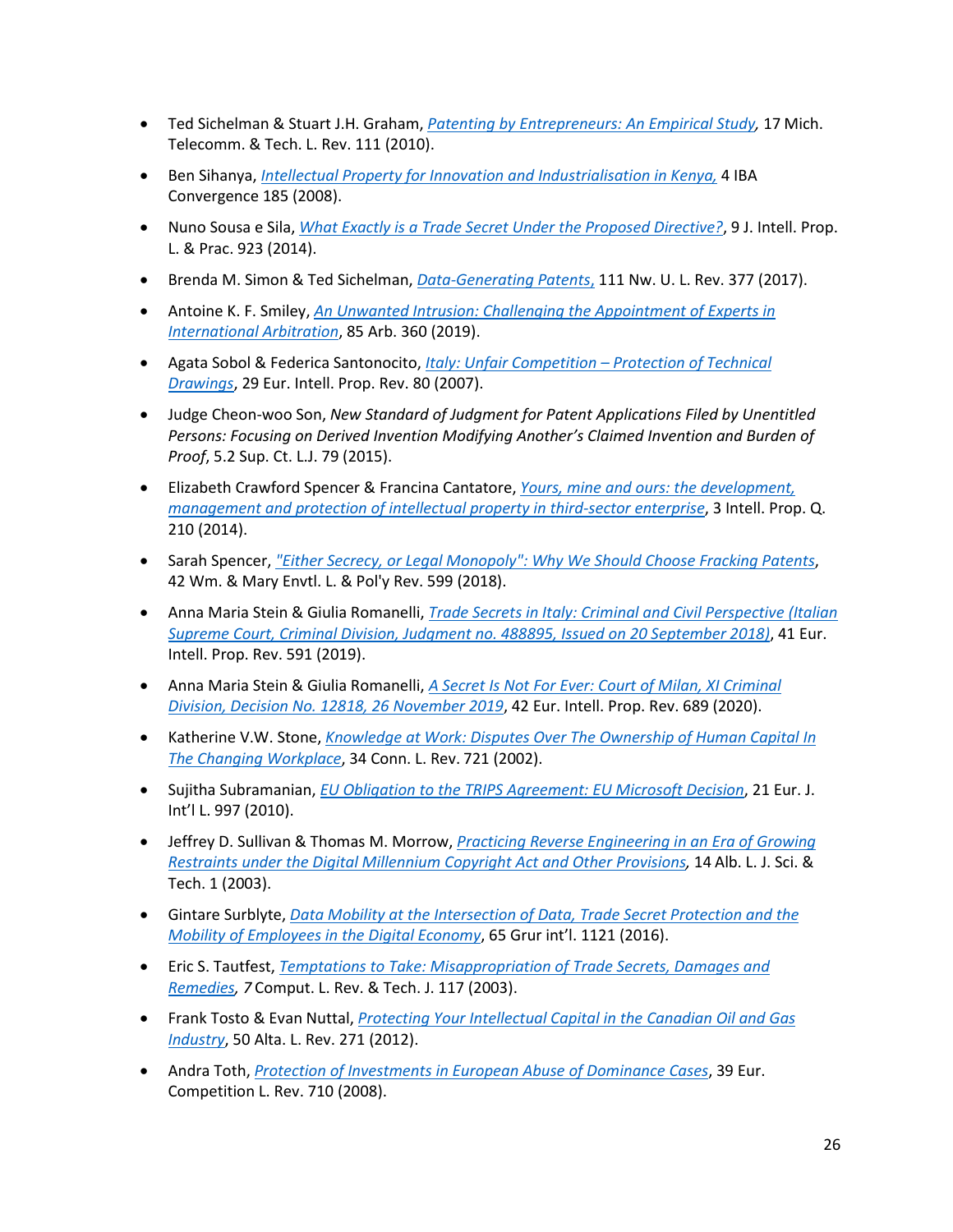- Brette Trost, *[Using the Economic Espionage Act to Protect Trade Secrets in Baseball](https://papers.ssrn.com/sol3/papers.cfm?abstract_id=3431165)*, 8 NYU J. Intell. Prop. & Ent. L. 128 (2018).
- Judge Huei-Ju Tsai, *[The Practice of Preventive Proceeding and Preservation of Evidence in](https://www.westlaw.com/Document/I433CC956DF974537BEA4122BFDB86593/View/FullText.html?transitionType=Default&contextData=(sc.Default)&VR=3.0&RS=cblt1.0)  [Intellectual Property Civil Actions](https://www.westlaw.com/Document/I433CC956DF974537BEA4122BFDB86593/View/FullText.html?transitionType=Default&contextData=(sc.Default)&VR=3.0&RS=cblt1.0)*, 1 NTUT J. of Intell. Prop. L. & Mgmt. 105 (2012).
- Toru Ueda, *[Restrictions on Post-Employment Competition: Comparing the United States with](https://plus.lexis.com/api/permalink/ec47f1db-bd4b-47bc-8d85-35ed0e90bc8d/?context=1530671)  [Japan](https://plus.lexis.com/api/permalink/ec47f1db-bd4b-47bc-8d85-35ed0e90bc8d/?context=1530671)*, 34 Conn. J. Int'l L. 169 (2019).
- Deepa Varadarajan, *[A Trade Secret Approach to Protecting Traditional Knowledge](https://scholarship.law.stjohns.edu/cgi/viewcontent.cgi?article=1043&context=faculty_publications)*, 36 Yale J. Int' l L. 371 (2011).
- Deepa Varadarajan, *[Trade Secret Fair Use](https://ir.lawnet.fordham.edu/flr/vol83/iss3/9/)*, 83 Fordham L. Rev. 1401 (2014).
- Deepa Varadarajan, *[Trade Secret Precautions, Possession, and Notice](https://repository.uchastings.edu/hastings_law_journal/vol68/iss2/4/)*, 68 Hastings L.J. 357 (2017).
- Deepa Varadarajan, *[The Trade Secret-Contract Interface](https://papers.ssrn.com/sol3/papers.cfm?abstract_id=3174865)*, 103 Iowa L. Rev. 1543 (2018).
- Deepa Varadarajan, *[The Uses of IP Misuse,](https://papers.ssrn.com/sol3/papers.cfm?abstract_id=3400994)* 68 Emory L.J. 739 (2019).
- Deepa Varadarajan, *[Trade Secrecy Injunctions, Disclosure Risks, and eBay's Influence](https://papers.ssrn.com/sol3/papers.cfm?abstract_id=3480704)*, 56 Am. Bus. L.J. 879 (2019).
- Deepa Varadarajan, *[Business Secrecy Expansion and FOIA](https://papers.ssrn.com/sol3/papers.cfm?abstract_id=3600996)*, 68 UCLA L. Rev. 462 (2021).
- David Vaver, *[Reforming intellectual property law: an obvious and not-so-obvious agenda: the](https://digitalcommons.osgoode.yorku.ca/cgi/viewcontent.cgi?article=2255&context=scholarly_works)  [Stephen Stewart Lecture for 2008](https://digitalcommons.osgoode.yorku.ca/cgi/viewcontent.cgi?article=2255&context=scholarly_works)*, 2 Intell. Prop. Q. 143 (2009).
- Michiel Verlinden, Timo Minssen, & Isabelle Huys, *IPRs in Biobanking – [Risks and Opportunities](https://papers.ssrn.com/sol3/papers.cfm?abstract_id=3409773)  [for Translational Research](https://papers.ssrn.com/sol3/papers.cfm?abstract_id=3409773)*, 2 Intell. Prop. Q. 106 (2015).
- Christopher Wadlow, *[Bugs, Spies and Paparazzi: Jurisdiction Over Actions for Breach of](https://www.westlaw.com/Document/I75EBD3D0287F11DDA41691D2A76FCCD8/View/FullText.html?transitionType=Default&contextData=(sc.Default)&VR=3.0&RS=cblt1.0)  [Confidence in Private International Law](https://www.westlaw.com/Document/I75EBD3D0287F11DDA41691D2A76FCCD8/View/FullText.html?transitionType=Default&contextData=(sc.Default)&VR=3.0&RS=cblt1.0)*, 30 Eur. Intell. Prop. Rev. 269 (2008).
- Christopher Wadlow, *[Regulatory Data Protection Under TRIPS Article 39\(3\) and Article 10bis of](https://www.westlaw.com/Document/IFC7BC210A7D311DDAAB7E75CD5930567/View/FullText.html?transitionType=Default&contextData=(sc.Default)&VR=3.0&RS=cblt1.0)  [the Paris Convention: Is There a Doctor in the House?](https://www.westlaw.com/Document/IFC7BC210A7D311DDAAB7E75CD5930567/View/FullText.html?transitionType=Default&contextData=(sc.Default)&VR=3.0&RS=cblt1.0)*, 4 Intell. Prop. Q. 355 (2008).
- Christopher Wadlow, *[Trade Secrets and the Rome II Regulation on the Law Applicable to Non-](https://www.westlaw.com/Document/I2764D490468F11DDA218AF32497F9DAB/View/FullText.html?transitionType=Default&contextData=(sc.Default)&VR=3.0&RS=cblt1.0)[Contractual Obligations](https://www.westlaw.com/Document/I2764D490468F11DDA218AF32497F9DAB/View/FullText.html?transitionType=Default&contextData=(sc.Default)&VR=3.0&RS=cblt1.0)*, 30 Eur. Intell. Prop. Rev. 309 (2008).
- Ng Hon Wah, *[Hong Kong Courts' Jurisdiction to Enforce Intellectual Property Rights Infringed by](https://hub.hku.hk/bitstream/10722/133238/2/content.pdf?accept=1)  [Internet Contents](https://hub.hku.hk/bitstream/10722/133238/2/content.pdf?accept=1)*, 35 H.K. L.J. 367 (2005).
- George Wei, *[Breach of Confidence, Downstream Losses, Gains and Remedies](https://papers.ssrn.com/sol3/papers.cfm?abstract_id=952336)*, 2005 Sing. J. Legal Stud. 20 (2005).
- Dr. Zhi Wei & Dr. Wenting Cheng, *[The Concept of Intellectual Property Rights in the Chinese](https://www.westlaw.com/Document/IC613618053F311ECB10BFB9825FA6CFA/View/FullText.html?transitionType=Default&contextData=(sc.Default)&VR=3.0&RS=cblt1.0) Civil [Code](https://www.westlaw.com/Document/IC613618053F311ECB10BFB9825FA6CFA/View/FullText.html?transitionType=Default&contextData=(sc.Default)&VR=3.0&RS=cblt1.0)*, 44 Eur. Intell. Prop. Rev. 43 (2022).
- C. Geoffrey Weirich & Daniel P. Hart, *[Protecting Trade Secrets and Confidential Information in](https://heinonline.org/HOL/P?h=hein.journals/mercer60&i=539)  [Georgia,](https://heinonline.org/HOL/P?h=hein.journals/mercer60&i=539)* 60 Mercer L. Rev. 533 (2009).
- Anna Aurora Wennakoski, *[Trade Secrets Under Review: A Comparative Analysis of the Protection](https://www.westlaw.com/Document/I18466AF0CEC711E5B40ECAE1394FC582/View/FullText.html?transitionType=Default&contextData=(sc.Default)&VR=3.0&RS=cblt1.0)  [of Trade Secrets in the EU and in the US](https://www.westlaw.com/Document/I18466AF0CEC711E5B40ECAE1394FC582/View/FullText.html?transitionType=Default&contextData=(sc.Default)&VR=3.0&RS=cblt1.0)*, 38 Eur. Intell. Prop. Rev. 154 (2016).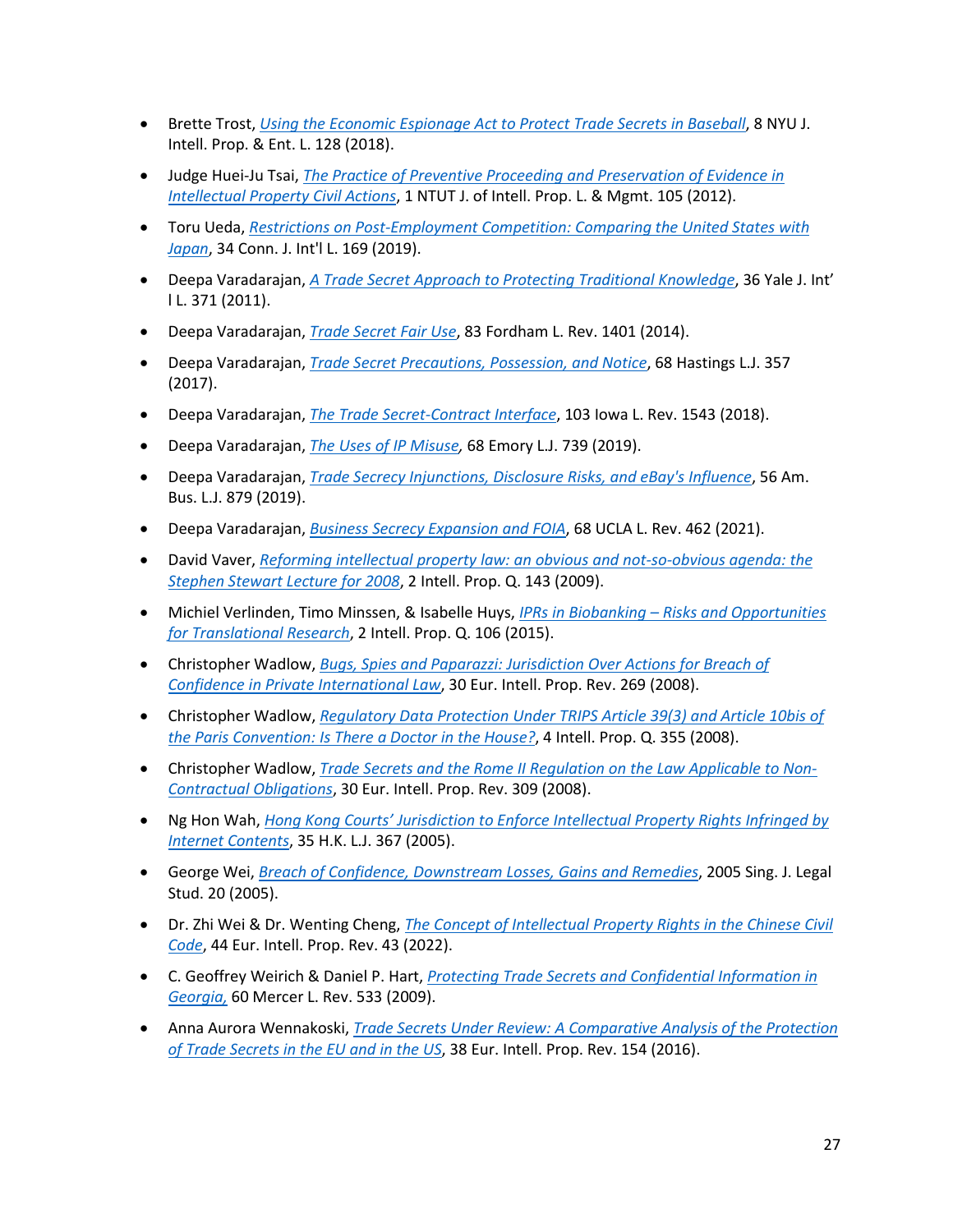- Jacques De Werra, *[What Legal Framework for Promoting the Cross-Border Flow of Intellectual](https://papers.ssrn.com/sol3/papers.cfm?abstract_id=2149758)  [Assets \(Trade Secrets and Music\)? A View from Europe towards](https://papers.ssrn.com/sol3/papers.cfm?abstract_id=2149758) Asia (China and Japan)*, 1 Intell. Prop. Q. 27 (2009).
- Jacques De Werra, *[How to Protect Trade Secrets in High Tech Sports? An Intellectual Property](https://www.westlaw.com/Document/I2B78A9F11DD211DFA14D8DDC0C67D509/View/FullText.html?transitionType=Default&contextData=(sc.Default)&VR=3.0&RS=cblt1.0)  [Analysis Based on the Experiences at the America's Cup and in the Formula One Championship](https://www.westlaw.com/Document/I2B78A9F11DD211DFA14D8DDC0C67D509/View/FullText.html?transitionType=Default&contextData=(sc.Default)&VR=3.0&RS=cblt1.0)*, 32 Eur. Intell. Prop. Rev. 155 (2010).
- Jacques De Werra, *[Arbitrating International Intellectual Property Disputes: Time to Think Beyond](https://papers.ssrn.com/sol3/papers.cfm?abstract_id=2149762)  [the Issue of \(Non-\)arbitrability](https://papers.ssrn.com/sol3/papers.cfm?abstract_id=2149762)*, 2012 (3) Int'l Bus. L.J. 299 (2012).
- Rebecca Wexler, *[The Private Life of DRM: Lessons on Privacy from the Copyright Enforcement](https://yjolt.org/sites/default/files/wexler_17yjolt368_2_0.pdf)  [Debates](https://yjolt.org/sites/default/files/wexler_17yjolt368_2_0.pdf)*, 17 Yale J.L. & Tech. 368 (2015).
- Rebecca Wexler, *[Life, Liberty, and Trade Secrets: Intellectual Property in the Criminal Justice](https://review.law.stanford.edu/wp-content/uploads/sites/3/2018/06/70-Stan.-L.-Rev.-1343.pdf)  [System](https://review.law.stanford.edu/wp-content/uploads/sites/3/2018/06/70-Stan.-L.-Rev.-1343.pdf)*, 70 Stan. L. Rev. 1343 (2018).
- Rebecca Wexler, *[Privacy Asymmetries: Access to Data in Criminal Defense Investigations](https://papers.ssrn.com/sol3/papers.cfm?abstract_id=3428607)*, 68 UCLA L. Rev. 212 (2022).
- Mary Whitzel, *[Protecting Pharmaceutical Trade Secrets Under the New Regulatory Sharing](https://heinonline.org/HOL/P?h=hein.journals/aiplaqj41&i=765)  [Program](https://heinonline.org/HOL/P?h=hein.journals/aiplaqj41&i=765)*, 41 AIPLA Q.J. 737 (2013).
- Jamillah Bowman Williams, *[Diversity As A Trade Secret](https://www.law.georgetown.edu/georgetown-law-journal/wp-content/uploads/sites/26/2019/07/Diversity-as-a-Trade-Secret.pdf)*, 107 Geo. L.J. 1685 (2019).
- Elisabeth A. Wilson, *[Polygraph in Trade Secret Litigation: Overcoming Misconceptions and](https://heinonline.org/HOL/P?h=hein.journals/comlrtj10&i=357)  [Paving the Way for Admissibility,](https://heinonline.org/HOL/P?h=hein.journals/comlrtj10&i=357)* 10 Comput. L. Rev. & Tech. J. 357 (2006).
- Jong Kyun Woo, *[The Amended Unfair Competition Prevention and Trade Secret Protection Act:](https://s-space.snu.ac.kr/bitstream/10371/85078/1/8.%20The%20Amended%20Unfair%20Competition%20Prevention%20and%20Trade%20Secret%20Protection%20Act%20-%20Rules%20of%20Domain%20Name%20Dispute%20Resolution%20-.pdf)  [Rules of Domain Name Dispute Resolution](https://s-space.snu.ac.kr/bitstream/10371/85078/1/8.%20The%20Amended%20Unfair%20Competition%20Prevention%20and%20Trade%20Secret%20Protection%20Act%20-%20Rules%20of%20Domain%20Name%20Dispute%20Resolution%20-.pdf)*, 4 J. Kor. L. 179 (2004).
- Lukas F. Wyss, *[How to Protect Business Secrets in International Commercial Arbitration](https://www.westlaw.com/Document/ICC61C030E3A911DEBBB8C3790F629BA5/View/FullText.html?transitionType=Default&contextData=(sc.Default)&VR=3.0&RS=cblt1.0)*, 12 Int'l Arb. L. Rev. 158 (2009).
- Keisuke Yamaguchi, *[Legal Regulation on Science and Technology Research Results: The DNA Spy](https://www.westlaw.com/Document/IC2972DD887364A158CBF7D2B0B6D7417/View/FullText.html?transitionType=Default&contextData=(sc.Default)&VR=3.0&RS=cblt1.0)  [Case](https://www.westlaw.com/Document/IC2972DD887364A158CBF7D2B0B6D7417/View/FullText.html?transitionType=Default&contextData=(sc.Default)&VR=3.0&RS=cblt1.0)*, 2 SKKU J. Sci. & Tech. L. 117 (2008).
- Claudia Zeri & David Mulder, *[Confidential Information in Dutch IP Proceedings: From "Don't Ask,](https://www.barentskrans.nl/en/wp-content/uploads/sites/2/2019/09/Pages-from-2019_41_EIPR_Issue_8FINALZERIANDMULDER.pdf)  [Don't Tell" to "Show and Tell"](https://www.barentskrans.nl/en/wp-content/uploads/sites/2/2019/09/Pages-from-2019_41_EIPR_Issue_8FINALZERIANDMULDER.pdf)*, 41 Eur. Intell. Prop. Rev. 491 (2019).
- Stephanie Zimmerman, *[Secret's Out: The Ineffectiveness of Current Trade Secret Law Structure](https://elibrary.law.psu.edu/cgi/viewcontent.cgi?article=1201&context=psilr)  [and Protection for Global Health,](https://elibrary.law.psu.edu/cgi/viewcontent.cgi?article=1201&context=psilr)* 29 Penn St. Int'l L. Rev. 777 (2011).
- Julie E. Zink, *[When Trade Secrecy Goes Too Far: Public Health and Safety Should Trump](https://scholarship.law.vanderbilt.edu/cgi/viewcontent.cgi?article=1105&context=jetlaw)  [Corporate Profits](https://scholarship.law.vanderbilt.edu/cgi/viewcontent.cgi?article=1105&context=jetlaw)*, 20 Vand. J. Ent. & Tech. L. 1135 (2018).

## Non-Law Review Articles

- Miko Ando, *Use of Trade Secret Information as Evidence at Trial*, 31 Colo. Law. 67 (2002).
- Victoria Baranetsky & Shawn Musgrave, *[Op-Ed: Corporation Claims Diversity Data Is Secret.](https://www.cjr.org/opinion/op-ed-corporation-claims-diversity-data-is-secret-thats-a-problem-for-journalism-and-democracy.php)  [That's A Problem for Journalism––and Democracy](https://www.cjr.org/opinion/op-ed-corporation-claims-diversity-data-is-secret-thats-a-problem-for-journalism-and-democracy.php)*, Colum. Journalism Rev. (Oct. 12, 2021).
- Atin Basuchoudhary & Nicola Searle, *[Snatched Secrets: Cybercrime and Trade Secrets Modelling](https://www.sciencedirect.com/science/article/pii/S0167404819300616)  [a Firm's Decision to Report a Theft of Trade Secrets](https://www.sciencedirect.com/science/article/pii/S0167404819300616)*, 87 Comput. & Sec. 101591 (Nov. 2019).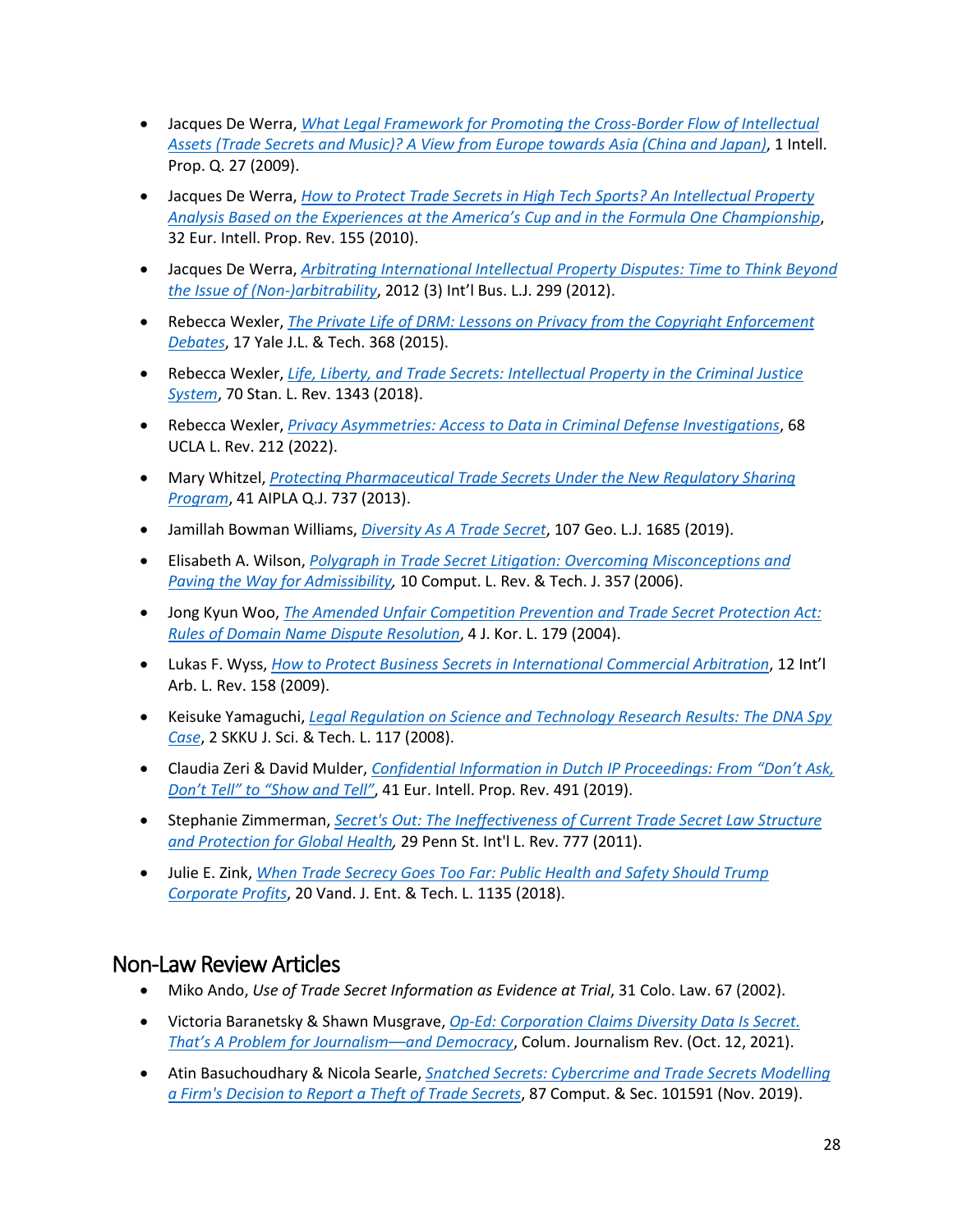- Andrew Beckerman-Rodau, *[The Choice Between Patent Protection and Trade Secret Protection:](https://papers.ssrn.com/sol3/papers.cfm?abstract_id=704644)  [A Legal and Business Decision,](https://papers.ssrn.com/sol3/papers.cfm?abstract_id=704644)* 84 J. Pat. & Trademark Off. Soc'y 371 (2002).
- Karen J. Bernstein, *[Counseling Marijuana Clients on Intellectual Property Protection and](https://heinonline.org/HOL/P?h=hein.barjournals/nysbaj0090&i=362)  [Enforcement](https://heinonline.org/HOL/P?h=hein.barjournals/nysbaj0090&i=362)*, 90 N.Y. St. Bar Ass'n J., July/Aug. 2018, at 20.
- Robert Bond, *[BYOD and Social Media in the Workplace –](https://www.bristows.com/app/uploads/2020/01/BYOD-and-social-BYOD-and-social-media-in-the-workplace-.pdf) Managing the Risks*, 20 Priv. & Data Prot., no. 2, 2019, at 9.
- Vivien Chan, *Effective Strategies to Safeguard Your Trade Secrets and Know How in China*, 20 Emp. & Indus. Rel. L., no. 2, 2010, at 36.
- Victoria A. Cundiff, Anand B. Patel, Jeffrey A. Pade & Bradford Newman, *[The Global](https://www.iadclaw.org/assets/1/19/Vol_83_No_4_The_Global_Harmonization_of_Trade_Secret_Law.pdf?198)  [Harmonization of Trade Secret Law: The Convergence of Protections for Trade Secret Information](https://www.iadclaw.org/assets/1/19/Vol_83_No_4_The_Global_Harmonization_of_Trade_Secret_Law.pdf?198)  [in The United States and European Union](https://www.iadclaw.org/assets/1/19/Vol_83_No_4_The_Global_Harmonization_of_Trade_Secret_Law.pdf?198)*, 83 Def. Counsel J. 472 (2016).
- Rochelle Cooper Dreyfuss, *Fifth Annual Detlev F. Vagts Roundtable on Transnational Law: Conceptualizing Intellectual Property as a Social Determinant of Health: Introductory Remarks*, 114 Am. Soc'y Int'l L. Proc. 311 (2020).
- Allison Durkin, Patricia Anne Sta Maria, Brandon Willmore & Amy Kapczynski, *[Addressing the](https://www.hhrjournal.org/2021/06/addressing-the-risks-that-trade-secret-protections-pose-for-health-and-rights/)  [Risks That Trade Secret Protections Pose for Health and Rights](https://www.hhrjournal.org/2021/06/addressing-the-risks-that-trade-secret-protections-pose-for-health-and-rights/)*, 23 Health & Hum. Rts. J., no. 1, 2021, at 129.
- Atul Gupta & Parvathy Tharamel, *Ensuring Protection of Trade Secrets and Intellectual Property in India*, 27 Emp. & Indus. Rel. L., no. 2, 2017, at 32.
- R. Mark Halligan, *[Trade Secrets v. Patents: The New Calculus](https://dokument.pub/trade-secrets-v-patents-the-new-calculus-flipbook-pdf.html)*, 2 Landslide, no. 6, 2010, at 10.
- R. Mark Halligan, *[Protecting U.S. Trade Secret Assets in the 21st Century](https://www.americanbar.org/groups/intellectual_property_law/publications/landslide/2013-14/september-october-2013/protecting_us_trade_secret_assets_the_21st_century/)*, 6 Landslide, no. 1, 2013, at 12.
- R. Mark Halligan, *[The Next Revolution in Intellectual Property Law: Automated Trade Secret](https://www.americanbar.org/groups/intellectual_property_law/publications/landslide/2018-19/may-june/the-next-revolution-intellectual-property-law-automated-trade-secret-asset-management/)  [Asset Management](https://www.americanbar.org/groups/intellectual_property_law/publications/landslide/2018-19/may-june/the-next-revolution-intellectual-property-law-automated-trade-secret-asset-management/)*, 11 Landslide, no. 5, 2019, at 8.
- R. Mark Halligan & Scott T. Piering, *Trade Secrets and Interference with Contracts*, 2005-2006 A.B.A. Sec. Intell. Prop. L. Ann. Rep. 1 (2005-2006).
- Camilla A. Hrdy, *[Seaman: The Case Against Federalizing Trade Secrecy](https://writtendescription.blogspot.com/2014/04/seaman-case-against-federalizing-trade.html)*, Written Description: Patent & IP Blog (Apr. 30, 2014).
- Camilla A. Hrdy, *[Christopher Funk: Protecting Trade Secrets in Patent Litigation](https://writtendescription.blogspot.com/2016/01/christopher-funk-protecting-trade.html)*, Written Description: Patent & IP Blog (Jan. 28, 2016).
- Camilla A. Hrdy, *[Sandeen and Seaman: Toward a Federal Jurisprudence of Trade Secret Law](https://writtendescription.blogspot.com/2016/09/sandeen-and-seaman-toward-federal.html)*, Written Description: Patent & IP Blog (Sept. 6, 2016).
- Camilla Hrdy, *[Major Issues in Trade Secrecy: Part I](https://writtendescription.blogspot.com/2017/04/major-issues-in-trade-secret-law-part-1.html)*, Written Description: Patent & IP Blog (Apr. 28, 2017).
- Camilla Hrdy, *[The Trade Secret-Contract Interface](https://writtendescription.blogspot.com/2018/07/the-trade-secret-contract-interface.html)*, Written Description: Patent & IP Blog (Jul. 20, 2018).
- Camilla Hrdy, *[Deepa Varadarajan on Trade Secret Injunctions and Trade Secret "Trolls"](https://writtendescription.blogspot.com/2020/02/)*, Written Description: Patent & IP Blog (Feb. 22, 2020).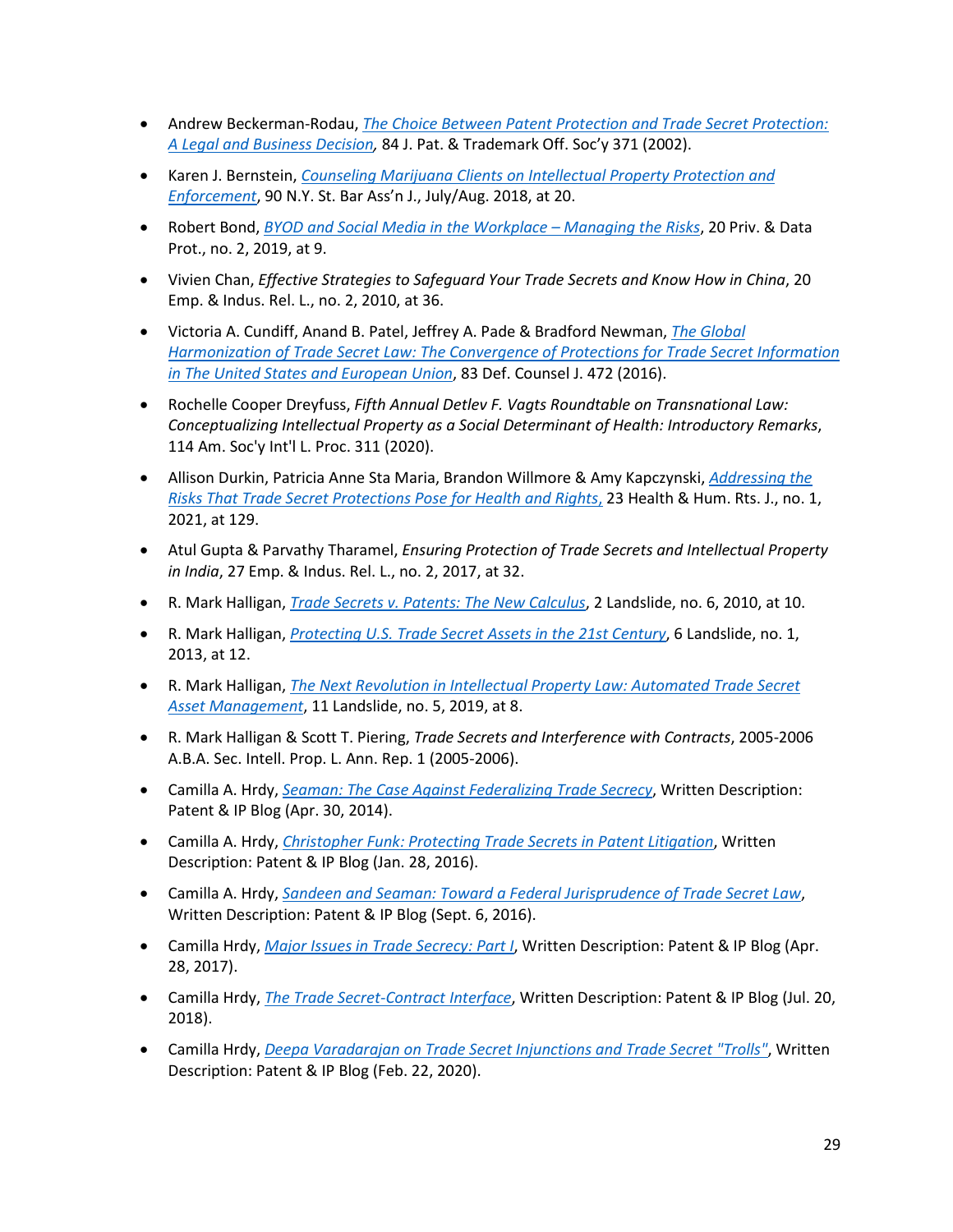- Amy Kapczynski, Allison Durkin, Patricia Anne Sta Maria, & Brandon Willmore, *[Addressing the](https://www.hhrjournal.org/2021/06/addressing-the-risks-that-trade-secret-protections-pose-for-health-and-rights/)  [Risks That Trade Secret Protections Pose for Health and Rights](https://www.hhrjournal.org/2021/06/addressing-the-risks-that-trade-secret-protections-pose-for-health-and-rights/)*, 23 Health & Hum. Rts. J., no. 1, June 2021, at 129.
- Na Ri Lee & Wushuang Huang, *Study on Trade Secret Protection in Europe, US and China,* E.U. Intell. Prop. Off. (2017).
- David S. Levine & Mary L. Lyndon, *[Hydraulic Fracturing Regulations and Trade Secrecy](http://cyberlaw.stanford.edu/files/publication/files/Lyndon%20Levine%20BLM%20Comments%20FINAL.pdf)*, Regulatory Filing Comments (August 23, 2013).
- David Levine, *[Trade Secrecy and the Trans-Pacific Partnership Agreement: Secret Lawmaking](http://cyberlaw.stanford.edu/blog/2014/10/trade-secrecy-and-trans-pacific-partnership-agreement-secret-lawmaking-meets)  [Meets Criminalization](http://cyberlaw.stanford.edu/blog/2014/10/trade-secrecy-and-trans-pacific-partnership-agreement-secret-lawmaking-meets)*, Stan. CIS Blog (Oct. 27, 2014, 4:26 PM).
- David Levine, *[Bad News from the World of Fracking and, Even More Importantly, Corporate](http://cyberlaw.stanford.edu/blog/2014/01/bad-news-world-fracking-and-even-more-importantly-corporate-control-information.)  [Control of Information](http://cyberlaw.stanford.edu/blog/2014/01/bad-news-world-fracking-and-even-more-importantly-corporate-control-information.)*, Stan. CIS Blog (Jan. 17, 2014, 11:53 AM).
- David S. Levine, *[New Professors' Letter Opposing the Defend Trade Secrets Act of 2015](http://cyberlaw.stanford.edu/blog/2015/11/new-professors-letter-opposing-defend-trade-secrets-act-2015)*, Stan. CIS Blog (Nov. 17, 2015, 9:41 AM).
- David S. Levine, *[Professors' Letter in Opposition to the "Cybersecurity Information Sharing Act"](http://cyberlaw.stanford.edu/blog/2015/10/professors-letter-opposition-cybersecurity-information-sharing-act-s-754) [\(S. 754\)](http://cyberlaw.stanford.edu/blog/2015/10/professors-letter-opposition-cybersecurity-information-sharing-act-s-754)*, Stan. CIS Blog (Oct. 26, 2015, 8:41 PM).
- David S. Levine, *[Reviewing the Trade Secret Short Film "The Company Man: Protecting America's](http://cyberlaw.stanford.edu/blog/2016/05/reviewing-trade-secret-short-film-company-man-protecting-americas-secrets-fbi-2015)  [Secrets" \(FBI 2015\)](http://cyberlaw.stanford.edu/blog/2016/05/reviewing-trade-secret-short-film-company-man-protecting-americas-secrets-fbi-2015)*, Stan. CIS Blog (May 13, 2016, 12:25 PM).
- David S. Levine, *[The Anti-cyberespionage Bill That Isn't, Or Never Was?](http://cyberlaw.stanford.edu/blog/2016/01/anti-cyberespionage-bill-isnt-or-never-was)*, Stan. CIS Blog (Jan. 23, 2016, 1:14 PM).
- David Levine, *[Covid-19 Should Spark A Reexamination Of Trade Secrets' Stranglehold On](https://www.statnews.com/2020/07/10/covid-19-reexamine-trade-secrets-information-stranglehold/)  [Information](https://www.statnews.com/2020/07/10/covid-19-reexamine-trade-secrets-information-stranglehold/)*, Stat (July 10, 2020).
- Roger M. Milgrim*, [Commission Proposed Capital Punishment -](https://heinonline.org/HOL/P?h=hein.journals/jpatos88&i=921) By Definition - For Trade Secrets, [A Uniquely Valuable IP Right,](https://heinonline.org/HOL/P?h=hein.journals/jpatos88&i=921)* 88 J. Pat. & Trademark Off. Soc'y 919 (2006).
- Christopher J. Morten, Laurel Boman, Joe Rabinovitsj & Celine Rohr, *[U.S. 10,960,070: The U.S.](https://papers.ssrn.com/sol3/papers.cfm?abstract_id=3889784)  [Government's Important New Coronavirus Vaccine Patent](https://papers.ssrn.com/sol3/papers.cfm?abstract_id=3889784)*, (Apr. 14, 2021).
- Gregory V. Novak & Matthew Frontz, *[Tipping the Scales: Weighing IP Protection Options Post-](https://perma.cc/W5EQ-94RC)[DTSA and Post-"Alice,"](https://perma.cc/W5EQ-94RC)* Tex. Law. (Dec. 1, 2016, 12:00 AM).
- James Pooley, *[Trade Secrets: The Other IP Right](http://pooley.com/wp-content/uploads/2020/12/WIPO_magazine_june_2013.pdf)*, WIPO Mag. (June 2013).
- James Pooley, *The Defend Trade Secrets Act: A Year Later*, 268 Managing Intell. Prop. 38 (2017).
- James Pooley, *[The Art of Reverse Engineering](http://www.ipwatchdog.com/2017/12/04/art-reverse-engineering/id=90439/)*, IPWatchdog (Dec. 4, 2017, 9:15 AM).
- James Pooley, *[Choosing Between Patents and Trade Secrets, A Discussion Worth Revisiting](http://www.ipwatchdog.com/2017/11/01/patents-and-trade-secrets-revisited/id=89641/)*, IPWatchdog (Nov. 1, 2017, 7:15 AM).
- James Pooley, *[The Most Dangerous Hire: Lessons from Waymo v. Uber](http://www.ipwatchdog.com/2017/10/19/most-dangerous-hire-lessons-waymo-uber/id=89346/)*, IPWatchdog (Oct. 19, 2017, 5:15 AM).
- James Pooley, *[Was America's Industrial Revolution Based on Trade Secret Theft?](http://www.ipwatchdog.com/2017/07/05/americas-industrial-revolution-based-trade-secret-theft/id=85377/)*, IPWatchdog (July 5, 2017, 12:07 PM).
- James Pooley, *[The Biggest Trade Secret Loophole You've Never Heard Of](http://www.ipwatchdog.com/2018/05/02/biggest-trade-secret-loophole/id=96720/)*, IPWatchdog (May 2, 2018, 7:15 AM).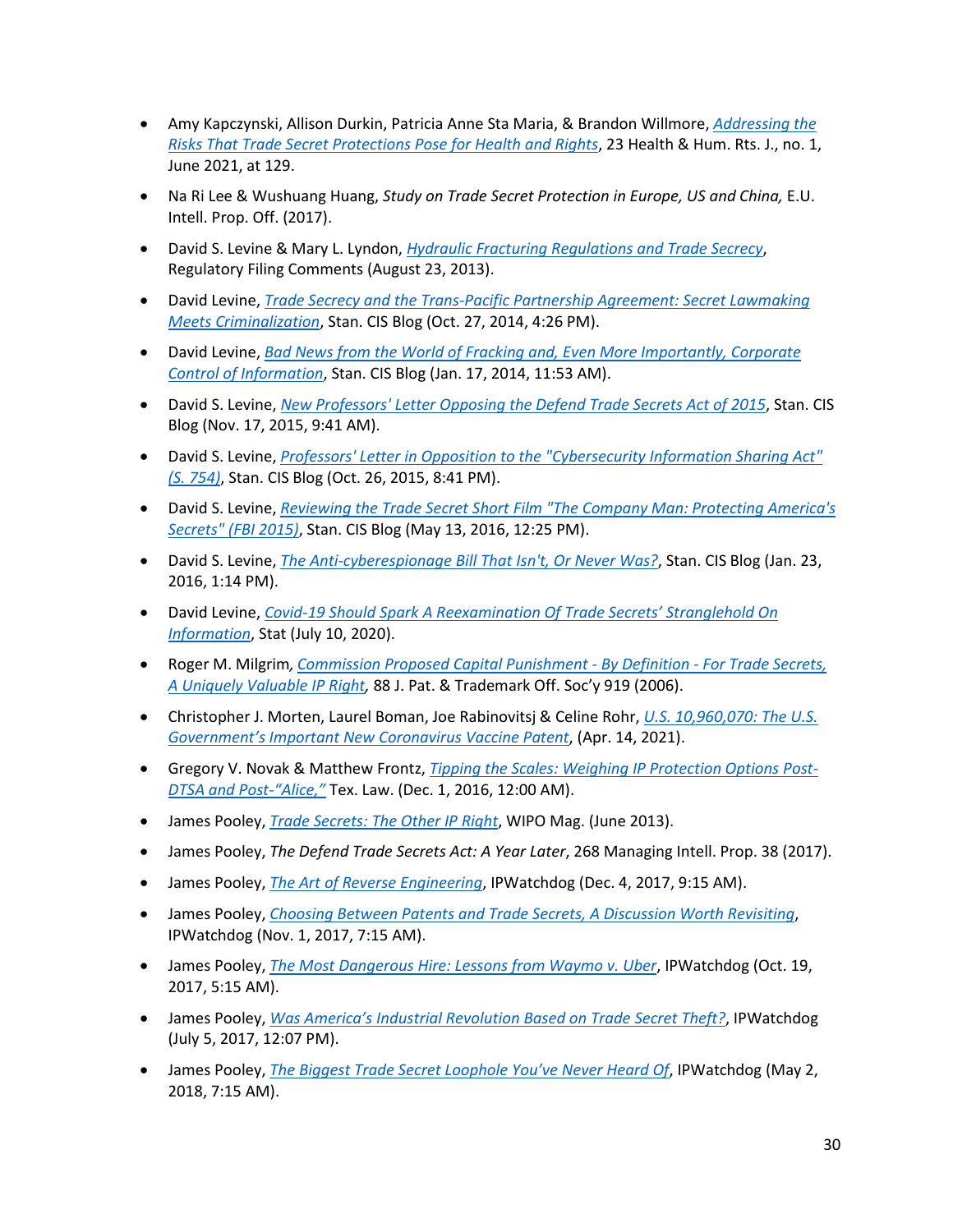- James Pooley, *Fishing for Trade Secrets*, IPWatchdog (Mar. 19, 2018, 10:15 AM).
- James Pooley, *Trade Secret Diligence in M&A*, 11 Landslide 12 (2019).
- James Pooley, *Trusting Your Secrets to the Government*, IPWatchdog (Dec. 23, 2019, 7:15 AM).
- James Pooley, *The Dark Side of Secrecy: What Theranos Can Teach Us About Trade Secrets, Regulation and Innovation*, IPWatchdog (Sept. 25, 2019, 5:15 PM).
- James Pooley, *Five Tips for Keeping Safe with Your Head in the Cloud*, IPWatchdog (July 17, 2019, 2:15 PM).
- James Pooley, *Some Progress in the International Effort to Harmonize Trade Secret Protection*, IPWatchdog (Apr. 25, 2019, 1:15 PM).
- James Pooley, *A Lack of Focus on Trade Secrets Can Pose Serious Risks*, IPWatchdog (Mar. 28, 2019, 2:15 PM).
- James Pooley, *Of Secret Sales and Public Uses: The Practical Consequences of the Supreme Court's Helsinn Decision*, IPWatchdog (Feb. 21, 2019, 5:15 PM).
- James Pooley, *Take Heed: Lessons from the Top Trade Secret Cases of 2020*, IPWatchdog (Dec. 20, 2020, 12:15 PM).
- James Pooley, *It's 10:00 PM: Do You Know Where Your Secrets Are?*, IPWatchdog (Oct. 27, 2020, 4:15 PM).
- James Pooley, *Don't Focus on the Fight: When it Comes to Trade Secrets, it's the Transaction that Counts*, IPWatchdog (Aug. 30, 2020, 12:15 PM).
- James Pooley, *Patents are from Mars, Trade Secrets are From Venus*, IPWatchdog (July 26, 2020, 12:15 PM).
- James Pooley, *Has China Finally Embraced Robust Trade Secret Protection?*, IPWatchdog (June 14, 2020, 12:15 PM).
- James Pooley, *The Transmissibility of Information: How Your Trade Secrets Are Like a Virus*, IPWatchdog (Apr. 28, 2020, 4:15 PM).
- James Pooley, *Do Your 'Home Work': Keeping Trade Secrets Safe While Working Remotely*, IPWatchdog (Mar. 26, 2020, 12:15 PM).
- James Pooley, *You Own It, Now What Are You Going to Do with It? – Why Trade Secrets Are Treated Like Property: Part 2*, IPWatchdog (Feb. 25, 2020, 5:15 PM).
- James Pooley, *It's About Control, Not Exclusion: Why Trade Secrets Are Treated Like Property*, Part 1, IPWatchdog (Jan. 21, 2020, 5:15 PM).
- James Pooley, *Trade Secret Diligence in Mergers and Acquisitions*, 38 GPSolo 58 (2021).
- James Pooley, *What You Need to Know About Trade Secrets in 2021*, IPWatchdog (Dec. 14, 2021, 12:15 PM).
- James Pooley, *When the Secret Enables the Brand: The Long-Lasting Listerine License*, IPWatchdog (Nov. 23, 2021, 7:15 AM).
- James Pooley, *Acquisition Contamination: The Mythology of the 'Clean Team'*, IPWatchdog (Oct. 29, 2021, 7:15 AM).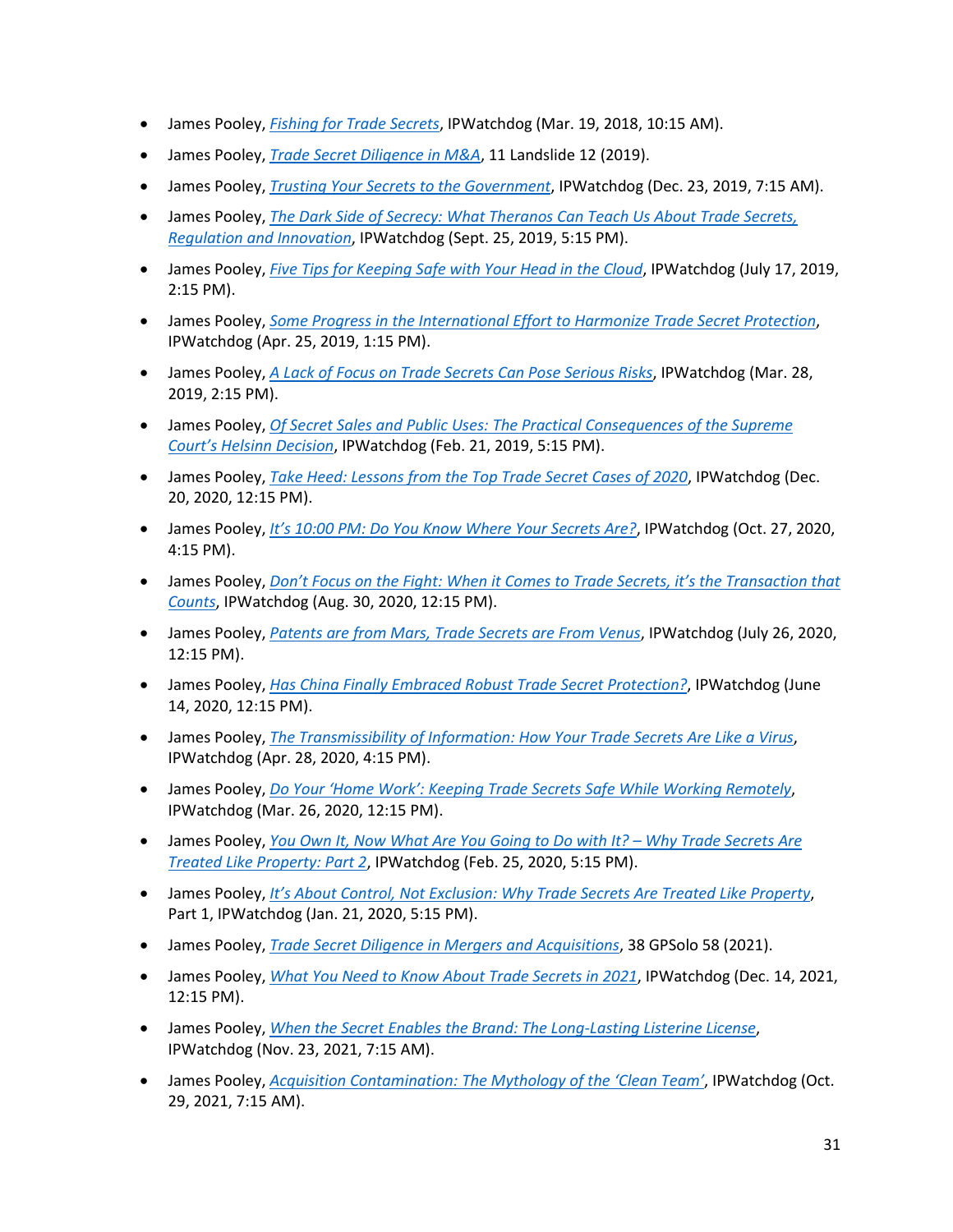- James Pooley, *Carefully Connecting the Dots: Consider All the Evidence Before Launching a Trade Secret Misappropriation Attack*, IPWatchdog (July 28, 2021, 4:15 PM).
- James Pooley, *'Decoupling' with China is Not the Answer*, IPWatchdog (June 28, 2021, 4:15 PM).
- James Pooley, *The Big Secret Behind the Proposed TRIPS Waiver*, IP Watchdog (May 25, 2021, 4:15 PM).
- James Pooley, *How Mediation Can Help Both Sides Win a Trade Secret Case*, IPWatchdog (Mar. 29, 2021, 4:15 PM).
- James Pooley, *Trade Secrets and the Insider Threat: Protection Beyond the Perimeter*, IPWatchdog (Feb. 23, 2021, 4:15 PM).
- James Pooley, *Pardon Me? Levandowski Case Highlights Need for Proactive Approach to Avoid Trade Secret Problems in Hiring*, IPWatchdog (Jan. 27, 2021, 4:15 PM).
- James Pooley, *Lessons from Theranos and the Trade Secret Defense*, IP Watchdog (Jan. 30, 2022, 12:15 PM).
- James Pooley & David Kappos, *Intellectual Property in the Age of Trump*, 275 Managing Intell. Prop. 15 (2018).
- Michael Risch, *Comments on Trade Secrets Sharing in High Velocity Labor Markets,* 12 Emp. Rts. & Emp. Pol'y J. 339 (2008).
- Pamela Samuelson, *The Constitutional Law of Intellectual Property after Eldred v. Ashcroft,* 50 J. Copyright Soc'y U.S.A. 547 (2002).
- Pamela Samuelson, *Questioning Trade Secret Privileges in Criminal Cases[reviews]*, Intell. Prop. JOTWELL (Dec. 1, 2017) (reviewing Rebecca Wexler, *Life, Liberty, and Trade Secrets: Intellectual Property in the Criminal Justice System*, 70 Stan. L. Rev. 1348 (2018)).
- Pamela Samuelson, *What Copyright Might Teach Trade Secrecy*, Intell. Prop. JOTWELL (Feb. 5, 2019) (reviewing Joseph P. Fishman & Deepa Varadarajan, *Similar Secrets*, 167 U Penn. L. Rev. 1051 (2019)).
- Sharon K. Sandeen, *The Untold Story of Trade Secret Law, A Review of Trade Secrets by David W. Quinto and Stuart H. Singer*, 4 J. of Intell. Prop. L. & Prac. 841 (2009)(book review).
- Sharon K. Sandeen, *Panel III: Trade Secrets and Other Avenues for Protection of Advanced Technology Research*, 20 Fordham Intell. Prop., Media & Ent. L. J. 875 (2010).
- Sharon K. Sandeen et. al, Professors' Letter in Opposition to the "Defend Trade Secrets Act of 2014" (S. 2267) and the "Trade Secrets Protection Act of 2014 (H.R. 5233) (2014).
- Sharon K. Sandeen et. al, Professors' Letter in Opposition to the Defend Trade Secrets Act of 2015 (S. 1890, H.R. 3326) (2015).
- William Lynch Schaller, *Trade Secret Inevitable Disclosure: Substantive, Procedural, & Practical Implications of an Evolving Doctrine (Part I),* 86 J. Pat. & Trademark Off. Soc'y 336 (2004).
- William Lynch Schaller, *Trade Secret Inevitable Disclosure: Substantive, Procedural, & Practical Implications of an Evolving Doctrine (Part II),* 86 J. Pat. & Trademark Off. Soc'y 336 (2004).
- Nicola Searle, *The Criminalization of the Theft of Trade Secrets: An Analysis of the Economic Espionage Act*, 2 IP Theory, no. 2, 2002, at 33.